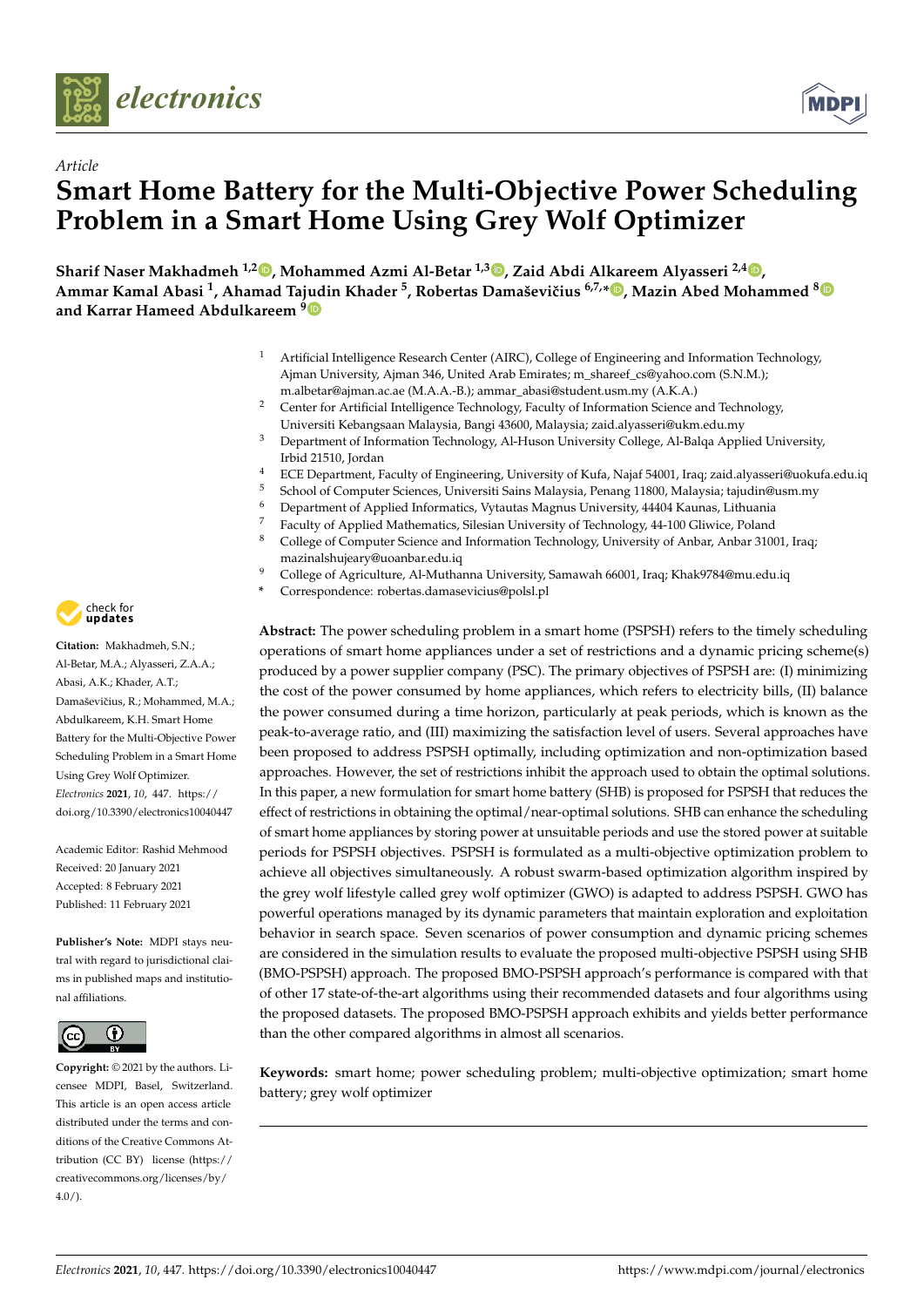#### **1. Introduction**

Old power grids are encountering several difficulties in reducing the power demand of users, particularly in peak periods, where they cannot face the increment in power demand because of the primitive nature of their infrastructures. Accordingly, the old power grids' stability and safety became not guaranteed. Therefore, the smart grid (SG) has emerged instead of the old power grid to face its difficulties and meet the users' requirement of power [1].

SG upgrades and improves the old power grid's management, control, and distribution systems. The SG communication system is playing the primary key to this improvement, where it is considered the backbone of SG. The communication system allows power supplier companies (PSCs) to transfer power to the users and get their feedback [2].

SG's primary goals are to make power usage more efficient, diminish users' demand for power during peak periods, and optimize the cost of power production [3]. Optimizing users' power demand plays the leading role in attaining SG goals and making its power system more efficient [4,5]. Furthermore, this kind of optimization provides benefits for users, such as reducing electricity bill (EB) and improving their comfort level. However, the power demand of users can be optimized by scheduling the operations of appliances in a smart home or Internet-of-Things at suitable periods in accordance with a dynamic price scheme(s) (i.e., the electricity prices vary dynamically over time)  $[6-10]$ .

PSCs generate dynamic pricing schemes on the basis of the cost of power generation and power demand, where electricity prices are high during peak periods and low during off-peak periods. These pricing schemes are generated to incentivize users to shift most of their home appliances operation time from peak periods to off-peak periods [6]. The most popular dynamic pricing schemes that can be generated by PSCs are real-time price (RTP), time-of-use price (TOU), critical period price (CPP), and inclining block rate (IBR) [9,11-14].

The problem of scheduling the smart home appliance operation time at suitable periods in accordance with a dynamic pricing scheme(s) is called the power scheduling problem in a smart home (PSPSH). The primary objectives of addressing PSPSH are reducing EB of users, reducing power demand at peak periods by minimizing the ratio between highest power demand and average power demand (peak-to-average ratio (PAR)), and improving user comfort (UC) level [12,14–16].

PSPSH can be addressed through a smart home system, known as the home energy management system (HEMS) [15]. HEMS is mainly comprising hardware and software, which allows users to efficiently manage their power consumption by controlling and monitoring smart home appliances. HEMS enables users to set the parameters of their appliances such as appliances' allowable periods to be scheduled (operation time period (OTP)), the appliances' time required to finish their operation cycle (length of operation cycle (LOC)), and power needed by the appliances to be operated [12,14–16].

Several studies have proposed different architectures of HEMS and discussed how it provides benefits in addressing PSPSH and improves the efficiency of the power system of SGs. Most of these studies formulated PSPSH objective function only to reduce EB [17–21]. In contrast, a few of these studies formulated PSPSH as a multi-objective optimization problem (MOP) to reduce EB and improve UC level without considering PAR's effect in the scheduling processes [15].

Meta-heuristic optimization algorithms are the most popular algorithms adapted to address optimization problems in different fields [22–39]. A massive number of this kind of optimization algorithms were adapted to address PSPSH optimally and obtain an optimal schedule [14]. The meta-heuristic optimization algorithms are widely used in addressing PSPSH due to their efficiency in exploring search spaces to find an optimal/near-optimal solution [40]. The most popular algorithms adapted for PSPSH are genetic algorithm (GA) [15], bacterial foraging optimization algorithm (BFOA) [41], harmony search algorithm (HSA) [42], particle swarm optimization (PSO) [43], and grey wolf optimizer (GWO) [12,44].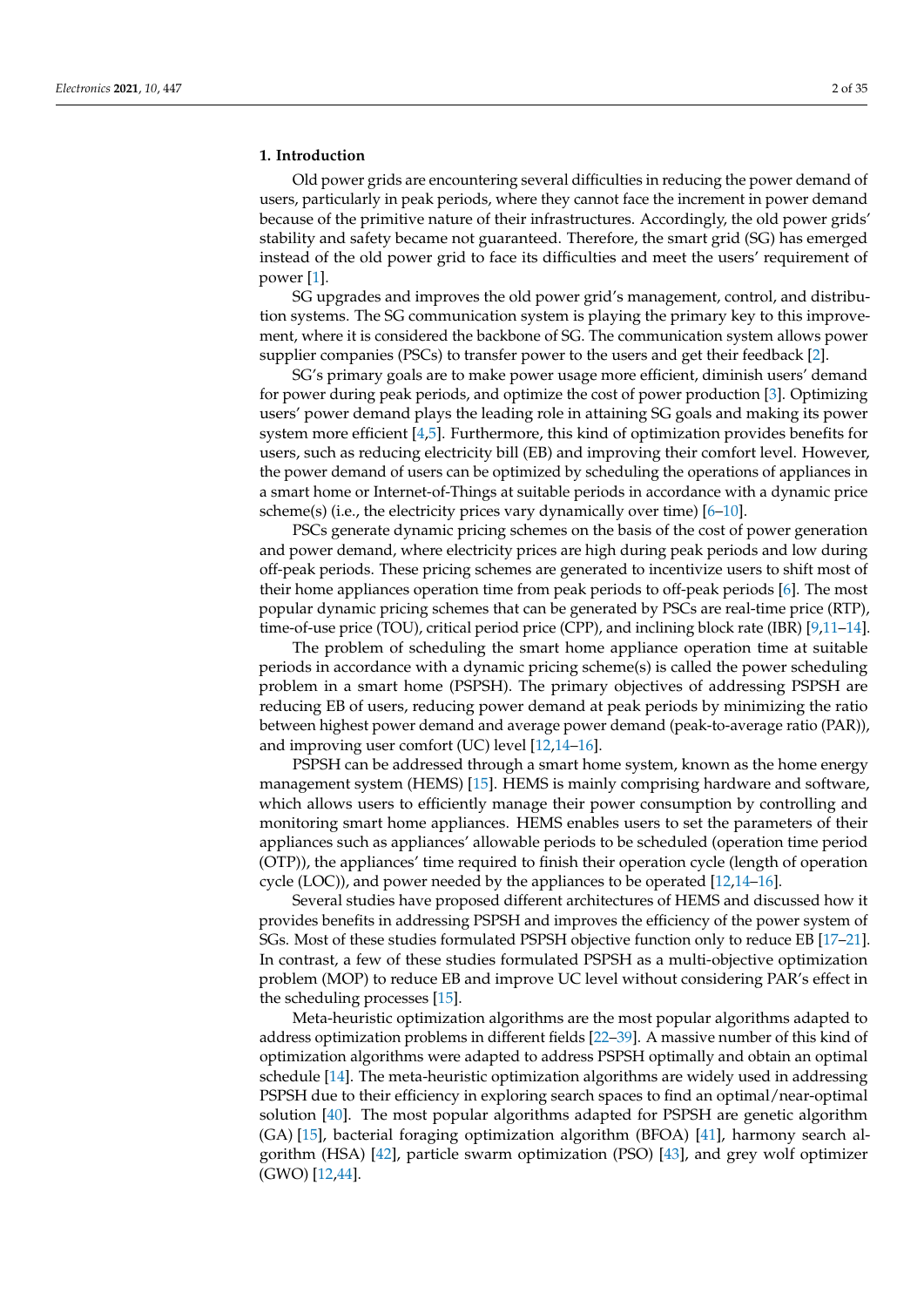Additional sources can be considered to improve the appliances' operation schedules, such as a smart home battery (SHB). SHB is a kind of electrical storage battery capable of charging and discharging numerous times on the basis of its settings. SHB is equipped with a management system to manage its operations  $[45]$ .

The SHB was modeled using different settings and purposes. The authors of [16,46–49] have modeled SHB to store power generated by renewable energy sources (RESs). SHB can be charged when RESs generate power more than what users need and can be discharged at peak periods or when the RESs are not able to meet users' power demands. The authors of [50,51] have modeled an SHB that can be charged, discharged, and floated without considering any RESs. This SHB is considered as an SA during the charging operations and as an additional power source during the discharging mode. The authors of [52] have modeled SHB to store power generated by RESs at periods of high electricity generation and from PSC during low electricity price periods. The proposed SHB can discharge the stored power during peak periods and when the grid is unable to meet users' power demand. However, these SHB models have several drawbacks, such as users are not able to know the exact amount of power that will be stored in the SHB ahead of time, and the SHB cannot discharge all stored amounts of power at the end of the time horizon.

In this paper, PSPSH is formulated as MOP (MO-PSPSH) that considers all PSPSH objectives, including EB and PAR, and UC level, to achieve them simultaneously. Moreover, MO-PSPSH approach is formulated alongside smart home battery (SHB) (BMO-PSPSH) to obtain an optimal achievement for PSPSH objectives. A new formulation for SHB is considered to reduce the amount of power consumed by smart home appliances at unsuitable periods that conflict with PSPSH objectives by storing power at suitable periods and discharging the stored power by appliances at the inappropriate periods. GWO is adapted to address PSPSH due to its high performance in exploring rugged and deep search spaces [12]. Besides, GWO efficiently maintains the balance between local and global optima in finding the optimal solution [12,53]. In the evaluation results, up to 23 types of home appliances are used for seven scenarios. The effect of the SHB is studied and compared with the approach without considering SHB to show its improvement to achieve better schedules. For comparative evaluation, the results obtained by GWO is compared with that of GA using the same datasets to show its performance in improving the outcomes.

The structure of this paper is organized as follows. Sections 2 and 3 discuss the PSPSH formulations and the multi-objective approach. In Section 4, the mathematical formulation of the SHB is provided and illustrated. A complete description of the inspiration and adaptation of GWO for PSPSH are illustrated and presented in Section 5. Section 6 presents the experimental results of the proposed approaches and Section 7 concludes the paper.

#### **2. Power Scheduling Problem in Smart Home Formulation**

In this section, the formulation of PSPSH is discussed. The section begins with the formulation of power consumption on the basis of smart home appliances classification. EB, PAR, and UC parameters are formulated in Sections 2.2–2.4.

## *2.1. Power Consumption*

Generally, any smart home contains two types of home appliances, including shiftable appliances (SAs) and non-shiftable appliances (NSAs). SAs are operating automatically, where users can predefine their time parameters, including *OTP* and *LOC*. For example, users can predefine these parameters for the clothes dryer to be operated within a suitable period. NSAs are operating manually, where users cannot predefine their time parameters. For example, users cannot set periods to run the TV in advance.

This study's primary aim is to achieve PSPSH objectives optimally by scheduling SAs at convenient periods with respecting user satisfaction levels to operate NSAs manually.

We let *S* and *NS* be SAs and NSAs vectors, respectively, as shown in Equations (1) and (2).

$$
S = [s_1, s_2, \dots, s_m], \tag{1}
$$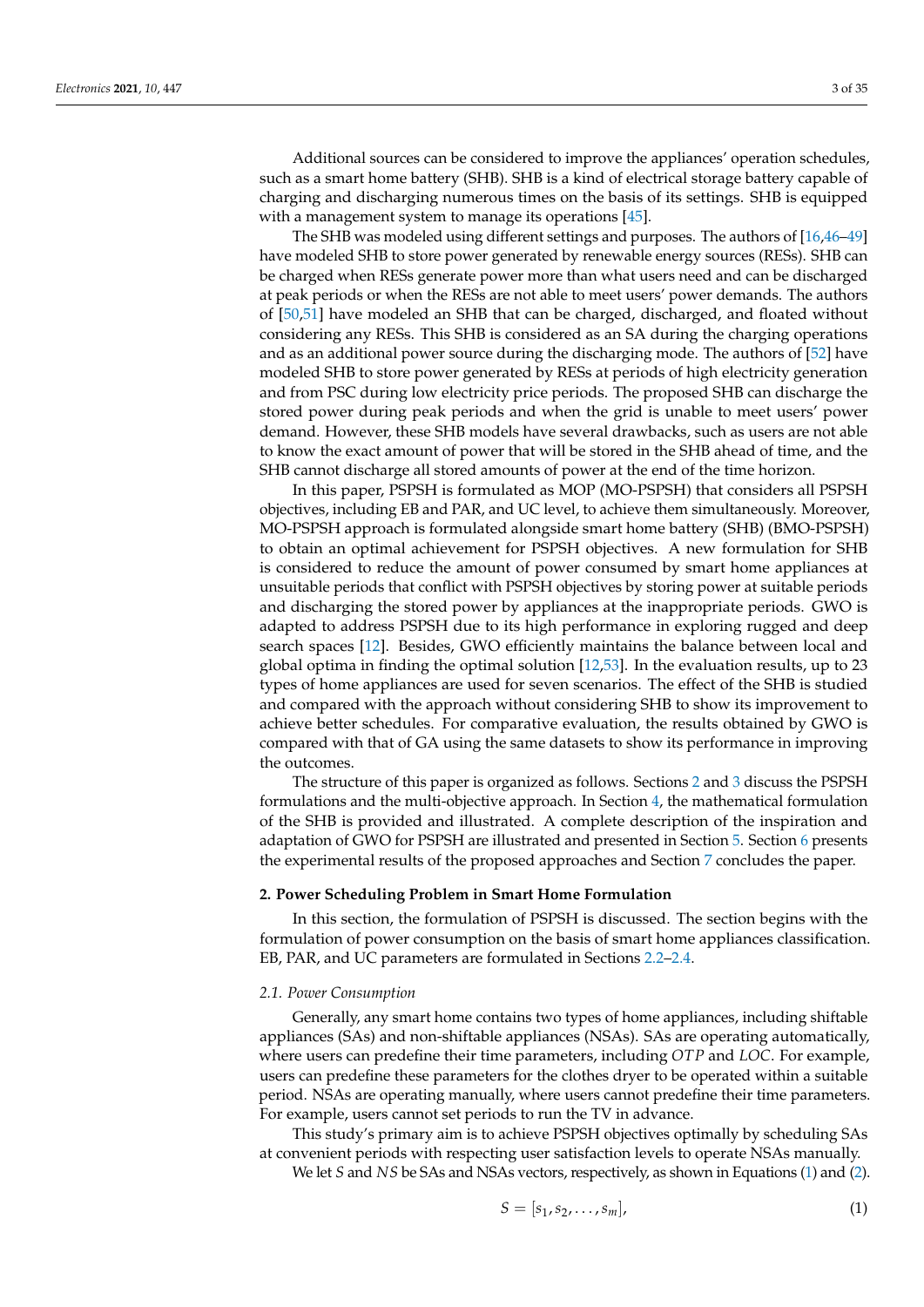where *s*<sup>1</sup> denotes the first SA in *S*, and *s<sup>m</sup>* is the last SA in *S*. *m* is the total number of SAs.

$$
NS = [ns1, ns2, ..., nsq],
$$
\n(2)

where *ns*<sup>1</sup> denotes the first NSA in *NS*, and *ns<sup>q</sup>* is the last NSA in *NS*. *q* is the total number of NSAs.

The power consumption of each SA in smart home can be formulated as follows:

$$
PS = \begin{bmatrix} ps_1^1 & ps_2^1 & \cdots & ps_m^1 \\ ps_1^2 & ps_2^2 & \cdots & ps_m^2 \\ \vdots & \vdots & \cdots & \vdots \\ ps_1^n & ps_2^n & \cdots & ps_m^n \end{bmatrix},
$$
(3)

where *ps j*  $i$ <sup> $j$ </sup> is power consumed by  $s_i$  at time slot  $t^j$ .  $t^j$  is a time slot in time horizon *T* which is presented in Equation (4). *n* is the total number of time slots in *T*

$$
T = [t1, t2, \dots, tn],
$$
\n
$$
(4)
$$

As discussed previously, users can predefine the time parameters for SA including OTP and LOC. For OTP, users can define starting time (*OTPs*) and ending time (*OTPe*) of OTP as presented in Equations (5) and (6).

$$
OTP_s = [OTP_{s1}, OTP_{s2}, \dots, OTP_{sm}],
$$
\n
$$
(5)
$$

$$
OTP_e = [OTP_{e1}, OTP_{e2}, \dots, OTP_{em}],
$$
\n(6)

where *OTPs*<sup>1</sup> and *OTPe*<sup>1</sup> denote the starting and ending time of the first appliance period, respectively, and *OTPsm* and *OTPem* is the starting and ending time of the last appliance period, respectively.

For the second time parameter, LOC of SAs is presented as follows:

$$
LOC = [l_1, l_2, \dots, l_m],
$$
\n<sup>(7)</sup>

where  $l_1$  denotes the *LOC* of the first SA, and  $l_m$  is the *LOC* of the last SA. Furthermore, starting and ending time of SAs operations are presented in vectors *St* and *Et*, respectively, as shown in Equations (8) and (9). The aforementioned time parameters are illustrated in Figure 1.

$$
St = [st_1, st_2, \dots, st_m],
$$
\n(8)

$$
Et = [et_1, et_2, \dots, et_m],
$$
\n(9)

where  $st_1$  and  $et_1$  are the starting and ending operations of  $s_1$ , respectively, and  $st_m$  and  $et_m$ are the starting and ending operations of *sm*, respectively.

As discussed previously, users cannot predefine the time parameters for NSAs. Therefore, the power consumption of NSAs (PNS) is formulated without considering *T* in the formulation as presented in Equation (10)

$$
PNS = [pns1, pns2, ..., pnsq],
$$
\n(10)

where *pns*<sup>1</sup> denotes the power consumption of *ns*1, and *pns<sup>q</sup>* is the power consumption of *nsq*.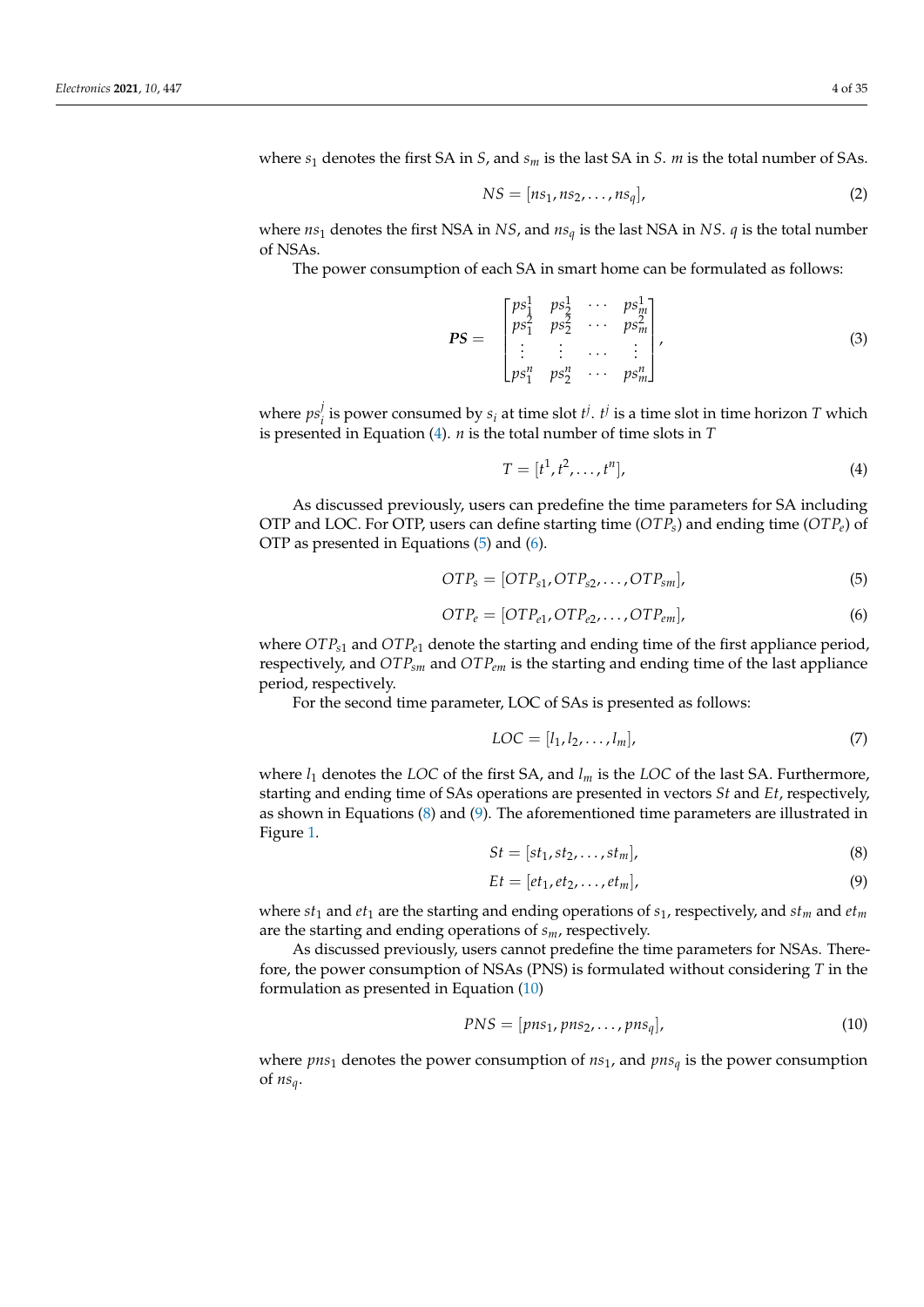

**Figure 1.** Time parameters illustration.

### *2.2. Electricity Bill (EB)*

The primary factor that motivates users to optimize their power consumption is reducing EB. EB for SAs can be calculated on the basis of Equation (11). Note that EB for NSAs cannot be calculated due to the unavailability of their operations time.

$$
EB = \sum_{j=1}^{n} \sum_{i=1}^{m} ps_i^j \times pc^j,
$$
\n(11)

where *pc<sup>j</sup>* denotes electricity price tariff at time slot *j*. In this study, RTP is used as a dynamic pricing scheme. A combination of RTP and IBR is considered due to the IBR efficiency in dispersing power consumption of SAs and maintain power system stability [15]. The IBR provides two blocks of pricing tariff, including standard and high prices, as shown in Equations  $(12)$  and  $(13)$ .

$$
pcj = \begin{cases} aj & \text{if } 0 \le psj \le C \\ bj & \text{if } psj > C \end{cases}
$$
 (12)

where  $a^j$  and  $b^j$  denote the standard and high prices, respectively,  $ps^j$  is the power consumed by SAs at time slot *j*, and *C* is a threshold between  $a^j$  and  $b^j$ .

$$
b^j = \lambda \times a^j,\tag{13}
$$

where  $\lambda$  is a positive number referring to a ratio between  $a^j$  and  $b^j$ .

#### *2.3. Peak-to-Average Ratio (PAR)*

The ratio of the highest power consumption to the average power consumption in *T* referred to PAR. Reducing PAR value is contributing to balancing power consumption and maintaining the stability of the power system. PAR is formulated as follows:

$$
PAR = \frac{PS_{max}}{PS_{Avg}}\tag{14}
$$

where

$$
PS_{Avg} = \frac{\sum_{j=1}^{n} ps^j}{n},
$$

where *PSmax* is the highest power consumed by SA during *T* and *PSavg* is the average power consumed during same time horizon.

#### *2.4. User Comfort (UC) Level*

Usually, the UC level can be improved by reducing delay time to operate SAs (waiting time rate (WTR)) [15]. A new parameter has been proposed by the authors of [12] to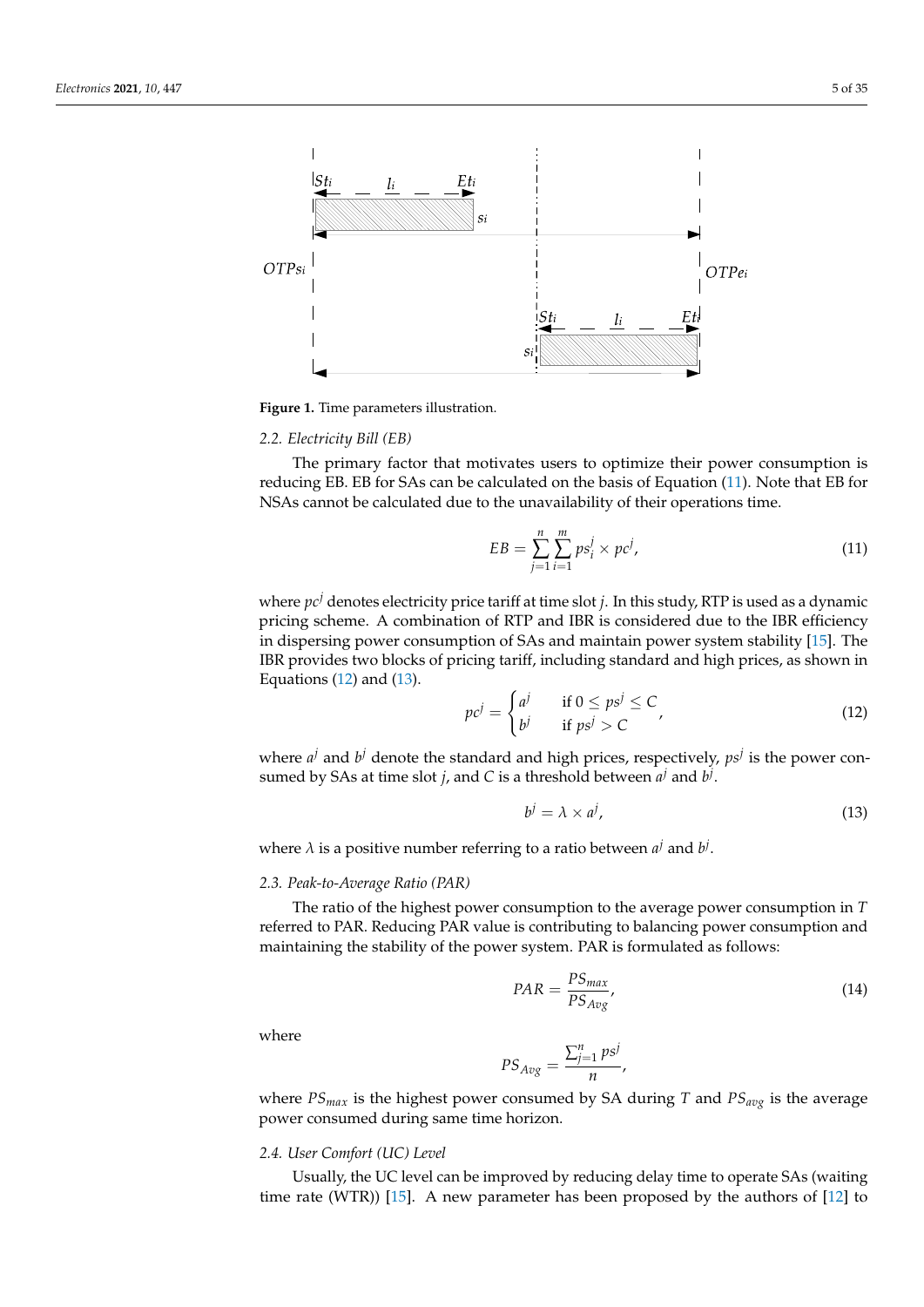improve UC level by increasing the available power to operate NSAs within *C* (capacity power limit rate (CPR)). In this study, the two parameters of UC are considered in the scheduling processes to reduce the delay time for SAs and increase the available power for NSAs.

The first UC parameter WTR is formulated as follows:

$$
WTR_i = \frac{st_i - OTPs_i}{OTPe_i - OTPs_i - l_i}, \quad \forall i \in S,
$$
\n(15)

The average WTR for all SAs can be calculated using the formula in Equation (16).

$$
WTR_{avg} = \frac{\sum_{i=1}^{m} (st_i - OTPs_i)}{\sum_{i=1}^{m} (OTPe_i - OTPs_i - l_i)},
$$
\n(16)

For the second UC parameter CPR is formulated as follows:

$$
CPR^j = \frac{\sum_{k=1}^q ONA_k^j}{q},\tag{17}
$$

where *ONA* is the number of *NSAs* whose operation power exceeds available power at time slot *j* and it is formulated as follows:

$$
ONAkj = \begin{cases} 0 & \text{if } PNS_k < APj \\ 1 & \text{if Otherwise,} \end{cases}
$$
 (18)

*AP<sup>j</sup>* denotes the available power to operate *NSAs* at a time slot *j*. *AP<sup>j</sup>* is calculated on the basis of power consumed by SAs at any time slot *j* and *C* as follows:

$$
APj = C - PSj,
$$
 (19)

The average CPR for *T* is formulated as follows:

$$
CPR_{avg} = \frac{\sum_{j=1}^{n} \sum_{k=1}^{q} ONA_k^j}{q \times n},
$$
\n(20)

Note that the range of *WTRavg* and *CPRavg* values are between 0 and 1. Therefore, the percentage of UC level can be calculated as follows:

$$
UC_p = (1 - (\frac{WTR_{avg} + CPR_{avg}}{2})) \times 100\%, \tag{21}
$$

#### **3. Multi-Objective Approach for PSPSH**

*3.1. Multi-Objective Approach: Overview*

Optimization problems involve finding the best solution(s) from all feasible solutions. The optimization problems can be classified into two classes on the basis of the number of objective functions, including a single objective optimization problem and MOP [54,55]. The single objective optimization problems can be solved using only one objective function, whereas MOP needs to optimize a set of two or more objective functions. Furthermore, these objective functions are usually conflicting with each other. For example, an optimization problem has two objective functions A and B; the obtained solution may be suitable for objective function A and bad for B, and vice versa. Accordingly, finding a suitable solution for such a problem that satisfies all objective functions is difficult [54,56].

Generally, MOP can be formulated as a maximization and minimization function. However, these functions can be transferred to each other by negating one of them as presented in Equation (22)

$$
\min F(x) \Leftrightarrow \max -F(x),\tag{22}
$$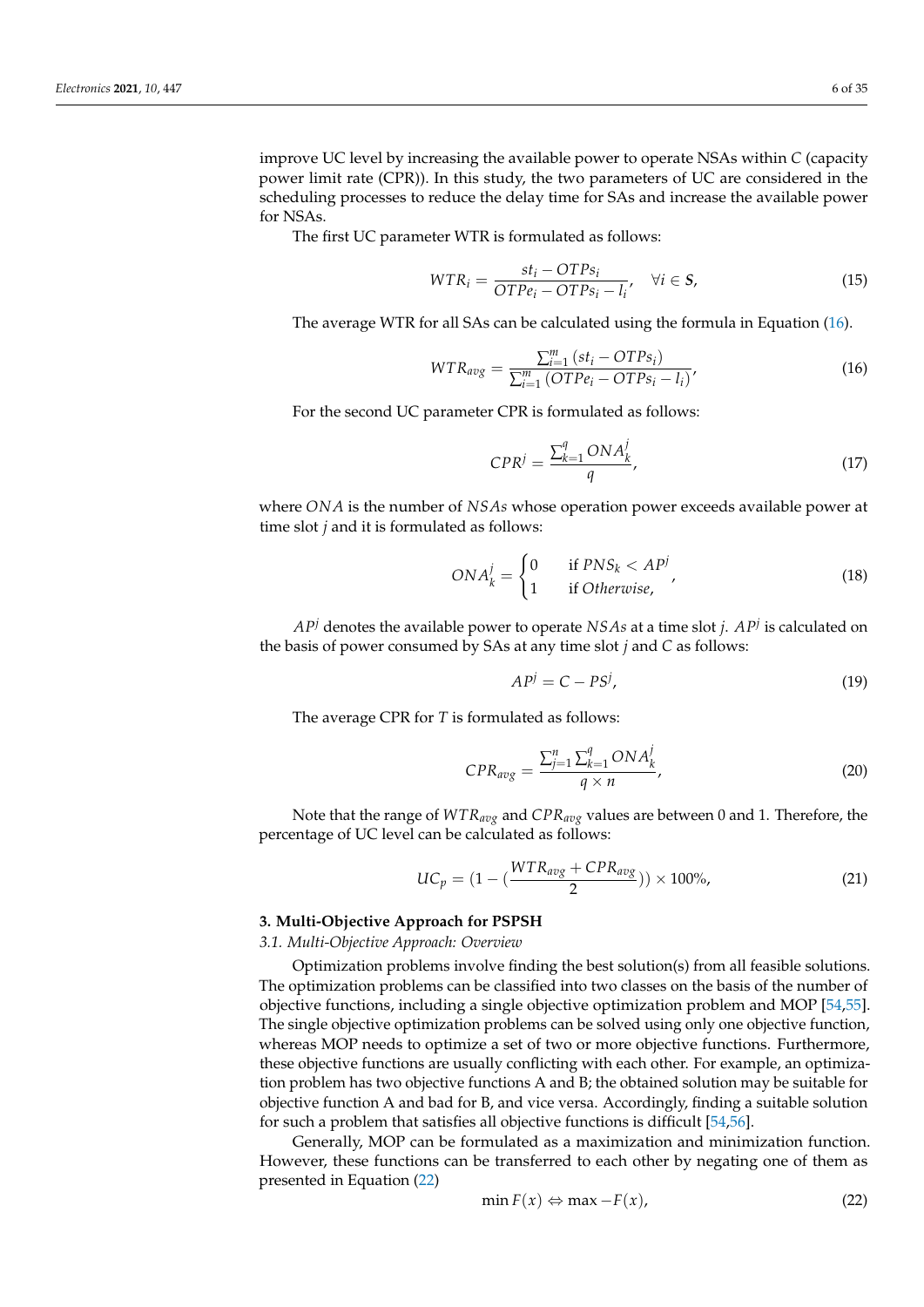The general formulation of MOPs can be mathematically formulated as follows:

$$
\min : F(x) = [F_1(x), F_2(x), \dots, F_r(x)], \tag{23}
$$

subject to

$$
g_o(x) \le 0 (o = 1, 2, ..., d),
$$
  
\n $h_u(x) = 0 (u = 1, 2, ..., p),$ 

where *r* is the number of objective functions, and *d* and *p* are inequality and equality constraints, respectively. The MOP is called unconstrained MOP if and only if *d* and *p* are equal to 0.

Two main methods, namely, Pareto optimality and non-Pareto methods (scalarization methods), have been proposed to solve the MOP [57–59]. The idea of Pareto optimality is proposed to solve MOPs using non-dominated ranking and selection to move a population toward the Pareto front. The primary idea is to find a set of solutions in the population that are Pareto non-dominated by the rest of the solutions in the population. These solutions are at least as good as the other solutions for all objective function values, and they are better than the other solutions for at least one objective function value [57,60]. Non-Pareto methods (scalarization methods) do not explicitly use the concept of Pareto dominance [57]. These methods usually combine the objective function vector of the MOP into a scalar objective function. The most common scalarization methods are weighted sum and *ξ*constraint methods [57,61]. The weighted sum method is the simplest and most prominent method, where its formulation has no complexity and is easy to understand. The general procedure is to assign a convenient weight  $w > 0$  to each objective function  $F_c(x)$ . The *ξ*-constraint method deals with only one objective function and considers the remaining objective functions as constraints.

The different objective functions have varying characteristics and may have varied value range; thus, the normalization must be implemented before applying some of the MOP methods, such as weighted sum method [62]. Several approaches have been proposed for the normalization where the most robust approach is the upper-lower bound approach [55,63]. In this approach, the minimum value  $(F_c^0)$  and the maximum value  $(F_c^{max})$  of the objective functions should be determined in advance. This approach can be formulated as follows:

$$
F_c^{trans} = \frac{F_c(x) - F_c^0}{F_c^{max} - F_c^0},
$$
\n(24)

Generally, the value range of  $F_c^{trans}$  is between 0 and 1. Notably,  $F_c^0$  and  $F_c^{max}$  should be determined before starting the normalization approach. However, this approach is inconvenient with objectives that have unknown  $F_c^0$  and  $F_c^{max}$ . Therefore, another approach has been proposed to tackle such an issue, and this approach is formulated in Equation (25) [12]

$$
F_c^{trans} = \frac{F_c(x)}{F_c(x) + A}, A \in \mathbb{Z}^+, \tag{25}
$$

# *3.2. Multi-Objective Approach for PSPSH (MO-PSPSH)*

Formulating PSPSH as a single objective (EB reduction) may lead to some issues in balancing the power demand and improving the UC level due to the full concentration of the algorithm in reducing only EB while ignoring the other objectives.

The multi-objective approach is proposed for PSPSH (MO-PSPSH) to overcome the gaps in using the single objective. The proposed MO-PSPSH can optimize all the objectives of PSPSH, including (i) minimizing EB, (ii) minimizing PAR and balancing the power demand, and (iii) improving UC level by reducing the values of WTR and CPR simultaneously.

Several formulations for PSPSH as MOP have been done; the authors considered EB and user discomfort level on the basis of WTR in the formulation of multi-objective function using the weighted sum method [15,16,41]. Notably, these studies ignore PAR and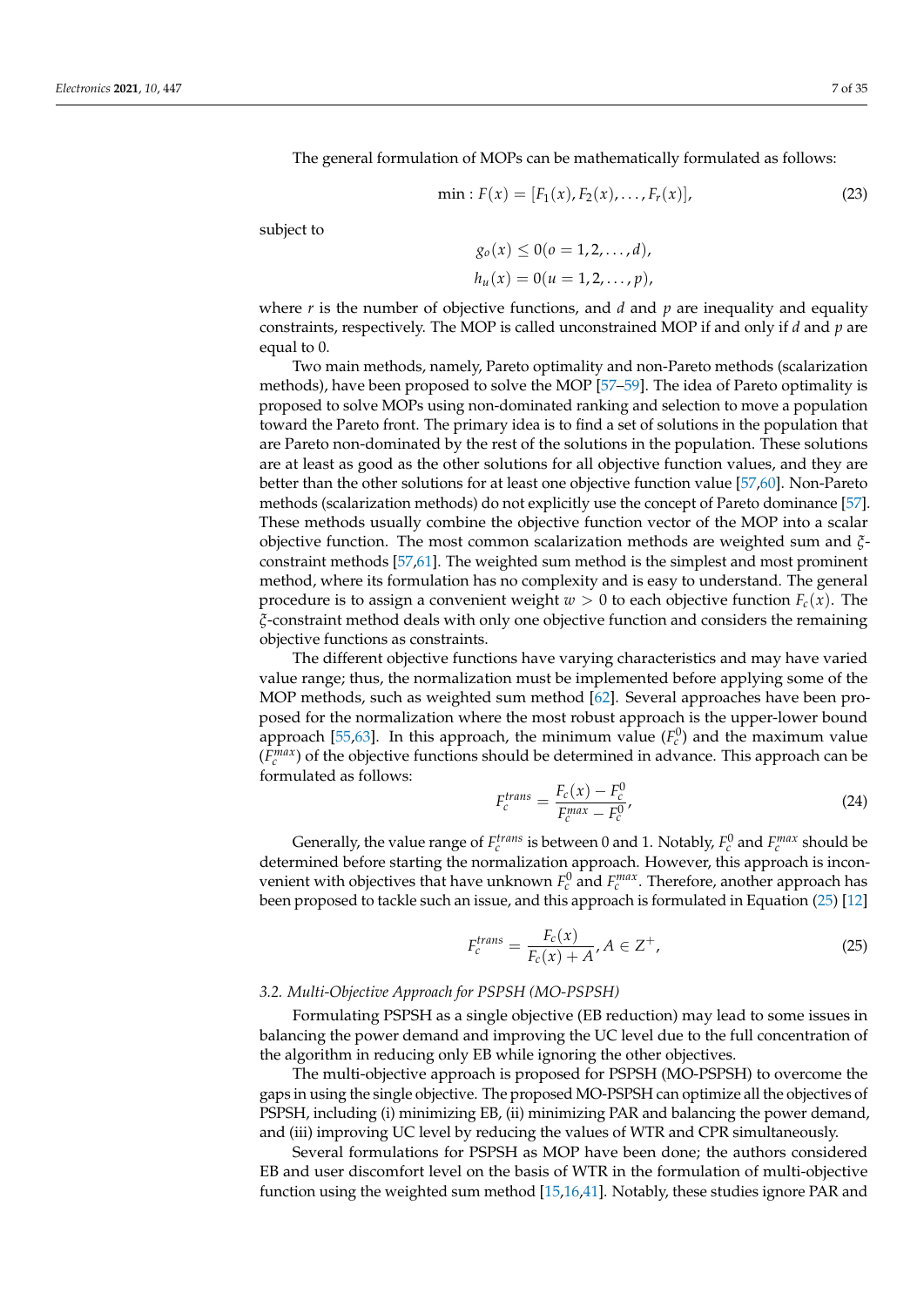CPR in the formulation of the multi-objective function, which results in their unexpected behavior in the evaluation process.

In this section, MO-PSPSH is modeled considering all objectives, including EB, PAR, WTR, and CPR reduction. A non-Pareto method called the weighted sum method is used for MO-PSPSH due to its simplicity, easy implementation, non-complexity, and wide utilization by the PSPSH state-of-the-art methods [55,62,64]. The idea of Pareto optimality is ignored in this study due to its ineffectiveness to optimization problems with more than three objectives, such as the one of MO-PSPSH [65–67]. MO-PSPSH has four accumulative parts. The formulation of MO-PSPSH has three main steps, which will be thoroughly discussed below.

**Step 1:** Choosing a convenient method to address MO-PSPSH.

The first step of formulating MO-PSPSH is to choose a method to solve the problem. As mentioned previously, the weighted sum method is the simplest method because it is easy to implement and has no complexity. Besides, this method is mostly used by PSPSH state-of-the-art methods. Therefore, this method is chosen to address the proposed MO-PSPSH. The procedure of the weighted sum method is to assign a convenient weight  $w > 0$  to each objective function as follows:

$$
F(x) = \sum_{c=1}^{r} w_c \times F_c(x), \qquad (26)
$$

where  $w_c \in [0,1]$ , and  $\sum_{c=1}^r w_c$  is unity. In MO-PSPSH, the function has four accumulative parts, therefore, four values of *w* including, *w*1, *w*2, *w*3, and *w*<sup>4</sup> are considered. Note that,  $w_1, w_2, w_3$ , and  $w_4$  values are assigning on the basis of the problem and objective importance, where the essential objective should be awarded the highest weight.

# **Step 2:** Normalize the objective function

The second step of formulating MO-PSPSH is normalize the fitness values of EB, PAR, WTR, and CPR to equate their value ranges. In PSPSH, the value ranges of WTR and CPR are between 0 and 1, whereas the value ranges of EB and PAR are unknown. EB and PAR have unknown values of *F* <sup>0</sup> and *F max*. Therefore, their fitness values can be normalized using Equation (25), as follows:

$$
EB^{trans} = \frac{EB}{EB + A} \quad A \in Z^{+}, \tag{27}
$$

$$
PAR^{trans} = \frac{PAR}{PAR + B} \quad B \in Z^{+}, \tag{28}
$$

where *A* and *B* are two positive numbers.

#### **Step 3:** Modeling the MO-PSPSH

After choosing a convenient method for MO-PSPSH and normalizing their fitness values, modeling MO-PSPSH is conducted in this step. Based on the objective functions in Equations  $(11)$ ,  $(14)$ ,  $(16)$  and  $(21)$ , PSPSH is modeled in Equation  $(29)$ as a MOP.

$$
\min F(x) = w_1 \times EB^{trans} + w_2 \times PAR^{trans} + w_3 \times WTR_{avg} + w_4 \times CPR_{avg'}
$$
\n(29)

# **4. Smart Home Battery (SHB)**

# *4.1. Smart Home Battery (SHB): Overview*

The SHB is a kind of electrical storage battery capable of charging and discharging numerous times in accordance with several constraints. SHB has a built-in battery man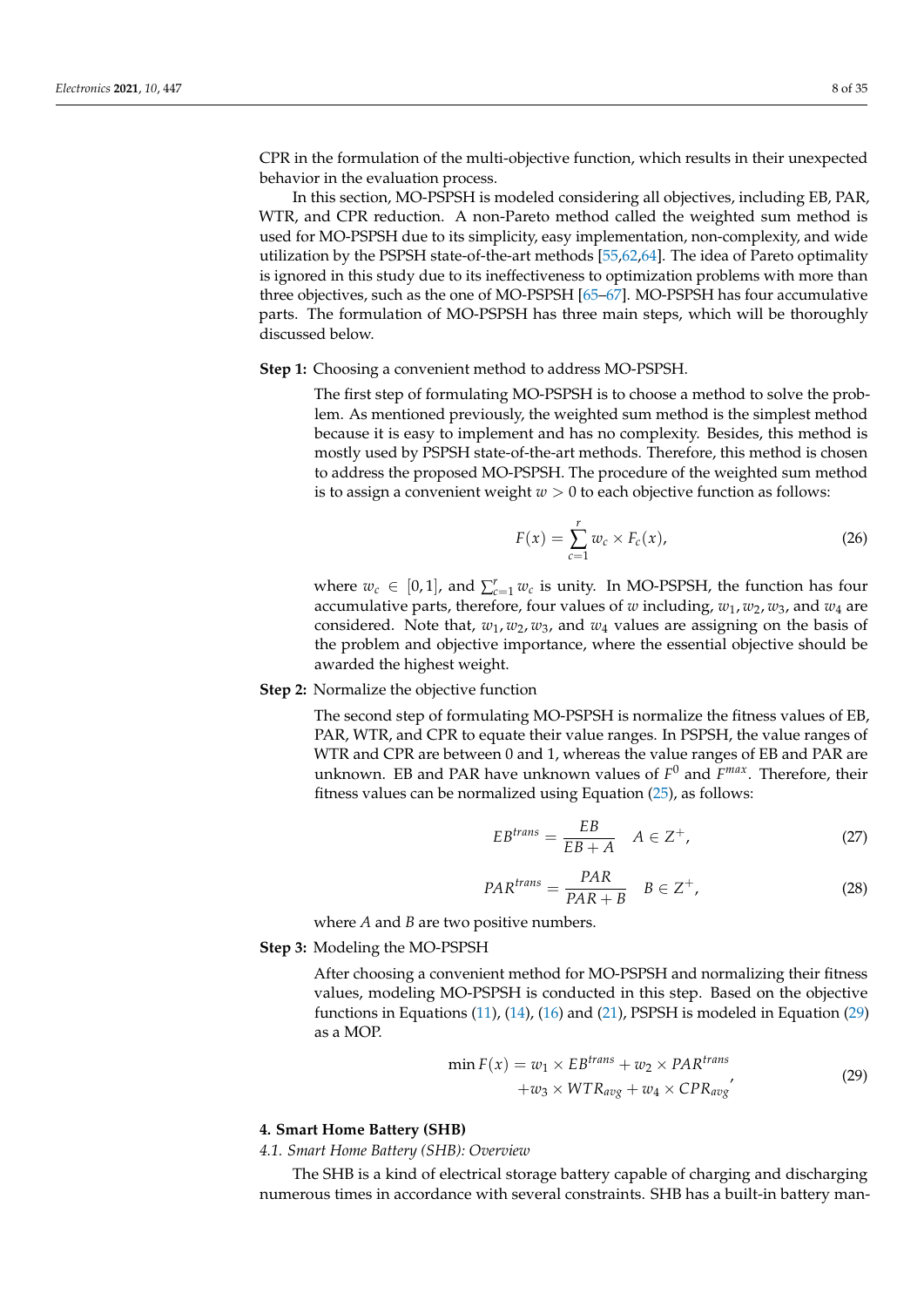agement system that makes it more flexible in managing the charging and discharging operations [45].

SHB plays an essential role in improving the stability of a power grid during peak periods and balancing the proportion between power generation and power demand [68]. Moreover, SHB can benefit users by optimizing their power usage and providing a power backup for use during unexpected failure periods [46,51,52,69–72].

Several studies have proposed and modeled SHB using different terms, such as energy storage system [16,46,51,52], backup storage system [49,73], energy storage [47], battery energy storage system [48], smart battery [43,44], and battery [50]. The main purposes of these models are to improve the stability of the power system and achieve PSPSH objectives optimally.

The authors of [16,46–49] have modeled SHB to store power generated by RESs. SHB can only store power and only if the RESs generate more power than what users need. The stored power in SHB can be used at peak periods or when the RESs are not able to meet users' power demands. However, this kind of SHB model has some drawbacks, including the inability to determine the amount of power that will be stored from RESs because the amount of power that will be generated by RESs is also unknown. Therefore, the values of EB, PAR, WTR, and CPR can be known only at the end of the considered time horizon and not ahead. Accordingly, PSC will not receive accurate feedback from users to anticipate the amount of power consumption in upcoming periods. In addition, SHB will be unusable if the RESs do not generate enough power.

The authors of [50,51] have modeled an SHB that can be charged, discharged, and floated without considering any RES. In the proposed model, SHB is regarded as a SA during the charging mode and as an additional power source during the discharging mode. The periods of charging, floating, and discharging modes of the SHB can be defined only by using the proposed scheduling algorithm. However, a drawback of this proposed model is that it does not consider a constraint regarding the balance of power between the charged and discharged amounts in the SHB. For example, the SHB can have a stored amount of power more than the discharged power, as shown in Figure 2. In this regard, at the end of the time horizon, some extra power will be charged in the SHB without discharge. Besides, the proposed model does not consider this extra power in the next time horizon. Therefore, these deficiencies will lead to an ineffective analysis of the obtained schedule because of the remaining power that will be wasted.



**Figure 2.** Example of smart home battery (SHB) drawback.

The authors of [52] have modeled SHB to store power generated by RESs at periods of high electricity generation and from PSC during low electricity price periods. The proposed SHB can discharge the stored power during peak periods and when the grid is unable to meet users' power demand. This model faces the same issues discussed above. Accordingly, users cannot know their power curve in a time horizon ahead, and PSCs are not able to anticipate the amount of power in upcoming periods. In addition, some extra power will be charged in the SHB without any discharge.

# *4.2. Smart Home Battery for MO-PSPSH (BMO-PSPSH)*

In this section, SHB is modeled to be charged, discharged, and free during the time horizon *T*. The proposed model of the SHB considers the charging mode as an SA that can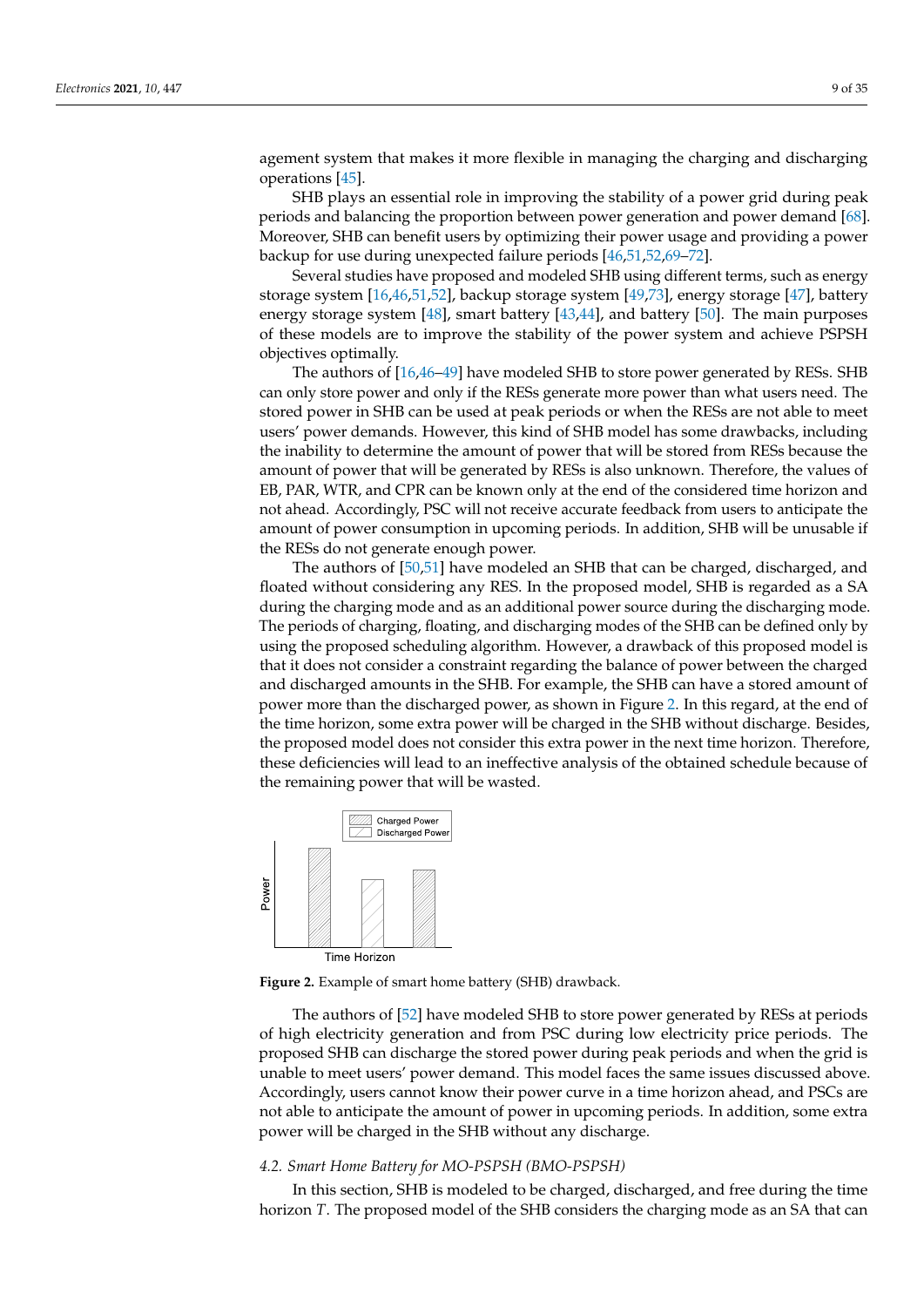be scheduled using the adapted algorithm, while the discharging mode is considered as an additional power source. In the free mode, the SHB is off. The SHB can be scheduled to charge at any time slot considering the available amount of power that can be discharged (i.e., the amount of power charged should not exceed the available amount of power that can be discharged). Besides, the SHB can be discharged at any time slot considering the charging mode and the amount of power charged (i.e., the SHB cannot be discharged at any charged time slot, and the discharged power must not exceed the power charged in SHB). The SHB is modeled to be fully discharged at the end of the time horizon (i.e., no power will transfer to the next time horizon) to evaluate each scenario separately. The SHB is modeled alongside the MO-PSPSH (BMO-PSPSH) to improve its solution(s) and achieve the objectives optimally. The SHB scheduling algorithm (BSA) is developed in this section to manage the modes of the SHB and control amounts of charging and discharging power. The proposed BSA has four main steps, which will be thoroughly discussed below. The flowchart of BSA is provided in Figure 3.



**Figure 3.** Flow chart of the proposed SHB scheduling algorithm (BSA).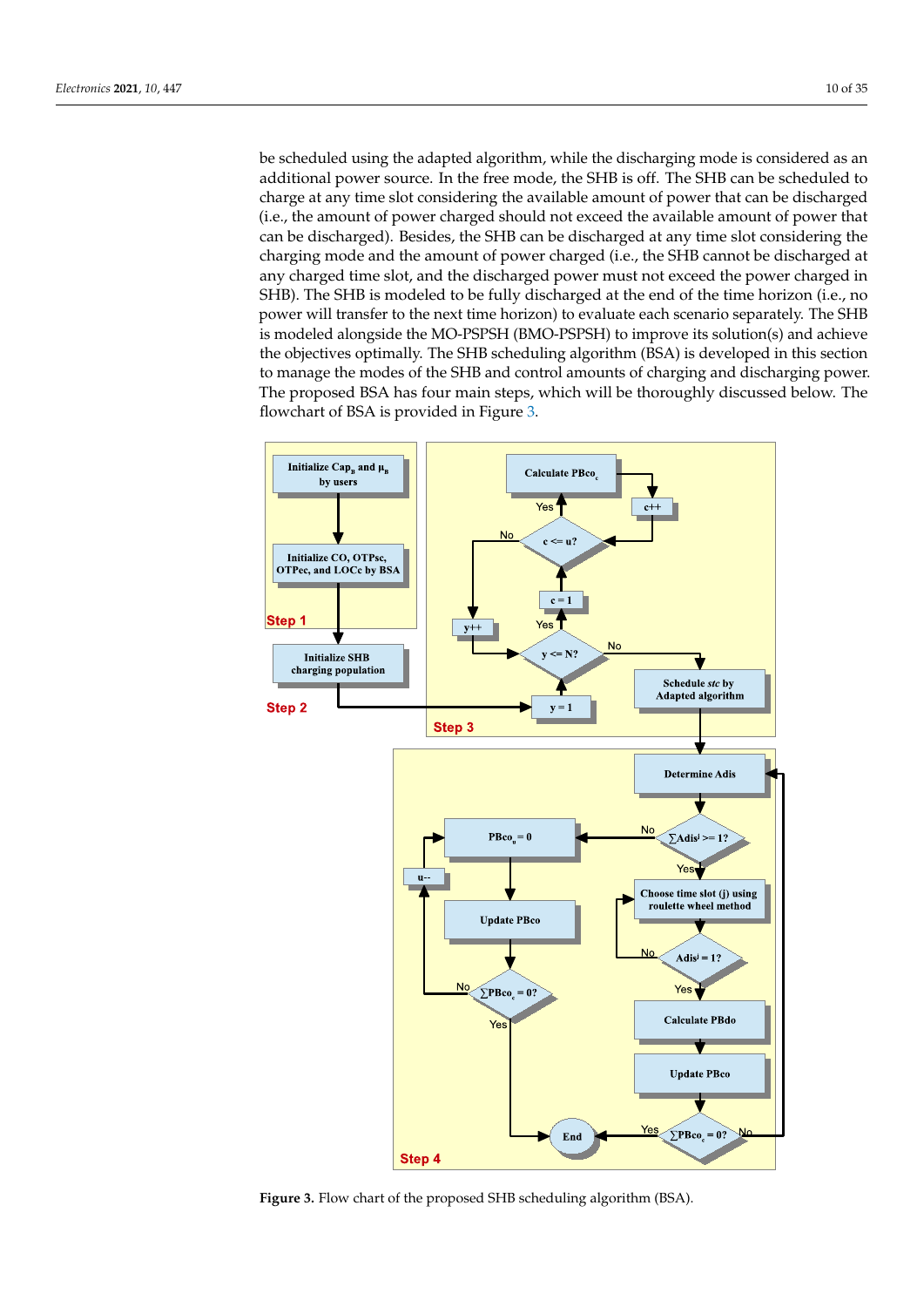# **Step 1:** Initialize the SHB parameters

As discussed previously, the charging operations of SHB will be scheduled as SAs in the smart home. Several SHB parameters should be initialized, including the maximum amount of power that can be stored in SHB, known as the capacity of SHB ( $Cap_B$ ), the charging and discharging efficiency, known as the round trip of SHB efficiency ( $\mu$ <sub>*B*</sub>), the number of charging operations (CO) represented as  $CO =$  $(c_{01}, c_{02}, \ldots, c_{0u})$ , the beginning and ending OTP of each charging operation *OTPsc* and *OTPec* represented as  $OTPsc = (OTPsc_1, OTPsc_2, \ldots, OTPsc_u)$  and  $OTPec =$ (*OTPec*1,*OTPec*2, . . . ,*OTPecu*) respectively, and LOC for each charging operation (*LOCc*), such that *LOCc* = (*lc*<sub>1</sub>, *lc*<sub>2</sub>, . . . , *lc*<sub>*u*</sub>). The *Cap*<sub>*B*</sub> and  $\mu$ <sub>*B*</sub> are initialized by users, whereas CO, *OTPsc*, *OTPec*, and *LOCc* are initialized by the proposed BSA.

A constraint of the total number of COs (*u*) should be considered in this step as follows:

$$
Ach = n/2 \tag{30}
$$

$$
Ach \ge u,\tag{31}
$$

where *Ach* denotes the number of possible time slots for SHB to be charged. Note that *Ach* is equal to half of *T* to keep enough time slots for SHB to be discharged. *u* is generated randomly in [1, *Ach*].

*OTPsc* and *OTPec* for each CO are initialized to be the beginning and ending, respectively, of the available period for SHB to be charged. *OTPsc* is set to the beginning of *T*, and *OTPec* is set to  $n - 1$  to ensure that SHB not charging at the last time slot. For *LOCc*, each *lc* is set to be one-time slot (the smallest period to be scheduled).

Algorithm 1 shows the pseudocode for initializing the SHB parameters.

# **Algorithm 1** Pseudocode of SHB parameters initialization

Parameters initialized by users  $(Cap_B, \mu_B)$ Parameters initialized by BSA (*CO*,*OTPsc*,*OTPec*, *LOCc*) with respecting the *Ach* Return SHB parameters;

# **Step 2:** Initialize the SHB charging population

Each solution of charging operations is represented as a vector containing the starting time for each charging operation (*stc*). The population of charging operations contains an *N* number of solutions initialized randomly, as shown in Equation (32).

$$
SHB\,charging\, population = \begin{bmatrix} stc_1^1 & stc_2^1 & \cdots & stc_u^1 \\ stc_1^2 & stc_2^2 & \cdots & stc_u^2 \\ \vdots & \vdots & \cdots & \vdots \\ stc_1^N & stc_2^N & \cdots & stc_u^N \end{bmatrix},
$$
(32)

Algorithm 2 shows the pseudocode for generating the SHB charging population.

| <b>Algorithm 2</b> Pseudocode for generating the SHB charging population         |  |
|----------------------------------------------------------------------------------|--|
| Create a charging operations population matrix of size $(u \times N)$            |  |
| for each solution $(y)$ do                                                       |  |
| for each charging operation $(c)$ do                                             |  |
| Initialize the values (stc) randomly with respecting OTPsc, OTPec, and LOCc of c |  |
| end for                                                                          |  |
| end for                                                                          |  |
| Return SHB charging population;                                                  |  |
|                                                                                  |  |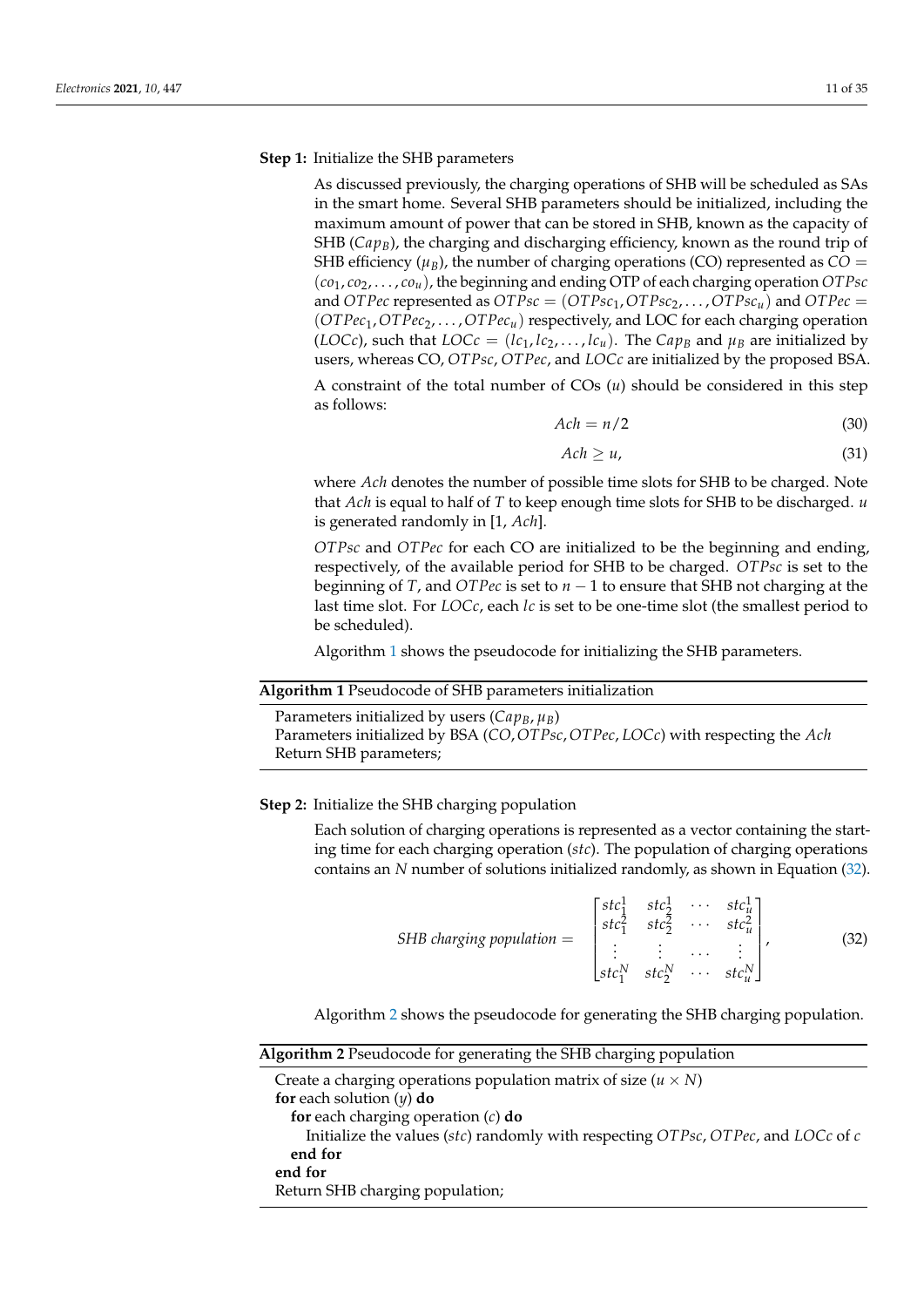# **Step 3:** Calculate the power consumed by the SHB charging operations

In this step, the power charged in SHB by charging operation  $c$  at time slot  $j$  ( $P B co_c^j$ ) is calculated. *PBco* can be calculated as follows:

$$
P B co_c^j = \mu_{ch} \times P ch_c^j,
$$
\n(33)

where  $Pch_c^j$  is the power consumed by charging operation  $c$  at time slot  $j$ , which is generated randomly in  $[0, C - PS_{avg}]$  to ensure that it will be within the *C* or exceed it in the low margin, and  $\mu_{ch}$  is the SHB charging efficiency.  $Pch_c^j$  should not exceed the maximum allowable charge *CH<sup>j</sup>* at time slot *j*, as presented in Equation (34).

$$
0 \le Pch_c^j \le CH^j,\tag{34}
$$

where

 $CH^{j} = CH \times h$ .

where *CH* is the maximum allowable charge and *h* is the length of a time slot in hours. In addition, to ensure that the stored power in SHB will not exceed the capacity of SHB, a constraint is formulated as follows:

$$
\sum_{c=1}^{u} P B co_c \leq Cap_B,
$$
\n(35)

*u* and *Pch* are generated randomly by the BSA to increase their flexibility and allow the adapted algorithm to deal with the four objectives of PSPSH. After the PBco for all COs are calculated, the BSA will send COs to the adapted algorithm to be scheduled.

Algorithm 3 shows the pseudocode for calculating the power consumed by the SHB charging operation.

| <b>Algorithm 3</b> Pseudocode for calculating power consumed by the charging operation |  |  |  |  |  |
|----------------------------------------------------------------------------------------|--|--|--|--|--|
|                                                                                        |  |  |  |  |  |
|                                                                                        |  |  |  |  |  |

**for** each solution (*y*) **do for** each charging operation (*c*) **do** Calculate the power consumed based on Equations (33)–(35) **end for end for** Return charged SHB Return *PBco* for all *COs* Send *COs* to the adapted algorithm to be scheduled

#### **Step 4:** Discharge the SHB

As mentioned previously, the discharging mode of SHB is considered as an additional source. In other words, discharging operations will not be scheduled by the adapted algorithm. However, the discharging mode is managed by the BSA to discharge power using the roulette wheel method, where the charged power will be discharged on the basis of the sizes of the parts on the wheel assigned for each time slot with considering the amount of power consumed at that time slots. In the roulette wheel method, big parts are assigned to high-pricing time slots and small parts to low-pricing time slots. The reason for assigning the part sizes this way in the distribution is to reduce the amount of power consumed at high-pricing time slots due to its effect on the stability of the power system and EBs. The roulette wheel method is used in this study due to its popularity and its performance in distributing individuals on the basis of their importance. Therefore, it gives a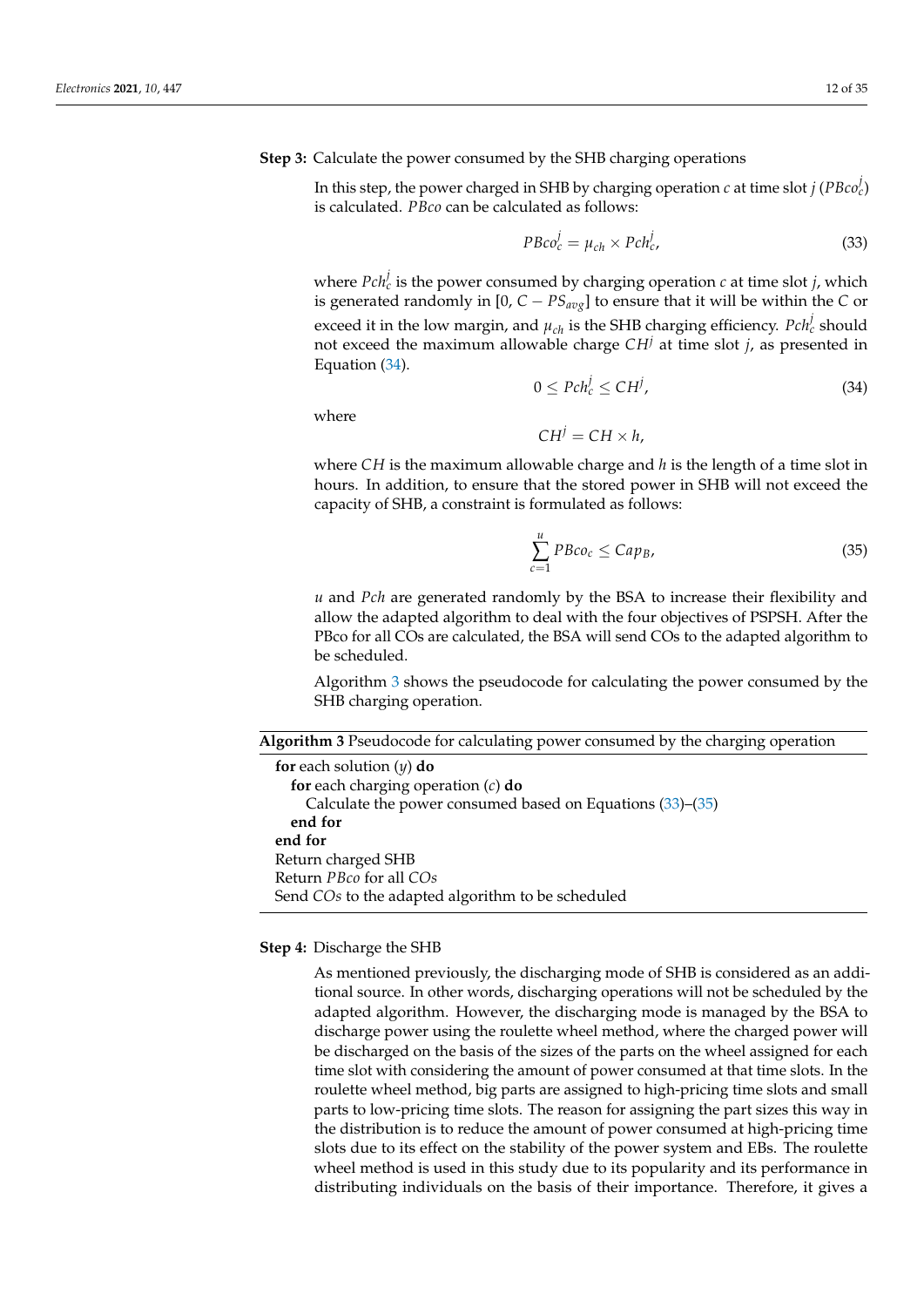high chance for BSA to reduce the amount of power consumed at high-pricing time slots.

The possible time slots for SHB to be discharged is calculated using Equation (36).

$$
Adis^{j} = \begin{cases} 1 & \text{if } PS^{j} > 0 \quad \text{and } PBco^{j} = 0 \quad \text{and } \sum_{b=1}^{j} PBco^{b} > 0 \\ 0 & \text{Otherwise} \end{cases}
$$
 (36)

where *Adis* denotes the available time slots for SHB to be discharged, *Adis<sup>j</sup>* is equal to 1 if SHB is able to discharge at time slot *j* and is 0 otherwise, *PBco<sup>j</sup>* can be 0 if SHB is not in the charging mode at time slot *j*, and  $\sum_{l}^{j}$  $\frac{d}{dt}$   $pBco^b > 0$  to ensure that SHB is not empty at time slot *j*.

After choosing a time slot to discharge SHB using the roulette wheel method, BSA will define the amount of power to discharge *PBdo* on the basis of the power consumed at that time slot as follows:

$$
PBdoj = \mu_{dis} \times Pdisj,
$$
 (37)

where *Pdis<sup>j</sup>* is the amount of power that will be discharged from SHB at time slot *j*, which is generated randomly in [0,  $PS<sup>j</sup>$ ], and  $\mu_{dis}$  is the SHB discharging efficiency. *Pdis<sup>j</sup>* will be released from SHB on the basis of Equation (38). BSA will keep choosing the discharging time slots and update the value of *Adis* until all of the power stored in SHB is discharged.

$$
\sum_{c=1}^{u} \sum_{b=1}^{j} P B co_c^b = \sum_{c=1}^{u} \sum_{b=1}^{j-1} P B co_c^b - P dis^j,
$$
\n(38)

subject to:

$$
\sum_{c=1}^u \sum_{b=1}^{j-1} P B co_c^b \ge P dis^j,
$$

However, if the value of  $\sum_{j=1}^n Adis^j$  is equal to 0 and some power is still considered as stored in SHB, then BSA will update the power of the last CO (i.e., *PBcou*) to be equal to 0 and release it from SHB. The BSA will repeat this process until all of the remaining power in SHB is released

*Pdis<sup>j</sup>* should not exceed the maximum allowable discharge *DIS<sup>j</sup>* at time slot *j* as follows:

$$
0 \le PBdo^j \le DIS^j,\tag{39}
$$

where

$$
DIS^j = DIS \times h,
$$

DIS is the maximum allowable discharge. Note that the capacity of any SHB is defined according to the amount of power that can be discharged and not the amount that can be stored. For instance, the capacity of an SHB is 5 kWh, but the usable power is 4.5 kWh. Therefore,  $\mu_{ch}$  of the proposed SHB is set equal to  $\mu_B$ , while the  $\mu_{dis}$  is set equal to 1 [74].

Algorithm 4 shows the pseudocode of the discharging power.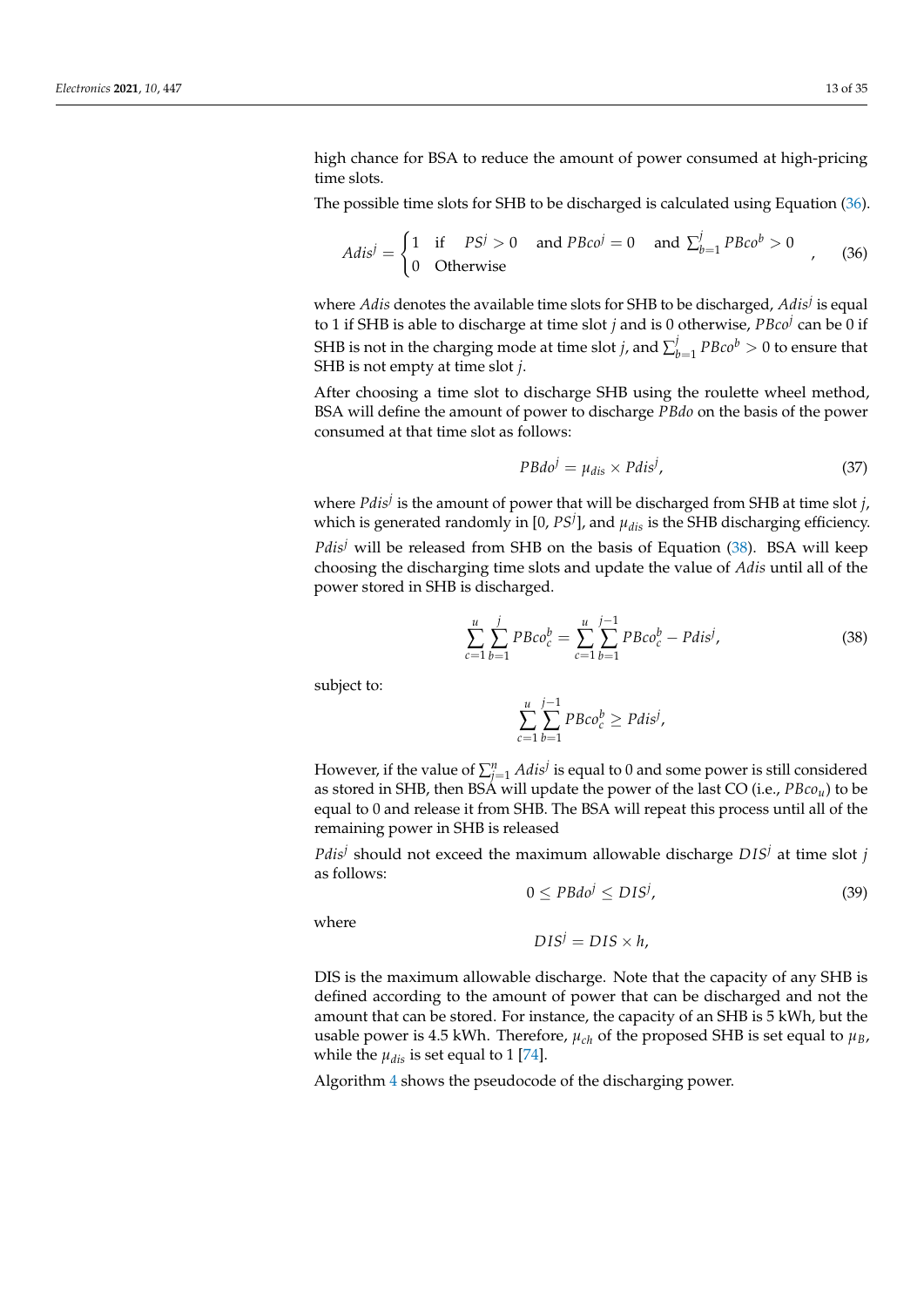| Algorithm 4 Pseudocode of discharge the SHB                      |  |  |  |  |
|------------------------------------------------------------------|--|--|--|--|
| while $P B co > 0$ do                                            |  |  |  |  |
| Determine Adis                                                   |  |  |  |  |
| if $\sum_{i=1}^n Adis^j \geq 1$ then                             |  |  |  |  |
| Choose the discharging time slot $j$ using roulette wheel method |  |  |  |  |
| Discharge SHB based on the Equations (37)–(39)                   |  |  |  |  |
| else                                                             |  |  |  |  |
| Release <i>PBco<sub>u</sub></i> from <i>PBco</i>                 |  |  |  |  |
| end if                                                           |  |  |  |  |
| end while                                                        |  |  |  |  |
| Return SHB discharged;                                           |  |  |  |  |

Algorithm 5 shows the pseudocode of the four steps of the proposed BSA.

| <b>Algorithm 5</b> Pseudocode of the four steps of the proposed BSA |  |  |
|---------------------------------------------------------------------|--|--|
|---------------------------------------------------------------------|--|--|

**Step 1: Initialize the SHB parameters** Parameters initialized by users  $(Cap_B, \mu_B)$ Parameters initialized by BSA (*CO*,*OTPsc*,*OTPec*, *LOCc*) with respecting the *Ach* **Step 2: Initialize the SHB charging population** Create a charging operations population matrix of size  $(u \times N)$ **for** each solution (*y*) **do for** each charging operation (*c*) **do** Initialize the values (*stc*) randomly with respecting *OTPsc*, *OTPec*, and *LOCc* of *c* **end for end for Step 3: Calculate the power consumed by charging operations for** each solution (*y*) **do for** each charging operation (*c*) **do for** each time slot (*j*) **do** Calculate the power consumed based on Equations (33)–(35) **end for end for end for** Send *COs* to the adapted algorithm to be scheduled **Step 4: Discharge the SHB while** *PBco* > 0 **do** Determine *Adis* **if**  $\sum_{j=1}^{n} Adis^{j} \geq 1$  **then** Choose the discharging time slot *j* using roulette wheel method Discharge the SHB based on the Equations (37)–(39) **else** Release *PBcou* from *PBco* **end if end while** Return empty SHB;

#### **5. Grey Wolf Optimizer for PSPSH**

In this section, a swarm-based meta-heuristic optimization algorithm known as the grey wolf optimizer (GWO) algorithm is illustrated and adapted for MO-PSPSH and BMO-PSPSH. The GWO is adapted due to its powerful operations managed by its dynamic parameters to maintain the exploration and exploitation and avoid stagnation in local optima. Furthermore, GWO has a high ability to explore search spaces on the basis of the behavior of its solutions that allow it to search more deeply to find a better solution [12].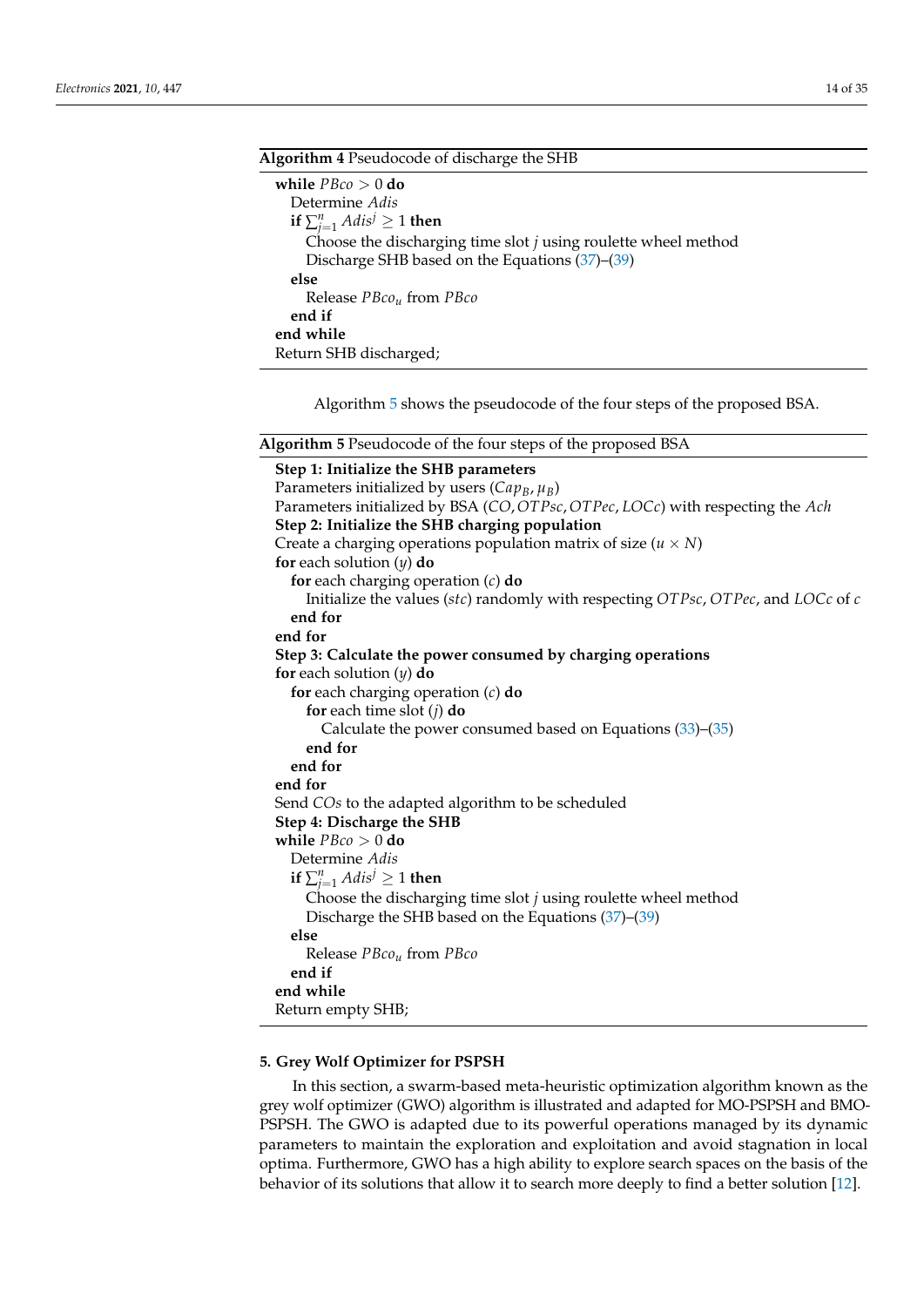## *5.1. Grey Wolf Optimizer (GWO)*

The GWO behavior is inspired mainly by the grey wolves hunting mechanism, and it was mathematically formulated in 2014 by Mirjalili [53].

# **Social Hierarchy**

The pack of grey wolves has an austere social hierarchy, which is classified into alpha (*α*), beta (*β*), delta (*δ*), and omega (*ω*). Wolves belong to the class alpha are considered as the leader of the grey wolves' hierarchy due to their domination and power to manage the pack. The beta wolves are playing the primary role in support the alpha in leading the pack. Delta wolves are in the third level of the hierarchy, and they in charge of leading the lowest level in the hierarchy. Omega wolves are considered as the lowest level in the hierarchy.

In GWO, the solutions are represented as grey wolves in the social hierarchy, where the best solution is represented as *α* wolf,  $β$  and  $δ$  wolves are the second and third best solutions, respectively, and *ω* wolves are considered as the rest of the solutions.

# **Encircling Prey**

In addition to this deep social hierarchy, the intelligent behavior of group hunting is also procedurally modeled. This behavior involves three main phases: chasing, encircling, and attacking.

The grey wolves can change/update their locations closer to the prey by encircling the prey mechanism. The encircling behavior of grey wolves is formulated as follows:

$$
\overrightarrow{D} = |\overrightarrow{C} \times \overrightarrow{X}_p(itr) - \overrightarrow{X}(itr)|,
$$
\n(40)

$$
\overrightarrow{X}(itr + 1) = \overrightarrow{X}_p (itr) - \overrightarrow{A} \times \overrightarrow{D}, \qquad (41)
$$

where  $\overrightarrow{C}$  and  $\overrightarrow{A}$  denote coefficient vectors,  $\overrightarrow{X}$  is the grey wolf position vector,  $\overrightarrow{X}$  *p* is the prey position vector, and *itr* is the current iteration.

The coefficient vectors  $\vec{C}$  and  $\vec{A}$  are calculated as

$$
\overrightarrow{A} = 2 \times \overrightarrow{a} \times \overrightarrow{r}_1 - \overrightarrow{a}, \qquad (42)
$$

$$
\overrightarrow{C} = 2 \times \overrightarrow{r}_2,\tag{43}
$$

where  $\vec{a}$  is linearly decreased from 2 to 0 throughout iterations and  $\vec{r}_1$ ,  $\vec{r}_2$  are random vectors in range of 0 and 1. Based on the values of  $\overrightarrow{a}$ , the value range of  $\overrightarrow{A}$ is between −2*a* and 2*a*.

#### **Search for Prey (Exploration)**

The grey wolves searching mechanism for prey can be done on the basis of the wolves' positions, where the wolves diverge and converge to find the best position to attack prey. The coefficient vectors  $\overline{A}$  and  $\overline{C}$  manage the divergence (exploration) and convergence (exploitation) of the wolves in GWO. GWO exploit a search space if  $|\overrightarrow{A}| < 1$  and explore a search space if  $|\overrightarrow{A}| > 1$ .

The changing values in  $\overrightarrow{C}$  is not similar to  $\overrightarrow{A}$ , where  $\overrightarrow{C}$  is changing randomly to emphasize exploration/exploitation and local optima stagnation avoidance throughout iterations.

#### **Hunting**

As mentioned previously, in GWO, the best three solutions are *α*, *β*, and *δ* wolves, respectively, and *ω* wolves are the rest of the solutions.

Owing to the domination and leadership of *α* wolf on the pack, *α* usually guides the hunting. *β* and *δ* wolves occasionally can engage in hunting to help *α* wolf. *ω* wolves are usually changing their location according to the three best solutions (*α*, *β*, and *δ*).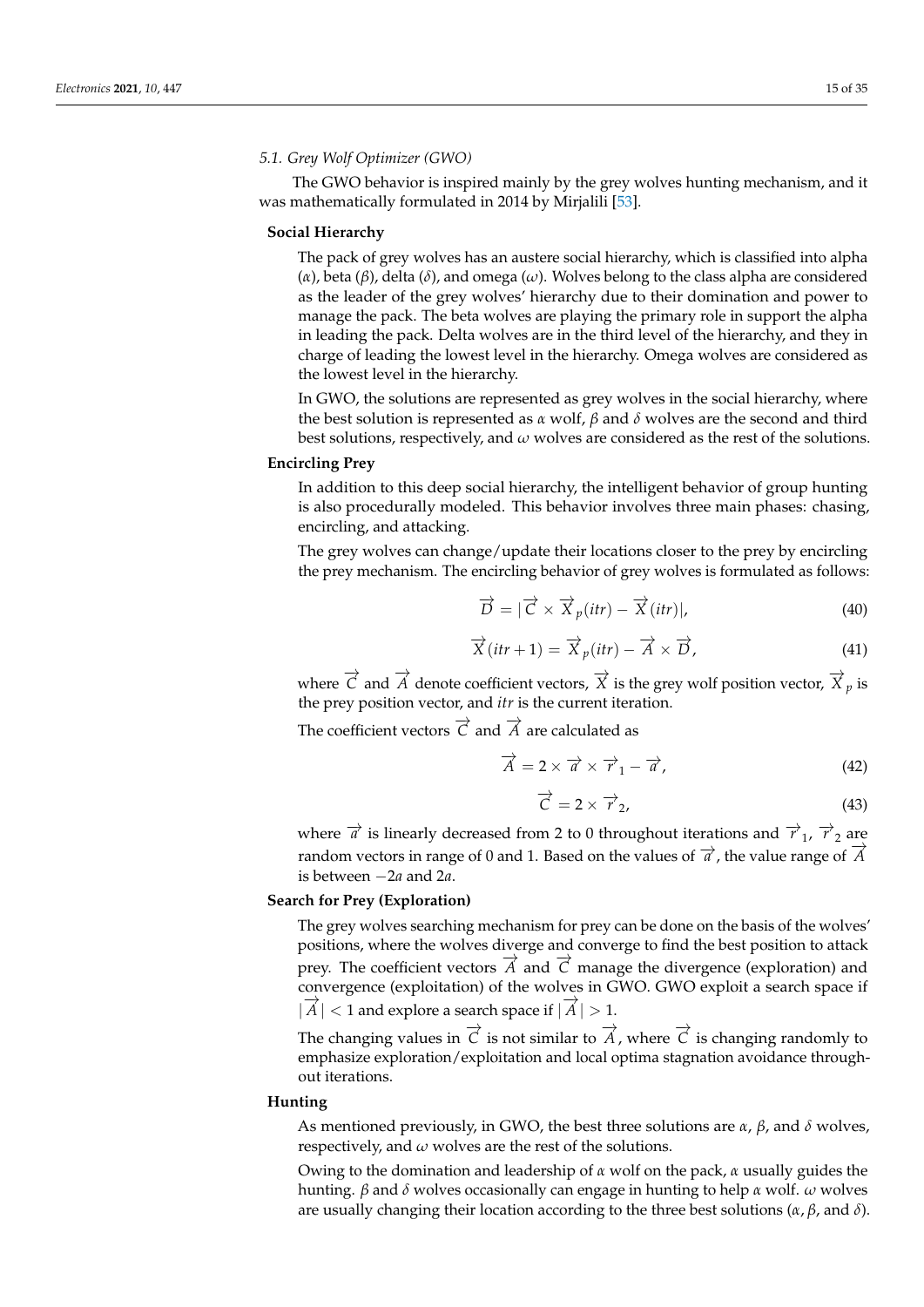The hunting mechanism on the basis of these wolves (solutions) is formulated as follows:

$$
\overrightarrow{D}_{\alpha} = |\overrightarrow{C}_1 \times \overrightarrow{X}_{\alpha} - \overrightarrow{X}|, \tag{44}
$$

$$
\overrightarrow{D}_{\beta} = |\overrightarrow{C}_2 \times \overrightarrow{X}_{\beta} - \overrightarrow{X}|, \tag{45}
$$

$$
\overrightarrow{D}_{\delta} = |\overrightarrow{C}_3 \times \overrightarrow{X}_{\delta} - \overrightarrow{X}|, \tag{46}
$$

$$
\overrightarrow{X}_1 = \overrightarrow{X}_\alpha - \overrightarrow{A}_1 \times \overrightarrow{D}_\alpha,\tag{47}
$$

$$
\overrightarrow{X}_2 = \overrightarrow{X}_\beta - \overrightarrow{A}_2 \times \overrightarrow{D}_\beta, \tag{48}
$$

$$
\overrightarrow{X}_3 = \overrightarrow{X}_\delta - \overrightarrow{A}_3 \times \overrightarrow{D}_\delta,\tag{49}
$$

$$
\overrightarrow{X}(itr+1) = \frac{\overrightarrow{X}_1 + \overrightarrow{X}_2 + \overrightarrow{X}_3}{3},
$$
\n(50)

To change the location of the *ω* wolves for hunting in accordance with the *α*, *β* and *δ* wolves, the location of the prey should be estimated by these three wolves.

# Grey Wolf Optimizer for PSPSH

GWO is a swarm-based optimization algorithm that emphasizes exploration and exploitation using the two parameters (*A*, *C*). Besides, GWO can optimally explore the search space using the best three solutions (*α*, *β*, *δ*). Accordingly, GWO is adapted for MO-PSPSH (MO-PSPSH-GWO) and BMO-PSPSH (BMO-PSPSH-GWO) to find the optimal schedule and achieve all PSPSH objectives optimally with and without using SHB. Each solution is evaluated on the basis of the objective function formulated in Equation (29). The GWO adaptation for the two approaches is illustrated in the sections below.

# • **GWO adaptation for MO-PSPSH (MO-PSPSH-GWO)**

The adaptation of the GWO for MO-PSPSH is discussed in this section. This adaptation contains five main steps, which are illustrated below.

The flowchart of the proposed MO-PSPSH-GWO is provided in Figure 4.

#### **Step 1:** Initialize MO-PSPSH-GWO parameters

- The adaptation the MO-PSPSH-GWO is started by initializing the parameters of PSPSH and GWO. The PSPSH parameters are **S**, **NS**, **T**, **PS**, **PNS**, **LOC**, **OTPs**, **OTPe**, and **pc**. The GWO parameters are  $\overrightarrow{A}$ ,  $\overrightarrow{C}$ ,  $\overrightarrow{a}$ ,  $\overrightarrow{r_1}$ ,  $\overrightarrow{r_2}$ , the minimum (*lb*) and maximum (*ub*) ranges for the search agent, the maximum number of iterations (**I**), and the number of search agents in the pack (**N**).
- **Step 2:** Initialize MO-PSPSH-GWO population

Each wolf in the pack is presented as a solution of MO-PSPSH-GWO, and each solution is containing the starting time *st* for each appliance *i*, as shown in Figure 5.

The MO-PSPSH-GWO population is containing of *y* number of solutions initialized randomly as shown in Equation (51).

$$
MO\text{-}PSPSH\text{-}GWO\text{ population} = \begin{bmatrix} st_1^1 & st_2^1 & \cdots & st_m^1 \\ st_1^2 & st_2^2 & \cdots & st_m^2 \\ \vdots & \vdots & \cdots & \vdots \\ st_1^y & st_2^y & \cdots & st_m^y \end{bmatrix},\tag{51}
$$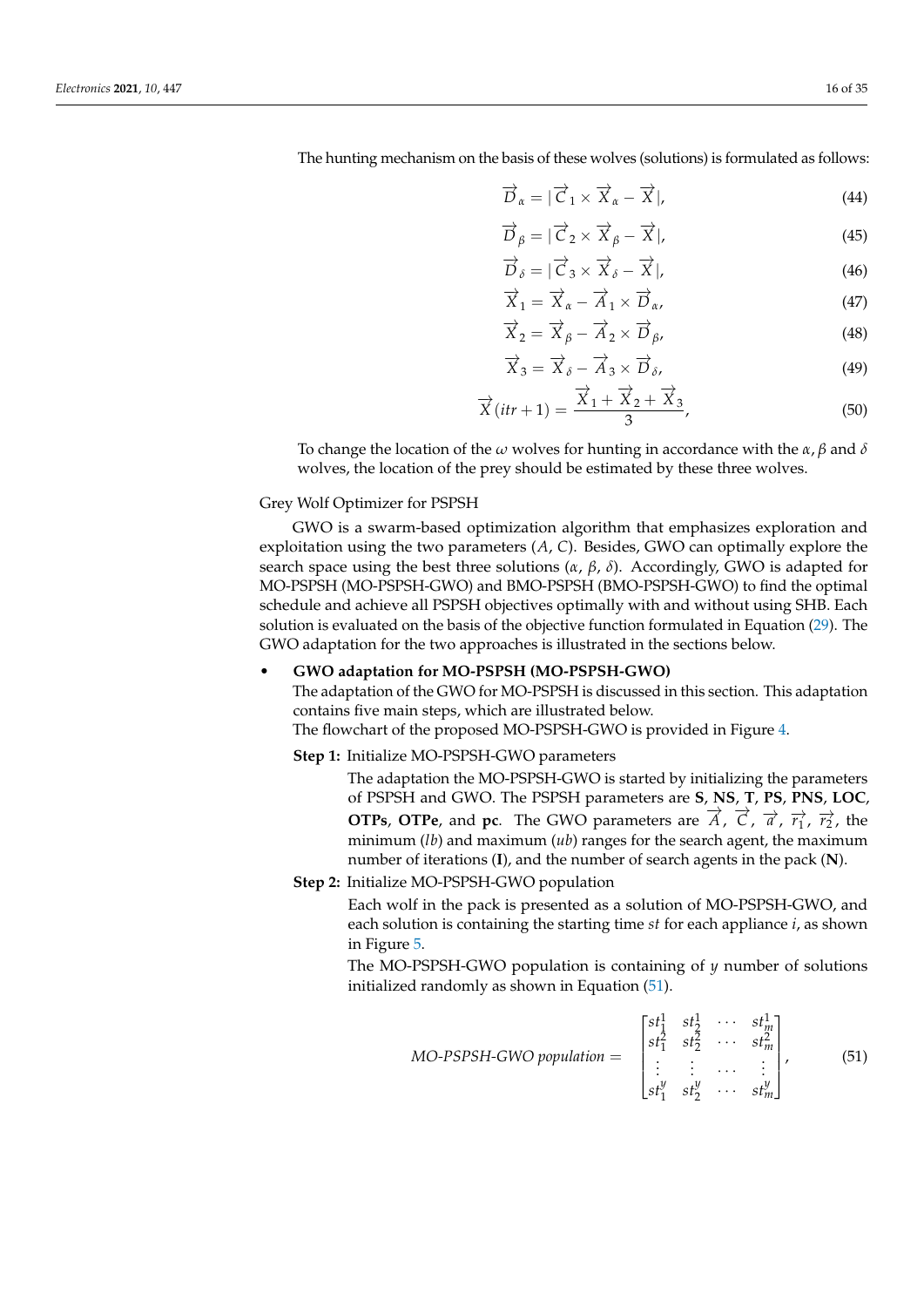![](_page_16_Figure_2.jpeg)

**Figure 4.** Flow chart of the proposed multi-objective (MO)-power scheduling problem in a smart home (PSPSH)-grey wolf optimizer (GWO) method.

![](_page_16_Figure_4.jpeg)

**Figure 5.** Solution representation for MO-PSPSH-GWO [12].

**Step 3:** Fitness function calculation

The fitness value of each solution is calculated on the basis of Equation (29). In the MO-PSPSH-GWO method, the best solution and its fitness value are assigned to  $X_\alpha$  and  $f(X_\alpha)$ , respectively, and the second and third best solutions and their fitness values are assigned to  $X_{\beta}$ ,  $X_{\delta}$ , and  $f(X_{\beta})$ ,  $f(X_{\delta})$ , respectively.

**Step 4:** Update the MO-PSPSH-GWO population The MO-PSPSH-GWO population is updated in the step, where the

Equations  $(42)$ – $(50)$  are in charge of this update. The updating mechanism of MO-PSPSH-GWO is utilized to estimate the distance between *X<sup>ω</sup>* solutions and the *X<sup>α</sup>* solution and then generate a new solution  $\overrightarrow{X}_1$  Equations (42)–(44) and (47). The same steps for  $X_\alpha$  are repeated for  $X_\beta$  and  $X_\delta$  to generate  $\overrightarrow{X}_2$  using Equations (42), (43), (45) and (48) and to generate  $\overrightarrow{X}_3$  using Equations (42), (43), (46) and (49). In Equation (50), a new solution  $X'(itr + 1)$  is generated based on  $\overline{X}_1$ ,  $\overline{X}_2$ , and  $\overline{X}_3$ .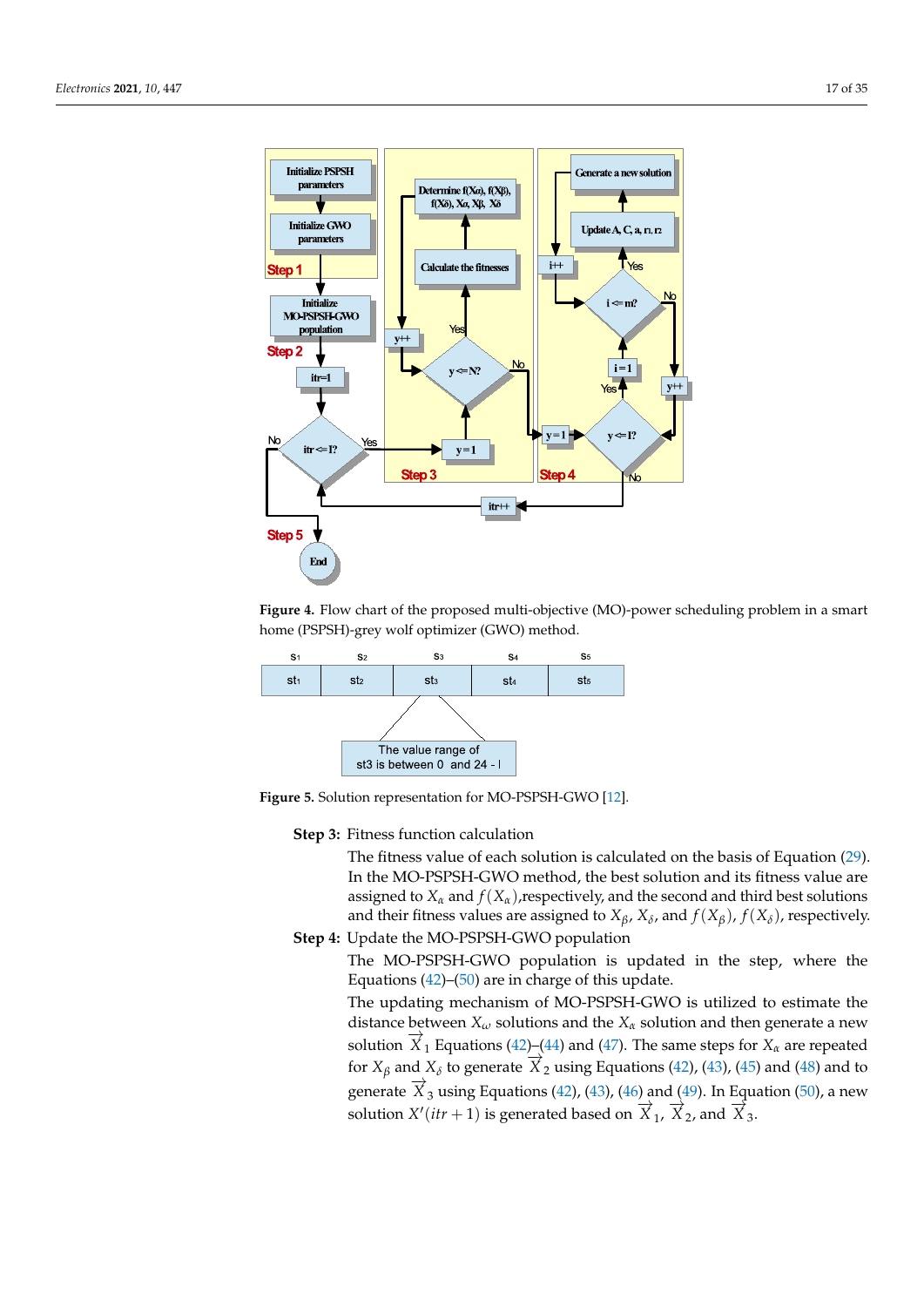# **Step 5:** Check the stop criterion

Steps 3 and 4 of MO-PSPSH-GWO are repeated until the stop criterion is met. Algorithm 6 presents the pseudocode of the five steps of the proposed MO-PSPSH-GWO.

## **Algorithm 6** Pseudocode of the five steps of the proposed MO-PSPSH-GWO

- 1: **Step 1: Initialize MO-PSPSH-GWO parameters**;/
- 2: Initialize all PSPSH parameters (*S*, *NS*, *T*, *PS*, *PNS*,*OTPs* ,*OTPe* , *LOC*, *pc*)
- 3: Initialize all GWO parameters (*a*,*r*1,*r*<sup>2</sup> −→*A* , −→*<sup>C</sup>* , *lb*, *ub*, *<sup>I</sup>*, *<sup>N</sup>*)
- 4: **Step 2: Initialize MO-PSPSH-GWO population**
- 5: Initialize MO-PSPSH-GWO population matrix of size ( $m \times N$ )
- 6: **Step 3: Social Hierarchy**
- 7: **while** (itr <= I) **do**
- 8: **for** each solution (*y*) **do**
- 9: Calculate the fitness of each solution
- 10:  $f(X_\alpha)$  = the best fitness value
- 11:  $f(X_\beta)$  = the second fitness value
- 12:  $f(X_\delta)$  = the third fitness value
- 13:  $X_\alpha$  = the best solution
- 14:  $X_{\beta}$  = the second best solution<br>15:  $X_{\delta}$  = the third best solution
- $X_{\delta}$  = the third best solution
- 16: **end for**
- 17: **Step 4: Update MO-PSPSH-GWO population**
- 18: **for** each solution (*y*) **do**
- 19: **for** each appliance (*i*) **do**
- 20: Update  $r_1, r_2$  (Random number in [0, 1])
- 21: Update the value of  $A_1$  (Equation  $(42)$ )
- 22: Update the value of  $C_1$  (Equation  $(43)$ )
- 23: Calculate  $X_1$  (Equations  $(44)$  and  $(47)$ )
- 24: Update  $r_1$ ,  $r_2$  (Random number in [0, 1])
- 25: Update the value of  $A_2$  (Equation  $(42)$ )
- 
- 26: Update the value of  $C_2$  (Equation (43))<br>27: Calculate  $X_2$  (Equations (45) and (48)) Calculate  $X_2$  (Equations (45) and (48))
- 28: Update  $r_1$ ,  $r_2$  (Random number in [0, 1])
- 29: Update the value of  $A_3$  (Equation  $(42)$ )
- 30: Update the value of  $C_3$  (Equation  $(43)$ )
- 31: Calculate  $X_3$  (Equations  $(46)$  and  $(49)$ )
- 32: Generate a new solution  $X(itr + 1)$  (Equation (50))
- 33: **end for**
- 34: **end for**
- 35: **Step 5: Check the stop criterion**
- 36: **if** The maximum number of the iteration is not reached **then**
- 37:  $t = t + 1$
- 38: **end if**
- 39: **end while**
- 40: Return *f*(*Xα*) and *X<sup>α</sup>*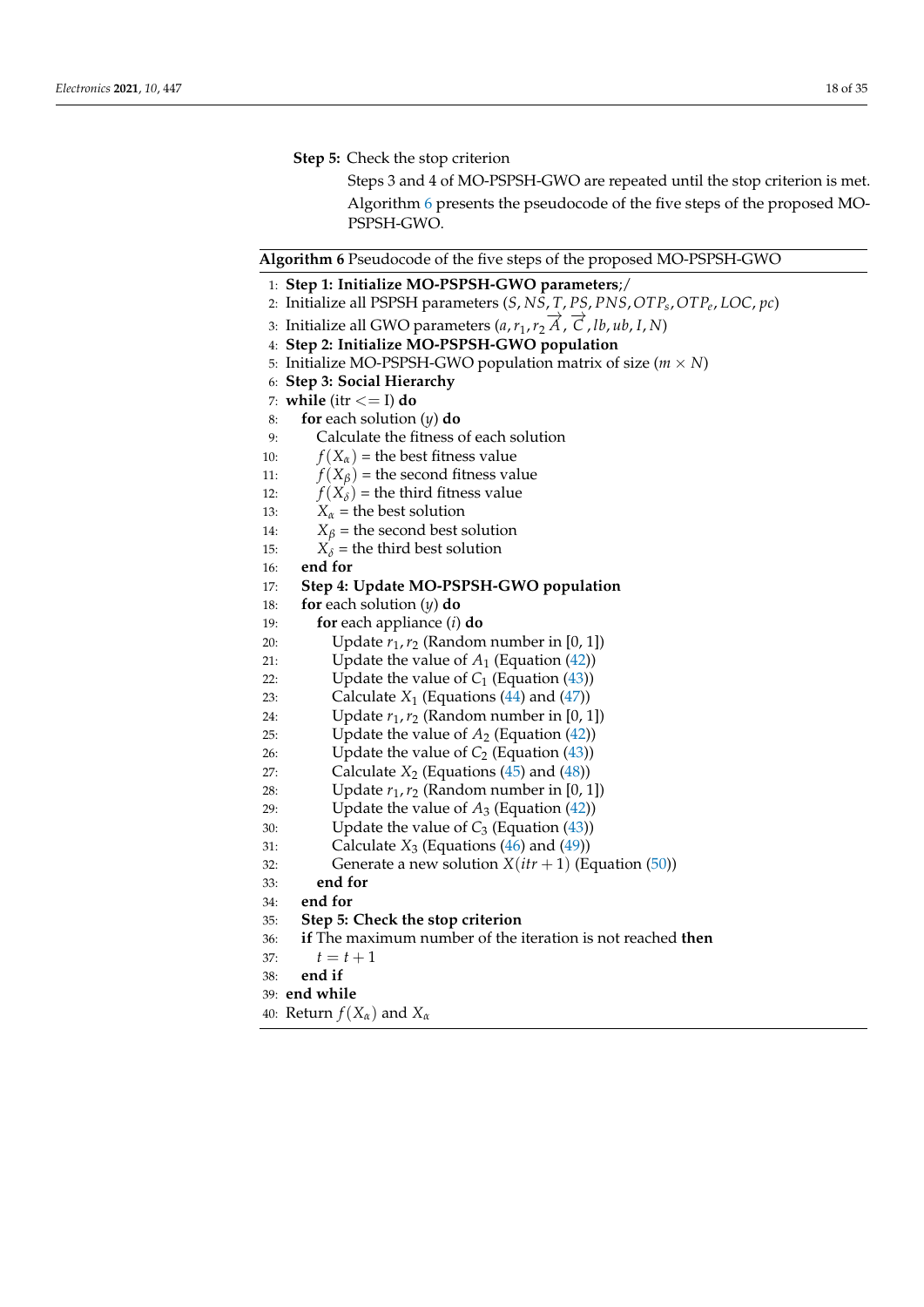# • **GWO adaptation for BMO-PSPSH (BMO-PSPSH-GWO)**

BMO-PSPSH-GWO has six main steps, which will be thoroughly discussed below. The flowchart of BMO-PSPSH-GWO is provided in Figure 6.

# **Step 1:** Initialize BMO-PSPSH-GWO parameters

The adaptation of BMO-PSPSH-GWO is started by initializing the parameters of SHB, PSPSH, and GWO. The SHB parameters are *CapB*, *µB*, *CO*, *OTPsc*, *OTPec*, and *LOCc*. The PSPSH and GWO are the same as initialized in the first step of MO-PSPSH-GWO, including **S**, **NS**, **T**, **PS**, **PNS**, **LOC**, **OTPs**, **OTPe**, and **pc** for PSPSH and **I**, **N**,  $\overrightarrow{A}$ ,  $\overrightarrow{C}$ ,  $\overrightarrow{a}$ ,  $\overrightarrow{r_1}$ ,  $\overrightarrow{r_2}$ , *lb*, and *ub* for GWO.

![](_page_18_Figure_6.jpeg)

**Figure 6.** Flowchart of the proposed BMO-PSPSH-GWO method.

**Step 2:** Initialize BMO-PSPSH-GWO population

In this step, BMO-PSPSH-GWO solutions are initialized randomly, where each solution is presented as two vectors. The first vector contains the starting time *st* for SAs and second vector contains the starting time *stc* for charging operations, as shown in Figure 7

|  |  | s1 s2 s3 s4 co1 co2 co3 co4                       |  |  |
|--|--|---------------------------------------------------|--|--|
|  |  | st1   st2   st3   st4   stc1   stc2   stc3   stc4 |  |  |

**Figure 7.** Solution representation of BMO-PSPSH-GWO.

The BMO-PSPSH-GWO population is presented as a matrix of size  $(m + u) \times$ *N*, in which *m* is the number of SAs, *u* is the number of charging operations,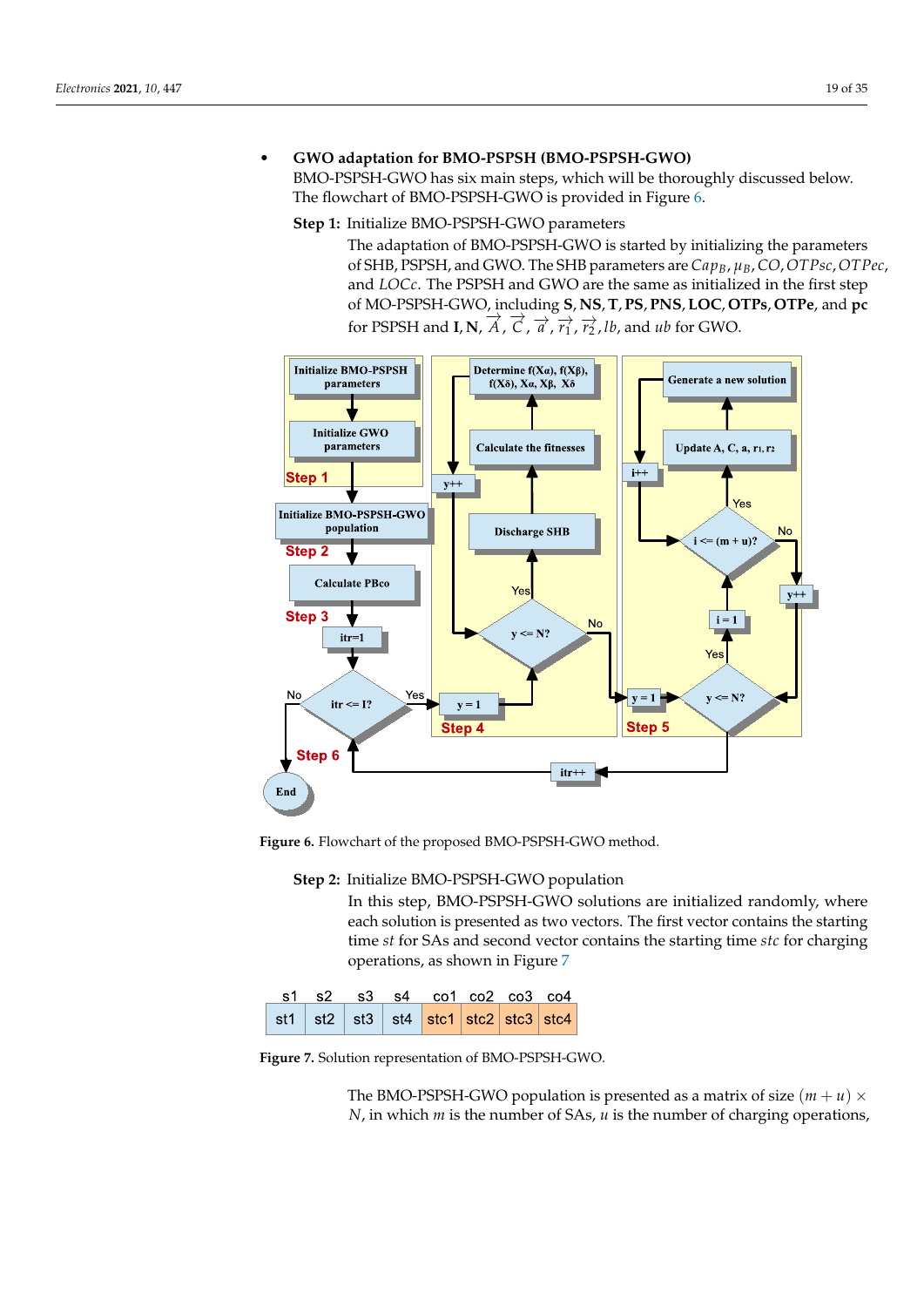and *N* is the number of solutions. Equation (52) shows the presentation of the BMO-PSPSH-GWO population.

$$
BMO\text{-}PSPSH\text{-}GWO\text{ population} = \begin{bmatrix} st_1^1 & st_2^1 & \cdots & st_{m+u}^1 \\ st_1^2 & st_2^2 & \cdots & st_{m+u}^2 \\ \vdots & \vdots & \cdots & \vdots \\ st_1^N & st_2^N & \cdots & st_{m+u}^N \end{bmatrix}
$$
(52)

**Step 3:** Calculate the power consumed by the charging operations

In this step, the power charged in SHB by each charging operation will be calculated as discussed in the third step of designing BSA in Section 4.2.

**Step 4:** Calculate the fitness values

This step is divided into two parts, namely, discharging the SHB and calculating the fitness values of the solution in the population. As discussed in Section 4.2, the time slots for discharging the SHB are determined using the roulette wheel method and the amount of power chosen randomly on the basis of several equations and constraints. In this step, the processes of discharging the SHB are the same as discussed in Section 4.2. For calculating the fitness values, the three best fitness values and their solutions are assigned as  $f(X_\alpha)$ ,  $f(X_\beta)$ , and  $f(X_\delta)$ , and  $X_\alpha$ ,  $X_\beta$ , and  $X_\delta$ , respectively.

**Step 5:** Update BMO-PSPSH-GWO population

The BMO-PSPSH-GWO population is updated in the step, where the Equations  $(42)$ – $(50)$  are in charge of this update.

The updating mechanism of BMO-PSPSH-GWO is utilized to estimate the distance between *X<sup>ω</sup>* solutions and the *X<sup>α</sup>* solution and then generate a new solution  $\overline{X}_1$  Equations (42)–(44) and 47. The same steps for  $X_\alpha$  are repeated for  $X_\beta$  and  $X_\delta$  to generate  $\overrightarrow{X}_2$  using Equations (42), (43), (45) and (48) and to generate  $\overrightarrow{X}_3$  using Equations (42), (43), (46) and (49). In Equation (50), a new solution *X'*(*itr* + 1) is generated on the basis of  $\overrightarrow{X}_1$ ,  $\overrightarrow{X}_2$ , and  $\overrightarrow{X}_3$ .

**Step 6:** Check the stop criterion

Steps 4 and 5 of BMO-PSPSH-GWO are repeated until the stop criterion (maximum number of iterations) is met. The resulting BMO-PSPSH-GWO solution is *Xα*.

Algorithm 7 presents the pseudocode of the six steps of the proposed BMO-PSPSH-GWO.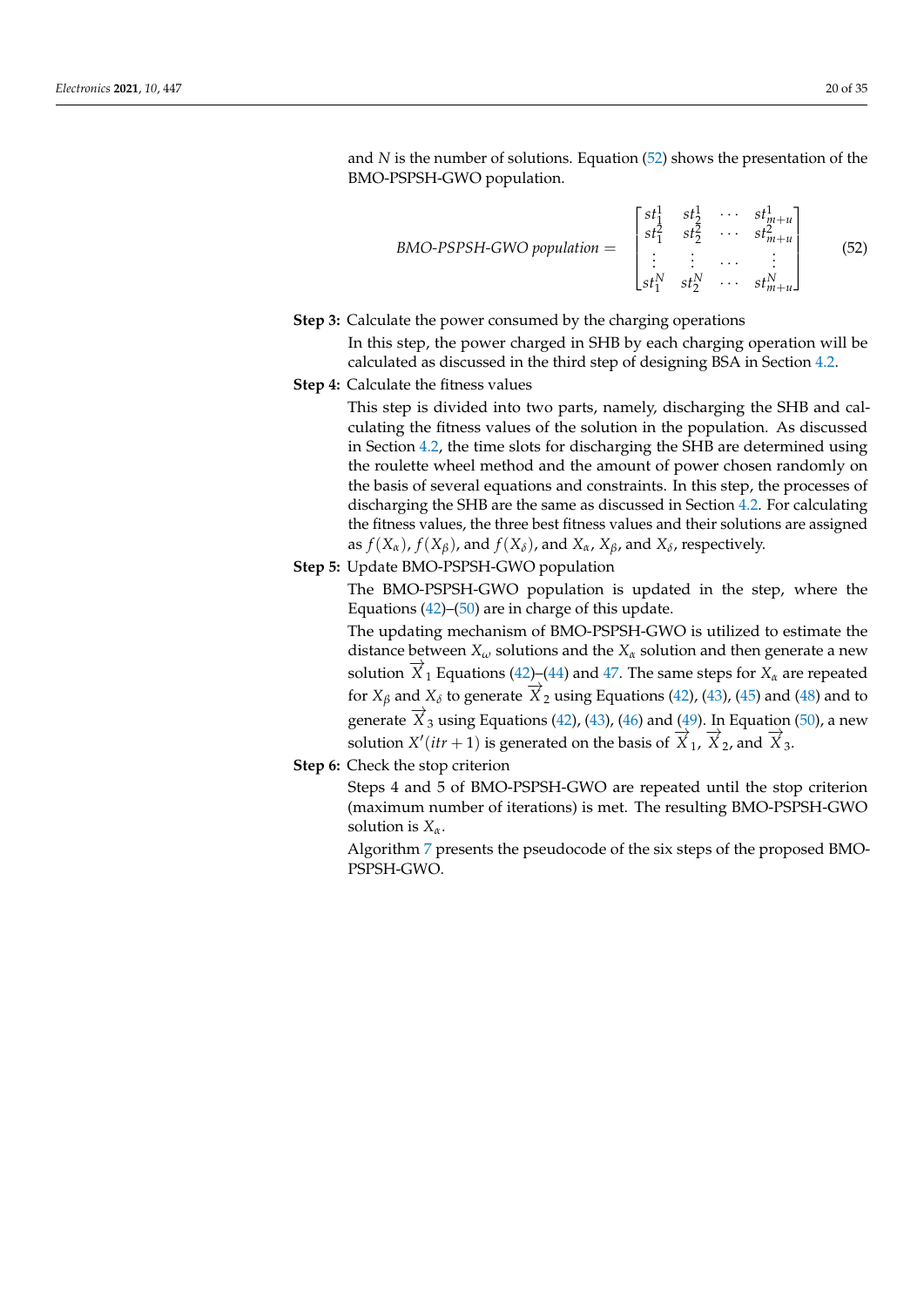| Algorithm 7 Pseudocode of the six steps of the proposed BMO-PSPSH-GWO                                   |
|---------------------------------------------------------------------------------------------------------|
| 1: Step 1: Initialize BMO-PSPSH-GWO parameters                                                          |
| 2: Initialize PSPSH parameters(S, NS, T, RS, RNS, OTP <sub>s</sub> , OTP <sub>e</sub> , LOC, pc)        |
| 3: Initialized SHB parameters ( $Cap_B$ , $\mu_B$ , CO, OTPsc, OTPec, LOCc)                             |
| 4: Initialize GWO parameters(a, $r_1$ , $r_2 \overrightarrow{A}$ , $\overrightarrow{C}$ , lb, ub, I, N) |
| 5: Step 2: Initialize BMO-PSPSH-GWO population                                                          |
| 6: Initialize a BMO-PSPSH-GWO population matrix of size $((m + u) \times N)$                            |
|                                                                                                         |
| 7: Step 3: Calculate the power consumed by charging operations<br>8: for each solution $(y)$ do         |
|                                                                                                         |
| for each charging operation $(c)$ do<br>9:<br>10:                                                       |
| Calculate the power consumed based on Equations $(33)$ – $(35)$<br>end for                              |
| 11:<br>12: end for                                                                                      |
|                                                                                                         |
| 13: Step 4: Calculate the fitness values                                                                |
| 14: while (itr $<=$ I) do                                                                               |
| for each solution $(y)$ do<br>15:                                                                       |
| Discharge the SHB of the solution<br>16:                                                                |
| Calculate the fitness of the solution<br>17:                                                            |
| $f(X_{\alpha})$ = the best fitness value<br>18:                                                         |
| $f(X_\beta)$ = the second best fitness value<br>19:                                                     |
| $f(X_\delta)$ = the third best fitness value<br>20:                                                     |
| $X_{\alpha}$ = the best solution<br>21:                                                                 |
| $X_\beta$ = the second best solution<br>22:                                                             |
| $X_{\delta}$ = the third best solution<br>23:                                                           |
| end for<br>24:                                                                                          |
| Step 5: Update BMO-PSPSH-GWO population<br>25:                                                          |
| for each solution $(y)$ do<br>26:                                                                       |
| <b>for</b> each appliance $(i)$ <b>do</b><br>27:                                                        |
| Update $r_1, r_2$ (random number in [0, 1])<br>28:                                                      |
| Update the value of $A_1$ (Equation (42))<br>29:                                                        |
| Update the value of $C_1$ (Equation (43))<br>30:                                                        |
| Calculate $X_1$ (Equation (44) and (47))<br>31:                                                         |
| Update $r_1, r_2$ (random number in [0, 1])<br>32:                                                      |
| Update the value of $A_2$ (Equation (42))<br>33:                                                        |
| Update the value of $C_2$ (Equation (43))<br>34:                                                        |
| Calculate $X_2$ (Equations (45) and (48))<br>35:                                                        |
| Update $r_1, r_2$ (random number in [0, 1])<br>36:                                                      |
| Update the value of $A_3$ (Equation (42))<br>37:                                                        |
| Update the value of $C_3$ (Equation (43))<br>38:                                                        |
| Calculate $X_3$ (Equations (46) and (49))<br>39:                                                        |
| Generate a new solution $X(itr + 1)$ (Equation (50))<br>40:                                             |
| end for<br>41:                                                                                          |
| end for<br>42:                                                                                          |
| Step 6: Check the stop criterion<br>43:                                                                 |
| if The maximum number of the iteration is not reached then<br>44:                                       |
| $itr =itr + 1$<br>45:                                                                                   |
| end if<br>46:                                                                                           |
| 47: end while                                                                                           |

48: Return  $f(X_\alpha)$  and  $X_\alpha$ 

# **6. Experiments and Results**

The experiments are designed in this section to evaluate the proposed MO-PSPSH and BMO-PSPSH methods using the GWO. MO-PSPSH-GWO and BMO-PSPSH-GWO are evaluated to show their effect in achieving PSPSH objectives. These approaches are compared to show whether BMO-PSPSH-GWO can obtain a better schedule than MO-PSPSH-GWO. For comparison study, the proposed approaches are compared with 17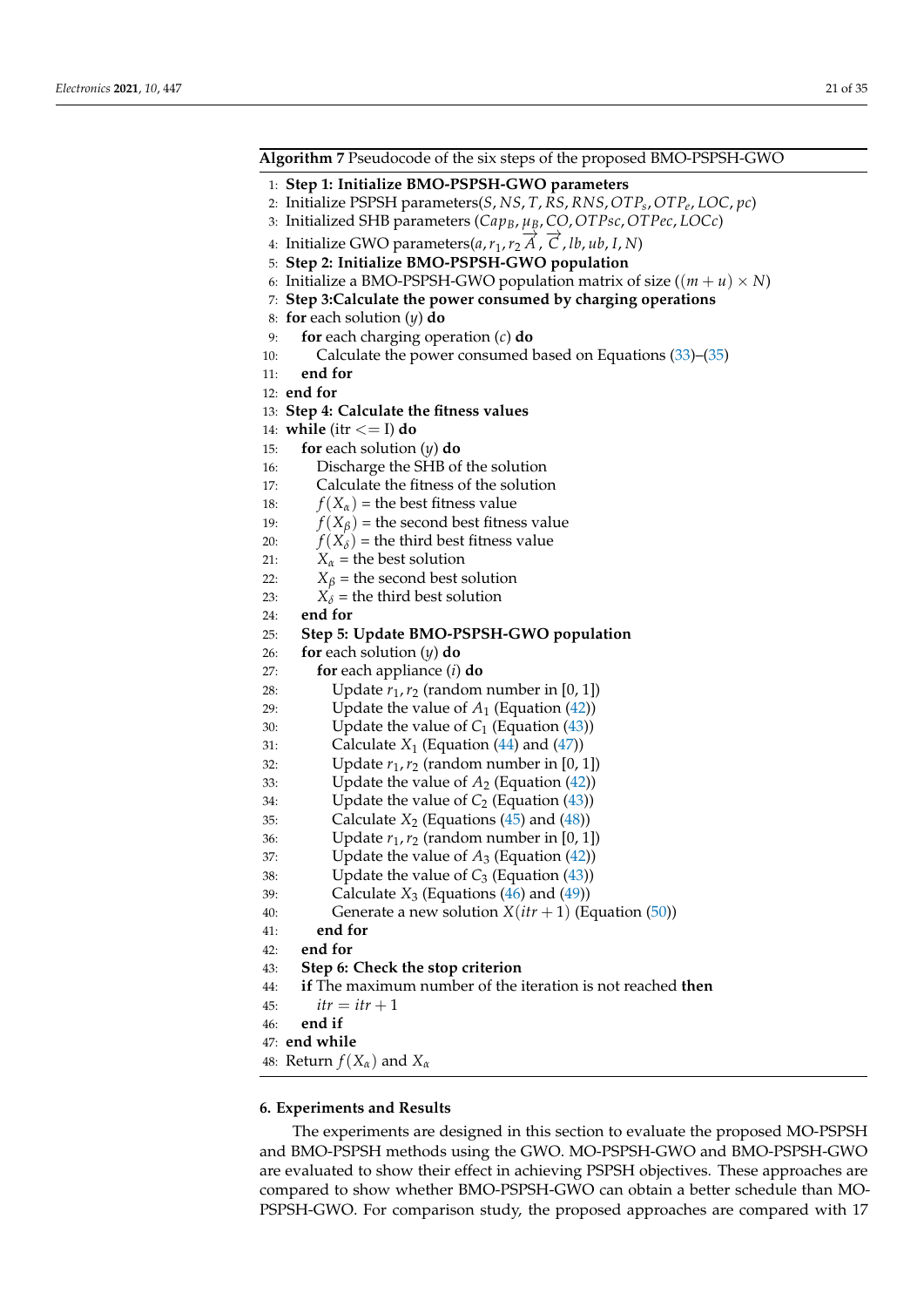state-of-the-arts methods using their recommended datasets. Furthermore, the GWO performance is compared with that of GA and PSO to show its performance in achieving the PSPSH objectives.

The proposed methods are implemented and executed using MATLAB on a PC with Intel Core2 Quad CPU, 2.66 GHz processor and 8 GB of memory (RAM).

#### *6.1. Dataset Description*

In this study, nine types of SAs are considered for up to 36 operations, where some of these SAs can operate more than once.

The smallest LOC of the SAs is set to 1 minute, where each minute is considered as a time slot in *T*. Accordingly, the *T* vector in this dataset is presented as  $T = (t_1, t_2, t_3, \ldots, t_{1440})$ .

Table 1 shows the main characteristics of the SAs, including the *LOC* and *OTP* of each SA.

| NO.          | Appliance              |      | OTPs-OTPe  | Power<br>(kW) | NO. | Appliance             |     | OTPs-OTPe   | Power<br>(kW) |
|--------------|------------------------|------|------------|---------------|-----|-----------------------|-----|-------------|---------------|
| $\mathbf{1}$ | Dishwasher             | 105  | 540-780    | 0.6           | 19  | Dehumidifier          | 30  | $1 - 120$   | 0.05          |
| 2            | Dishwasher             | 105  | 840-1080   | 0.6           | 20  | Dehumidifier          | 30  | $120 - 240$ | 0.05          |
| 3            | Dishwasher             | 105  | 1200-1440  | 0.6           | 21  | Dehumidifier          | 30  | 240-360     | 0.05          |
| 4            | Air Conditioner        | 30   | $1 - 120$  |               | 22  | Dehumidifier          | 30  | 360-480     | 0.05          |
| 5            | Air Conditioner        | 30   | 120-240    |               | 23  | Dehumidifier          | 30  | 480-600     | 0.05          |
| 6            | Air Conditioner        | 30   | 240-360    |               | 24  | Dehumidifier          | 30  | $600 - 720$ | 0.05          |
| 7            | Air Conditioner        | 30   | 360-480    |               | 25  | Dehumidifier          | 30  | 720-840     | 0.05          |
| 8            | Air Conditioner        | 30   | 480-600    |               | 26  | Dehumidifier          | 30  | 840-960     | 0.05          |
| 9            | Air Conditioner        | 30   | 600-720    |               | 27  | Dehumidifier          | 30  | 960-1080    | 0.05          |
| 10           | Air Conditioner        | 30   | 720-840    |               | 28  | Dehumidifier          | 30  | 1080-1200   | 0.05          |
| 11           | Air Conditioner        | 30   | 840-960    |               | 29  | Dehumidifier          | 30  | 1200-1320   | 0.05          |
| 12           | Air Conditioner        | 30   | 960-1080   |               | 30  | Dehumidifier          | 30  | 1320-1440   | 0.05          |
| 13           | Air Conditioner        | 30   | 1080-1200  |               | 31  | Electric Water Heater | 35  | 300-420     | 1.5           |
| 14           | Air Conditioner        | 30   | 1200-1320  | 1             | 32  | Electric Water Heater | 35  | 1100-1440   | 1.5           |
| 15           | Air Conditioner        | 30   | 1320-1440  | 1             | 33  | Coffee Maker          | 10  | 300-450     | 0.8           |
| 16           | <b>Washing Machine</b> | 55   | $60 - 300$ | 0.38          | 34  | Coffee Maker          | 10  | 1020-1140   | 0.8           |
| 17           | Clothes Dryer          | 60   | 300-480    | 0.8           | 35  | Robotic Pool Filter   | 180 | $1 - 540$   | 0.54          |
| 18           | Refrigerator           | 1440 | $1 - 1440$ | 0.5           | 36  | Robotic Pool Filter   | 180 | 900-1440    | 0.54          |

**Table 1.** Characteristics of the smart home appliances.

As mentioned previously, the RTP scheme is used and combined with the IBR scheme due to the IBR performance in dispersing the power consumption throughout the time horizon. RTP is adopted from the Commonwealth Edison Company between the 1st of June, 2016, and the 7th of June, 2016, for a duration of one week (seven days ⇔ seven scenarios) [12,75].

The main features of the seven scenarios are shown in Table 2. In this table, the columns "Scenarios" and "Appliances" are referring to the scenario number and the appliances' number in Table 1. For example, number 1 and 36 in the appliances' column in Table 2 refers to the first (Dishwasher) and last (Robotic Pool Filter) appliances in Table 1. Appliances used in scenario #1 are 1, 3, 4, 5, 6, 7, 15, 18, 19, 20, 21, 22, 23, 24, 25, 26, 27, 28, 29, 30, 31, 33, 35.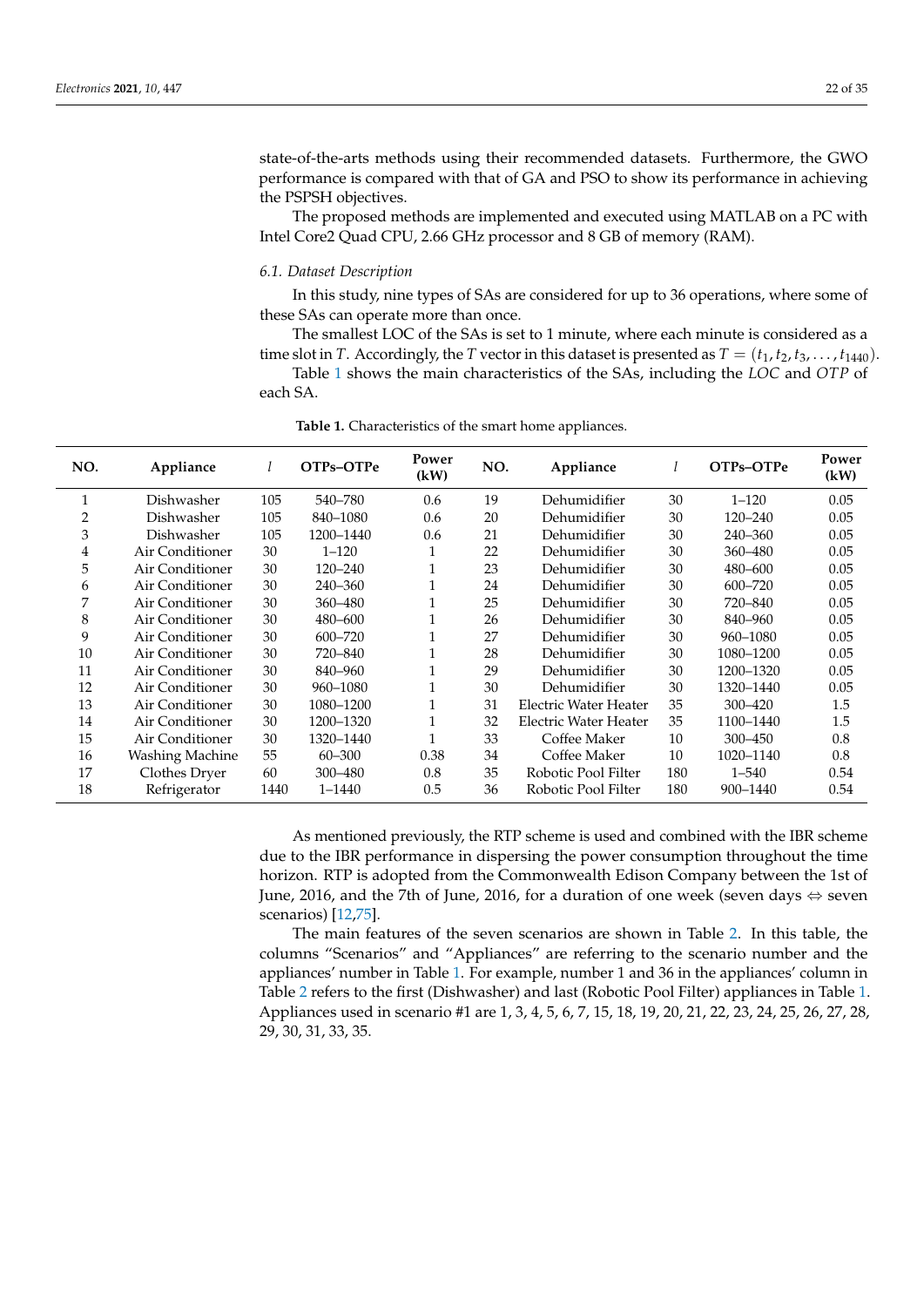| <b>Scenarios</b> | Appliances                                                                                                                               |
|------------------|------------------------------------------------------------------------------------------------------------------------------------------|
|                  | 1, 3, 4, 5, 6, 7, 15, 18, 19, 20, 21, 22, 23, 24, 25, 26, 27, 28, 29, 30, 31, 33, 35                                                     |
|                  | 1, 2, 4, 5, 6, 7, 10, 11, 12, 18, 25, 26, 27, 28, 29, 31, 32, 33, 34, 36                                                                 |
|                  | 3, 4, 5, 6, 7, 8, 9, 10, 11, 12, 13, 14, 15, 18, 23, 24, 25, 26, 27, 28, 31, 32, 33, 34, 35                                              |
| 4                | 1, 2, 3, 4, 5, 6, 7, 8, 9, 10, 11, 12, 13, 14, 15, 16, 17, 18, 19, 20, 21, 22, 23, 24, 25, 26, 27,<br>28, 29, 30, 31, 32, 33, 34, 35, 36 |
| 5                | 3, 4, 5, 6, 7, 8, 9, 10, 11, 12, 13, 14, 15, 18, 23, 24, 25, 26, 27, 28, 31, 32, 33, 34, 35                                              |
| h                | 1, 2, 3, 8, 9, 10, 11, 12, 18, 19, 20, 21, 22, 23, 24, 25, 26, 27, 28, 29, 30, 31, 33, 34, 35                                            |
|                  | 1, 3, 4, 5, 6, 7, 8, 9, 10, 11, 12, 13, 14, 15, 16, 17, 18, 19, 20, 21, 22, 23, 24, 25, 26, 27, 28,<br>29, 30, 31, 33, 34, 35, 36        |

| <b>Table 2.</b> Main characteristics of the seven scenarios. |  |
|--------------------------------------------------------------|--|
|--------------------------------------------------------------|--|

Table 3 shows the NSAs used in this study and their power. Given that all NSAs are operated manually by users, nobody can predefine their time parameters, including *OTPs* , *OTPe* , and LOC.

**Table 3.** Non-shiftable appliances (NSAs) used in the simulation.

| No.            | Appliances              | Power (kW) |
|----------------|-------------------------|------------|
| 1              | Light $[16]$            | 0.6        |
| $\overline{2}$ | Attic Fan [76]          | 0.3        |
| 3              | Table Fan [76]          | 0.8        |
| 4              | Iron $[16]$             | 1.5        |
| 5              | Toaster [76]            |            |
| 6              | Computer Charger [76]   | 1.5        |
| 7              | Cleaner <sup>[15]</sup> | 1.5        |
| 8              | <b>TV</b> [76]          | 0.3        |
| 9              | Hair Dryer [76]         | 1.2        |
| 10             | Hand Drill [76]         | 0.6        |
| 11             | Water Pump [76]         | 2.5        |
| 12             | Blender [76]            | 0.3        |
| 13             | Microwave [16]          | 1.18       |
| 14             | Electric Vehicle [77]   | 1          |

For the GWO parameters, the algorithm run 1000 iterations in each run since the 1000 generations are enough for convergence of algorithms [78]. Table 4 presents the parameter setting for the GWO.

**Table 4.** Parameters used in GWO algorithm.

| Parameter | Value            |  |  |
|-----------|------------------|--|--|
| N         | 40               |  |  |
|           | 1000             |  |  |
| lb        | OTP <sub>s</sub> |  |  |
| ub        | $OTP_e - LOC$    |  |  |

The same features of Tesla Powerwall 2 are used for the SHB in this study [79]. Table 5 shows the proposed SHB parameters.

# **Table 5.** SHB parameters.

| Parameter   | Value    |
|-------------|----------|
| $Cap_B$     | 13.5 kWh |
| $CH_{max}$  | 5 kW     |
| $DIS_{max}$ | 5kW      |
| $\mu_B$     | 90%      |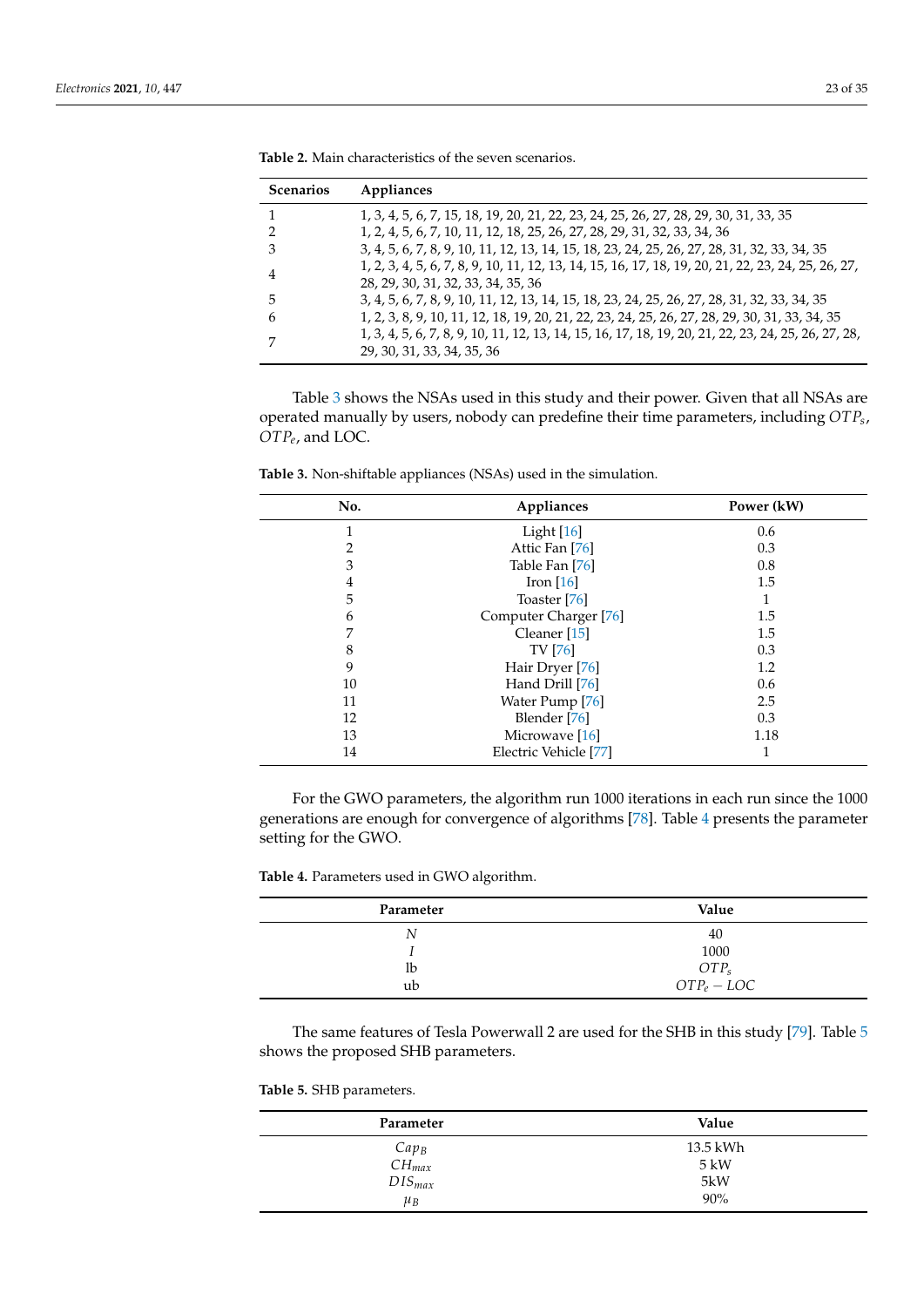#### *6.2. Experimental Evaluation*

In this section, the simulation results are presented to show whether the BMO-PSPSH-GWO method can obtain a better schedule than considering the MO-PSPSH-GWO method. The performance of BMO-PSPSH-GWO and MO-PSPSH-GWO on EB, PAR, WTR, and CPR reduction is evaluated and analyzed.

As discussed in Section 3, using the MO-PSPSH each objective assigned with a weight that denoting its importance. Therefore, the weight  $(w<sub>1</sub>)$  assigned to EB is the highest, due to its significance in optimizing PSPSH, where it is the main benefit gaining by users [6]. Accordingly,  $w_1$  is assigned by 0.4, and each of  $w_2$ ,  $w_3$ , and  $w_4$  assigned by 0.2 (Equation (29)).

#### 6.2.1. Effect of The Proposed Approaches on EB

The effect of BMO-PSPSH-GWO and MO-PSPSH-GWO on EB reduction is presented in this section. The results of BMO-PSPSH-GWO are compared with MO-PSPSH-GWO to investigate whether the proposed SHB can improve the solution in terms of reducing EB. EB obtained by these approaches is compared in Table 6. The table shows EB obtained by the two approaches for the seven scenarios, a comparison between the two approaches in terms of average and total EB is shown in the table as well.

**Table 6.** Comparison between MO-PSPSH-GWO and BMO-PSPSH-GWO in terms of electricity bill (EB) reduction.

| <b>Scenarios</b> | <b>MO-PSPSH-GWO</b> | <b>BMO-PSPSH-GWO</b> |
|------------------|---------------------|----------------------|
| S 1              | 43.5041             | 41.9042              |
| S <sub>2</sub>   | 64.5597             | 59.6252              |
| S <sub>3</sub>   | 66.1138             | 62.7707              |
| S <sub>4</sub>   | 62.5916             | 55.9692              |
| S <sub>5</sub>   | 46.2879             | 43.6999              |
| S <sub>6</sub>   | 52.2998             | 49.1431              |
| S <sub>7</sub>   | 62.6367             | 56.4908              |
| Average          | 56.8562             | 52.8004              |
| Total            | 397.993             | 369.603              |

Bold values indicate the best values.

BMO-PSPSH-GWO reduces EB better than MO-PSPSH-GWO in all scenarios due to the performance of SHB in reducing EB by scheduling the charging operations of SHB at the best time slots based on Equation (29); i.e., schedule several charging operations at low pricing periods and discharge SHB at high pricing periods.

#### 6.2.2. Effect of The Proposed Approaches on PAR

As shown in the previous section, the proposed BMO-PSPSH-GWO has a high effect in reducing EB because it stores power at low pricing periods and uses the stored power at high pricing periods. In this section, the effect of BMO-PSPSH-GWO on PAR value is presented and compared with PAR value obtained using MO-PSPSH-GWO.

PAR values obtained by the BMO-PSPSH-GWO approach for the seven scenarios are shown in Table 7. Besides, the table presents PAR obtained by MO-PSPSH-GWO to show whether MO-PSPSH-GWO or BMO-PSPSH-GWO can reduce PAR values better.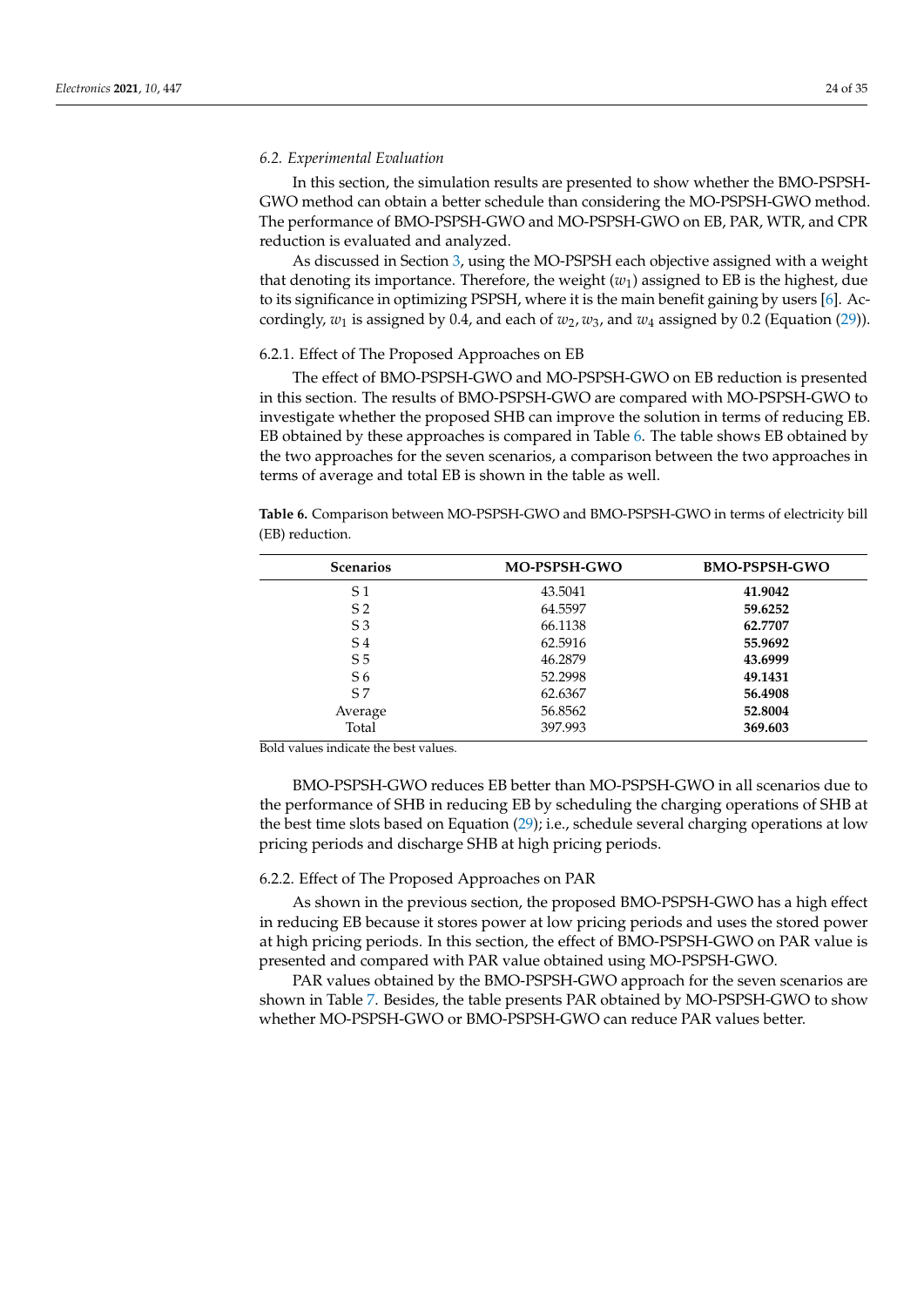| <b>Scenarios</b> | <b>MO-PSPSH-GWO</b> | <b>BMO-PSPSH-GWO</b> |
|------------------|---------------------|----------------------|
| S 1              | 2.6002              | 2.9418               |
| S <sub>2</sub>   | 2.4451              | 2.4796               |
| S <sub>3</sub>   | 2.2267              | 2.5710               |
| S <sub>4</sub>   | 2.2277              | 2.3167               |
| S <sub>5</sub>   | 2.2310              | 2.5207               |
| S <sub>6</sub>   | 2.5233              | 2.5375               |
| S <sub>7</sub>   | 2.0423              | 2.4931               |
| Average          | 2.3280              | 2.5515               |
|                  |                     |                      |

**Table 7.** Comparison between MO-PSPSH-GWO, BMO-PSPSH-GWO in terms of peak-to-average ratio (PAR) reduction.

Bold values indicate the best values.

Notably, MO-PSPSH-GWO obtained better PAR values than BMO-PSPSH-GWO in all scenarios due to increasing amount of power consumed by SHB at low pricing period and increase *PSmax* value (Equation (14)); therefore, increase PAR values, as shown in Figure 8.

![](_page_24_Figure_5.jpeg)

(**a**) Power consumption curve for the first scenario

![](_page_24_Figure_7.jpeg)

![](_page_24_Figure_8.jpeg)

![](_page_24_Figure_9.jpeg)

(**b**) Power consumption curve for the second scenario

![](_page_24_Figure_11.jpeg)

(**d**) Power consumption curve for the forth scenario

**Figure 8.** *Cont*.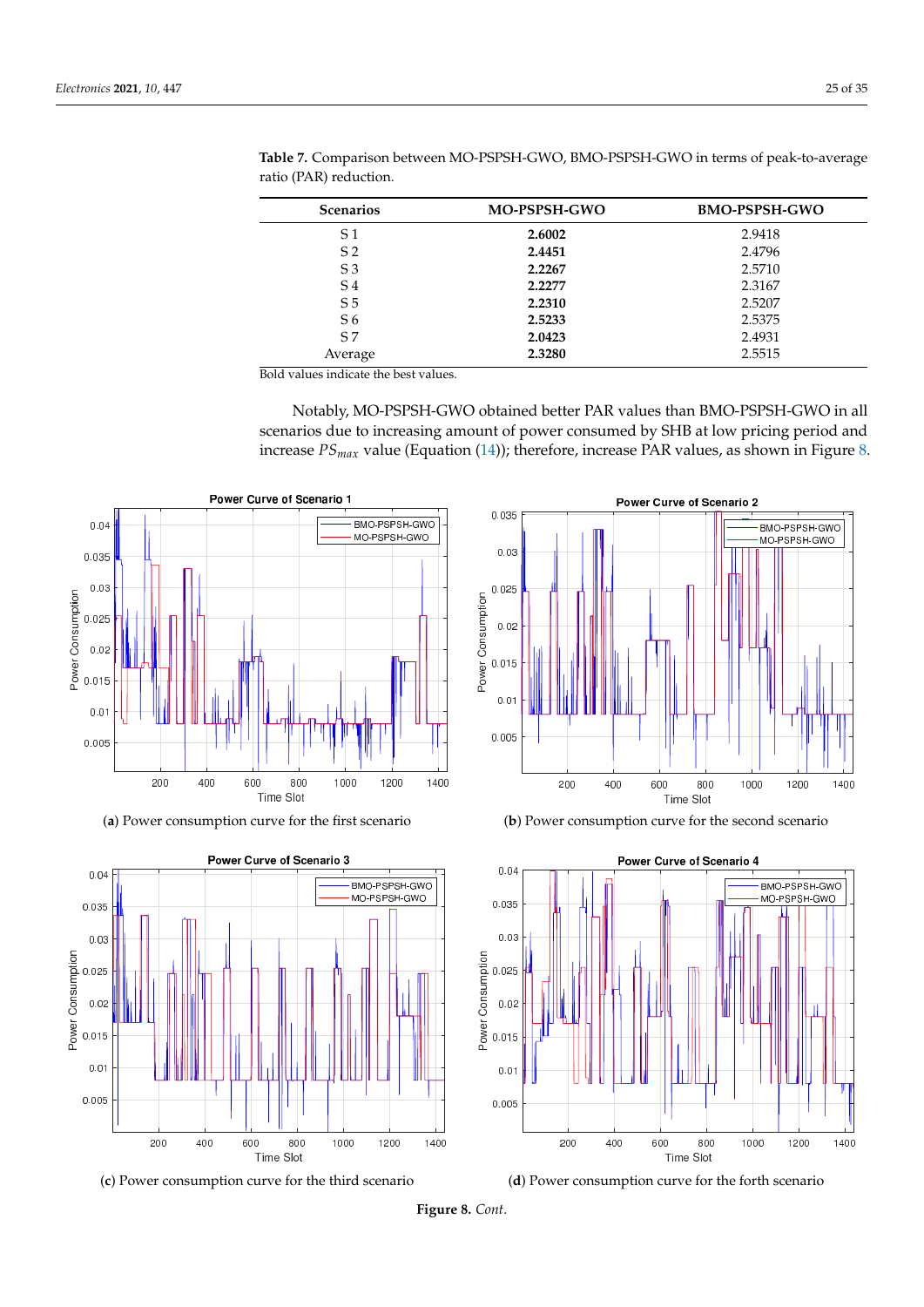![](_page_25_Figure_1.jpeg)

(**e**) Power consumption curve for the fifth scenario

![](_page_25_Figure_3.jpeg)

![](_page_25_Figure_4.jpeg)

(**g**) Power consumption curve for the seventh scenario

**Figure 8.** Power consumption curve for all scenarios using MO-PSPSH-GWO and BMO-PSPSH-GWO.

6.2.3. Effect of The Proposed Approaches on UC Level

As discussed previously, the UC level in this study is evaluated on the basis of WTR and CPR. UC level can be improved by reducing the values of the two parameters. The effect of BMO-PSPSH-GWO on UC parameters are presented and compared with MO-PSPSH-GWO in this section.

Tables 8 and 9 present WTR and CPR values obtained by MO-PSPSH-GWO and BMO-PSPSH-GWO for the seven days, respectively, to show which approach got a better schedule in terms of improving UC level.

Tables 8 and 9 show the high performance of BMO-PSPSH-GWO in reducing WTR and CPR, where it outperforms MO-PSPSH-GWO in most of the scenarios and their average values. The reduction of WTR is because of BSA's mechanism that schedules SHB to discharge power at suitable time slots (e.g., time slots at the beginning of OTP) that allow SAs to operate at the beginning of OTP using suitable pricing tariffs. For CPR, its values are reduced because of increasing available power to operate NSAs due to reducing some power exceeds or near the threshold.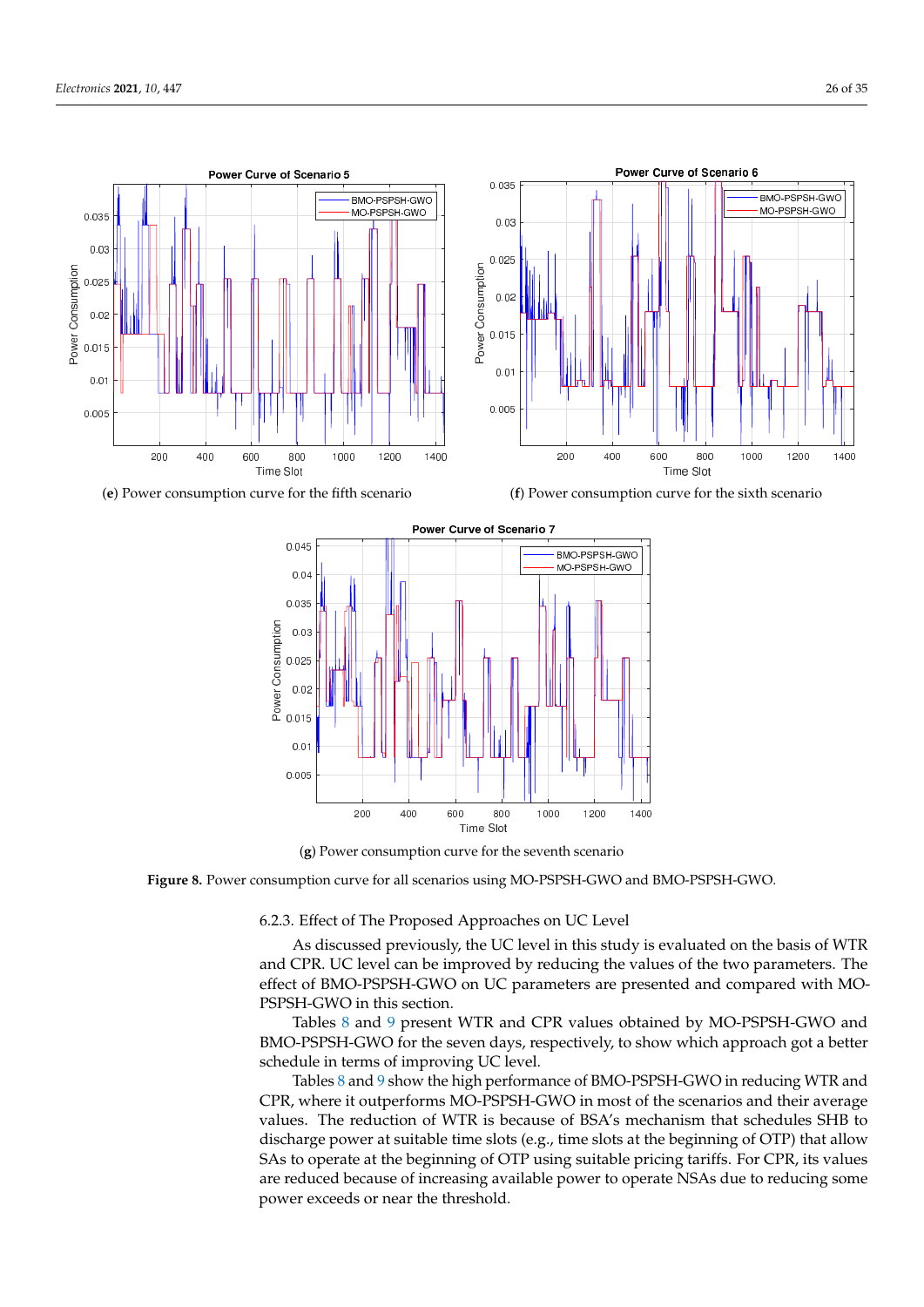| <b>Scenarios</b> | <b>MO-PSPSH-GWO</b> | <b>BMO-PSPSH-GWO</b> |
|------------------|---------------------|----------------------|
| S <sub>1</sub>   | 0.0658              | 0.0645               |
| S <sub>2</sub>   | 0.1030              | 0.0534               |
| S <sub>3</sub>   | 0.0889              | 0.0629               |
| S <sub>4</sub>   | 0.1358              | 0.0787               |
| S <sub>5</sub>   | 0.0872              | 0.0695               |
| S <sub>6</sub>   | 0.1004              | 0.0598               |
| S <sub>7</sub>   | 0.1310              | 0.0771               |
| Average          | 0.1017              | 0.0666               |

**Table 8.** Comparison between MO-PSPSH-GWO and BMO-PSPSH-GWO in terms of waiting time rate (WTR) reduction.

Bold values indicate the best values.

**Table 9.** Comparison between MO-PSPSH-GWO and BMO-PSPSH-GWO in terms of capacity power limit rate (CPR) reduction.

| <b>Scenarios</b> | <b>MO-PSPSH-GWO</b> | <b>BMO-PSPSH-GWO</b> |
|------------------|---------------------|----------------------|
| S 1              | 0.3206              | 0.3216               |
| S <sub>2</sub>   | 0.3528              | 0.3529               |
| S <sub>3</sub>   | 0.3913              | 0.3871               |
| S <sub>4</sub>   | 0.5236              | 0.5062               |
| S <sub>5</sub>   | 0.3924              | 0.3880               |
| S <sub>6</sub>   | 0.3647              | 0.3546               |
| S <sub>7</sub>   | 0.4857              | 0.4590               |
| Average          | 0.4044              | 0.3956               |

Bold values indicate the best values.

The UC level is increased using BMO-PSPSH-GWO by up to 2% compared with MO-PSPSH-GWO, as shown in Table 10. In addition, the table shows the UC percentage for the seven scenarios obtained by the two approaches.

**Table 10.** Comparison between MO-PSPSH-GWO and BMO-PSPSH-GWO in terms of user comfort (UC) percentage (%).

| <b>Scenarios</b> | <b>MO-PSPSH-GWO</b> | <b>BMO-PSPSH-GWO</b> |
|------------------|---------------------|----------------------|
| S 1              | 80.67               | 80.68                |
| S <sub>2</sub>   | 77.20               | 79.67                |
| S <sub>3</sub>   | 75.98               | 77.49                |
| S <sub>4</sub>   | 67.02               | 70.75                |
| S <sub>5</sub>   | 76.01               | 77.12                |
| S <sub>6</sub>   | 76.74               | 79.27                |
| S <sub>7</sub>   | 69.16               | 73.18                |
| Average          | 74.68               | 76.88                |

Bold values indicate the best value in each scenario.

# 6.2.4. Discussion

The performance of BMO-PSPSH-GWO is evaluated against MO-PSPSH-GWO for seven scenarios (1 week). The evaluation is designed to show the proposed approach's performance in achieving PSPSH objectives. SHB is proposed alongside MO-PSPSH to improve the schedule and mainly enhance the reduction of EB with considering the other objectives reduction. In addition, SHB reduces the amount of power consumed by SAs at unsuitable periods that are conflicting with PSPSH objectives, by storing power at suitable periods and discharge the stored power at the unsuitable periods. The price scheme used in this study is the RTP scheme combined with the IBR scheme. This combination is provided to disperse power consumption throughout the time horizon.

The simulation results show high performance of BMO-PSPSH-GWO, where it outperforms MO-PSPSH-GWO in reducing EB, WTR, and CPR, whereas MO-PSPSH-GWO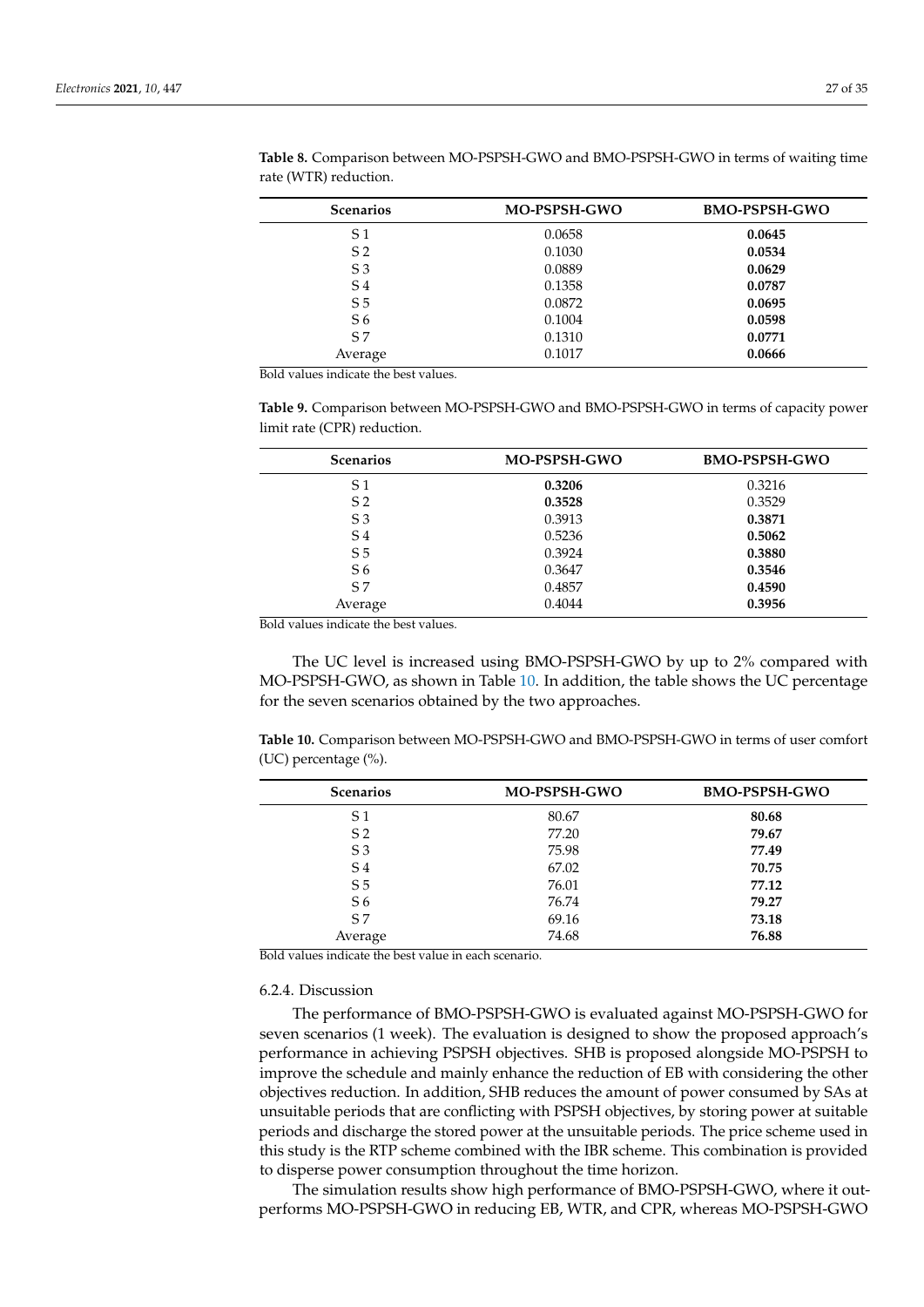obtains better result only in reducing the PAR value. However, BMO-PSPSH-GWO does not obtain a better PAR reduction than MO-PSPSH-GWO due to the increasing amount of power consumed at low pricing periods and increase the value *PSmax* (Equation (14)).

Note that the cost of the SHB used in this study is not considered due to the four objectives (i.e., EB, PAR, WTR, and CPR) that are affected by the SHB, where it seems hard and impractical to compare its cost with the four objectives values. In addition, the SHB used in this study has an unlimited life cycle; therefore, it can provide benefits for an extensive time.

#### *6.3. Comparative Evaluation*

Two types of comparisons are conducted in this study, including comparison with state-of-the-art methods using their datasets, and the most popular metaheuristic optimization algorithms were adapted for PSPSH using the proposed SHB and datasets. The state-of-the-art methods are HSA and BFOA [42], GA, BPSO, and WDO [80], GA and GWO [81], GOA, CSA, ACO, FA, and MFO [82], and GA and DA [83]. The basic metaheuristic optimization algorithms are GA, BFOA, HSA, and PSO [14].

6.3.1. Comparison with State-of-the-Art Methods Using Their Datasets

This section compares the proposed method using SHB with 17 state-of-the-art methods using their recommended datasets. The compared studies used different types of objective functions, including single objective and MO functions. Therefore, the compared studies' objective functions are considered with the proposed SHB (B-PSPSH-GWO) in this comparison study instead of the BMO-PSPSH approach. The evaluation in this comparison is analyzed on the basis of the values of EB and PAR. UC level is not conducted in this comparison because it was used in the studies based on different criteria.

Table 11 summarized the features of the compared studies, including the study, method used, number of appliances, pricing scheme used.

| Study | Method                 | Appliances | <b>Pricing Scheme</b> | <b>Time Slot</b> |
|-------|------------------------|------------|-----------------------|------------------|
| [42]  | HSA, BFOA              | 13         | TOU                   | 1 h              |
| [80]  | GA, BPSO, WDO          |            | <b>RTP</b>            | 1 h              |
| [81]  | GA, GWO                |            | RTP, CPP              | 1 h              |
| [82]  | GOA, CSA, ACO, FA, MFO |            | <b>RTP</b>            | 1 h              |
| [83]  | GA, DA                 |            | <b>RTP</b>            | 1 h              |

**Table 11.** Features of the compared studies. Time-of-use price (TOU)—two seasons.

Table 12 shows the results obtained by the methods in each study and the proposed B-PSPSH-GWO. The results prove the robust performance of the proposed SHB for PSPSH in reducing EB, where the proposed B-PSPSH-GWO shows a significant reduction in EB compared with all other methods. However, as discussed previously, due to the mechanism of the SHB in using power at low peak periods, the power consumed at these periods are higher than the others. Therefore, the PAR value is expected to be increased, which explains the high values of PAR obtained by the proposed B-PSPSH-GWO compared with the other methods.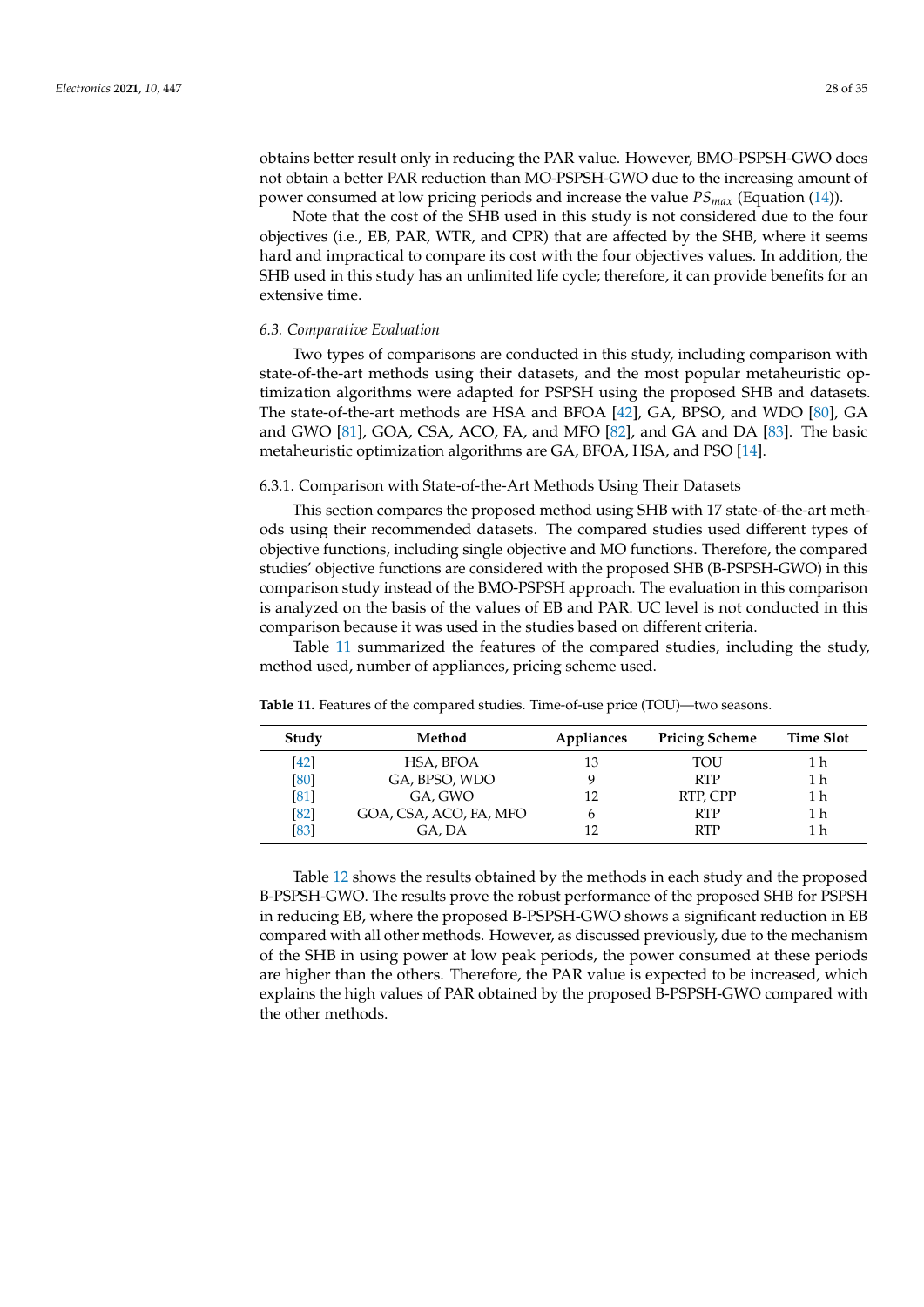| Study             | Algorithm          | EB      | <b>PAR</b>     |
|-------------------|--------------------|---------|----------------|
|                   | <b>HSA</b>         | 1523.9  | 2.24           |
| $[42]$            | <b>BFOA</b>        | 1558.8  | 2.15           |
| (Summer Scenario) | HBH                | 1557.2  | 2.12           |
|                   | <b>B-PSPSH-GWO</b> | 1082.4  | 2.47           |
|                   | <b>HSA</b>         | 1155.8  | 3.26           |
| [42]              | <b>BFOA</b>        | 1082.9  | 3.18           |
| (Winter Scenario) | <b>HBH</b>         | 1143.6  | 3.5            |
|                   | <b>B-PSPSH-GWO</b> | 954.8   | 3.7            |
|                   | GA                 | 64      | 2.2            |
|                   | <b>BPSO</b>        | 42      | $\overline{2}$ |
| [80]              | <b>WDO</b>         | 41.6    | 1.9            |
|                   | <b>GWDO</b>        | 37      | 1.7            |
|                   | <b>B-PSPSH-GWO</b> | 30.2    | 2.28           |
| [81]              | GA                 | 462.67  | 3.639          |
| (RTP Scenario)    | <b>GWO</b>         | 474.06  | 3.774          |
|                   | <b>HGWGA</b>       | 449.35  | 3.108          |
|                   | <b>B-PSPSH-GWO</b> | 426.18  | 3.95           |
|                   | GA                 | 523.96  | 3.639          |
| [81]              | <b>GWO</b>         | 541.45  | 3.774          |
| (CPP Scenario)    | <b>HGWGA</b>       | 508.35  | 3.108          |
|                   | <b>B-PSPSH-GWO</b> | 474.21  | 3.95           |
|                   | <b>GOA</b>         | 1768.27 | 7.41           |
|                   | <b>CSA</b>         | 2147.28 | 9.47           |
| [82]              | <b>ACO</b>         | 2001.16 | 4.13           |
|                   | <b>FA</b>          | 2104.23 | 8.02           |
|                   | <b>MFO</b>         | 1794.61 | 8.31           |
|                   | <b>B-PSPSH-GWO</b> | 1673.79 | 8.50           |
|                   | GA                 | 1.683   | 3.56           |
| [83]              | DA                 | 1.561   | 3.76           |
|                   | <b>B-PSPSH-GWO</b> | 1.23    | 3.94           |

**Table 12.** Comparison between proposed and the comparative methods.

Bold values indicate the best value in each scenario.

6.3.2. Comparison with State-of-the-Art Methods Using the Proposed Datasets

This section mainly compares the performance of the GWO with that of GA, PSO, HSA, and BFOA using the proposed SHB for PSPSH. The performance of these algorithms is evaluated on the basis of the PSPSH objectives, including EB, PAR, WTR, and CPR. The datasets used in this comparison study are presented in Tables 1–3.

Table 13 shows EBs obtained by the GWO, GA, PSO, HSA, and BFOA for seven scenarios. In addition, the average EB obtained by these algorithms are presented.

**Table 13.** Comparison between the five algorithms in terms of EB reduction.

| <b>Scenarios</b> | GWO   | <b>GA</b> | <b>PSO</b> | <b>HSA</b> | <b>BFOA</b> |
|------------------|-------|-----------|------------|------------|-------------|
| S 1              | 41.90 | 44.54     | 42.05      | 43.72      | 42.39       |
| S <sub>2</sub>   | 59.62 | 62.00     | 59.76      | 61.46      | 60.18       |
| S <sub>3</sub>   | 62.77 | 65.10     | 63.01      | 63.92      | 63.24       |
| S <sub>4</sub>   | 55.96 | 56.56     | 56.14      | 56.44      | 56.32       |
| S <sub>5</sub>   | 43.69 | 47.90     | 43.77      | 44.96      | 43.93       |
| S6               | 49.14 | 52.55     | 49.21      | 50.86      | 49.95       |
| S7               | 56.49 | 59.22     | 56.60      | 58.11      | 57.10       |
| Average          | 52.80 | 55.41     | 52.93      | 54.21      | 53.30       |
|                  |       |           |            |            |             |

Bold values indicate the best value in each scenario.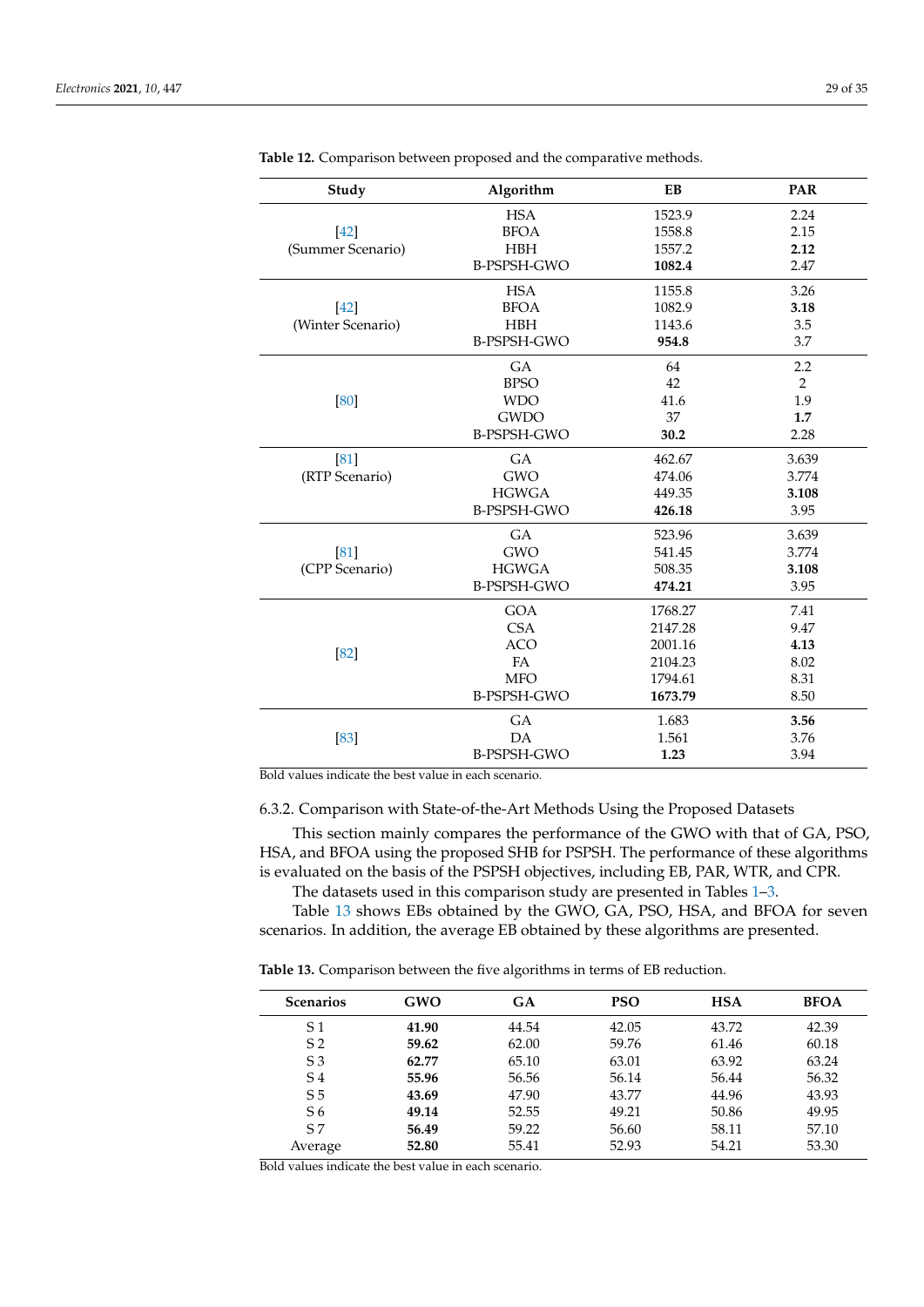The GWO proves its high performance in reducing EB, where it achieves the best EB against the other methods.

PAR values obtained by these algorithms are presented in Table 14. The table shows the robust performance of GWO in dispersing the power consumed through the time horizon, where it achieves the lowest overall PAR compared with the other algorithms.

**Table 14.** Comparison between the five algorithms in terms of PAR reduction.

| <b>Scenarios</b> | <b>GWO</b> | GA    | <b>PSO</b> | <b>HSA</b> | <b>BFOA</b> |
|------------------|------------|-------|------------|------------|-------------|
| S 1              | 2.94       | 2.96  | 2.89       | 2.95       | 2.94        |
| S <sub>2</sub>   | 2.47       | 2.57  | 2.49       | 2.53       | 2.50        |
| S <sub>3</sub>   | 2.57       | 2.92  | 2.58       | 2.86       | 2.61        |
| S <sub>4</sub>   | 2.31       | 2.33  | 2.30       | 2.35       | 2.33        |
| S <sub>5</sub>   | 2.52       | 2.73  | 2.54       | 2.71       | 2.59        |
| S <sub>6</sub>   | 2.53       | 2.70  | 2.55       | 2.72       | 2.65        |
| S7               | 2.49       | 2.65  | 2.51       | 2.62       | 2.54        |
| Average          | 2.54       | 2.694 | 2.55       | 2.691      | 2.58        |

Bold values indicate the best value in each scenario.

WTR and CPR values achieved by the five algorithms for the same scenarios are compared in Tables 15 and 16. The tables present and prove the robust performance of the GWO in reducing WTR and CPR values, where it obtains the best WTR in all scenarios and the best CPR in five scenarios compared with the other algorithms. In addition, GWO achieves the best overall reduction by obtaining the best average WTR and CPR values. Accordingly, GWO got the highest improvement for UC level, as shown in Table 17.

This comparison study proves the robust performance of the GWO in addressing PSPSH, where it outperforms all other compared algorithms in achieving PSPSH objectives, including EB, PAR, WTR, and CPR.

| <b>Scenarios</b> | <b>GWO</b> | GA    | <b>PSO</b> | <b>HSA</b> | <b>BFOA</b> |
|------------------|------------|-------|------------|------------|-------------|
| S 1              | 0.064      | 0.102 | 0.072      | 0.100      | 0.084       |
| S <sub>2</sub>   | 0.053      | 0.135 | 0.061      | 0.112      | 0.076       |
| S3               | 0.062      | 0.100 | 0.065      | 0.083      | 0.069       |
| S <sub>4</sub>   | 0.078      | 0.142 | 0.083      | 0.122      | 0.089       |
| S <sub>5</sub>   | 0.069      | 0.098 | 0.070      | 0.081      | 0.080       |
| S6               | 0.059      | 0.088 | 0.062      | 0.085      | 0.077       |
| S7               | 0.077      | 0.110 | 0.078      | 0.095      | 0.091       |
| Average          | 0.066      | 0.110 | 0.070      | 0.096      | 0.080       |

**Table 15.** Comparison between the five algorithms in terms of WTR reduction.

Bold values indicate the best value in each scenario.

**Table 16.** Comparison between the five algorithms in terms of CPR reduction.

| <b>Scenarios</b> | GWO   | GA    | <b>PSO</b> | <b>HSA</b> | <b>BFOA</b> |
|------------------|-------|-------|------------|------------|-------------|
| S 1              | 0.321 | 0.340 | 0.322      | 0.339      | 0.328       |
| S <sub>2</sub>   | 0.352 | 0.361 | 0.357      | 0.363      | 0.357       |
| S <sub>3</sub>   | 0.387 | 0.401 | 0.386      | 0.400      | 0.390       |
| S4               | 0.506 | 0.519 | 0.505      | 0.519      | 0.510       |
| S <sub>5</sub>   | 0.388 | 0.411 | 0.393      | 0.409      | 0.399       |
| S6               | 0.354 | 0.370 | 0.355      | 0.373      | 0.361       |
| S7               | 0.459 | 0.469 | 0.460      | 0.463      | 0.463       |
| Average          | 0.395 | 0.410 | 0.396      | 0.409      | 0.401       |
|                  |       |       |            |            |             |

Bold values indicate the best value in each scenario.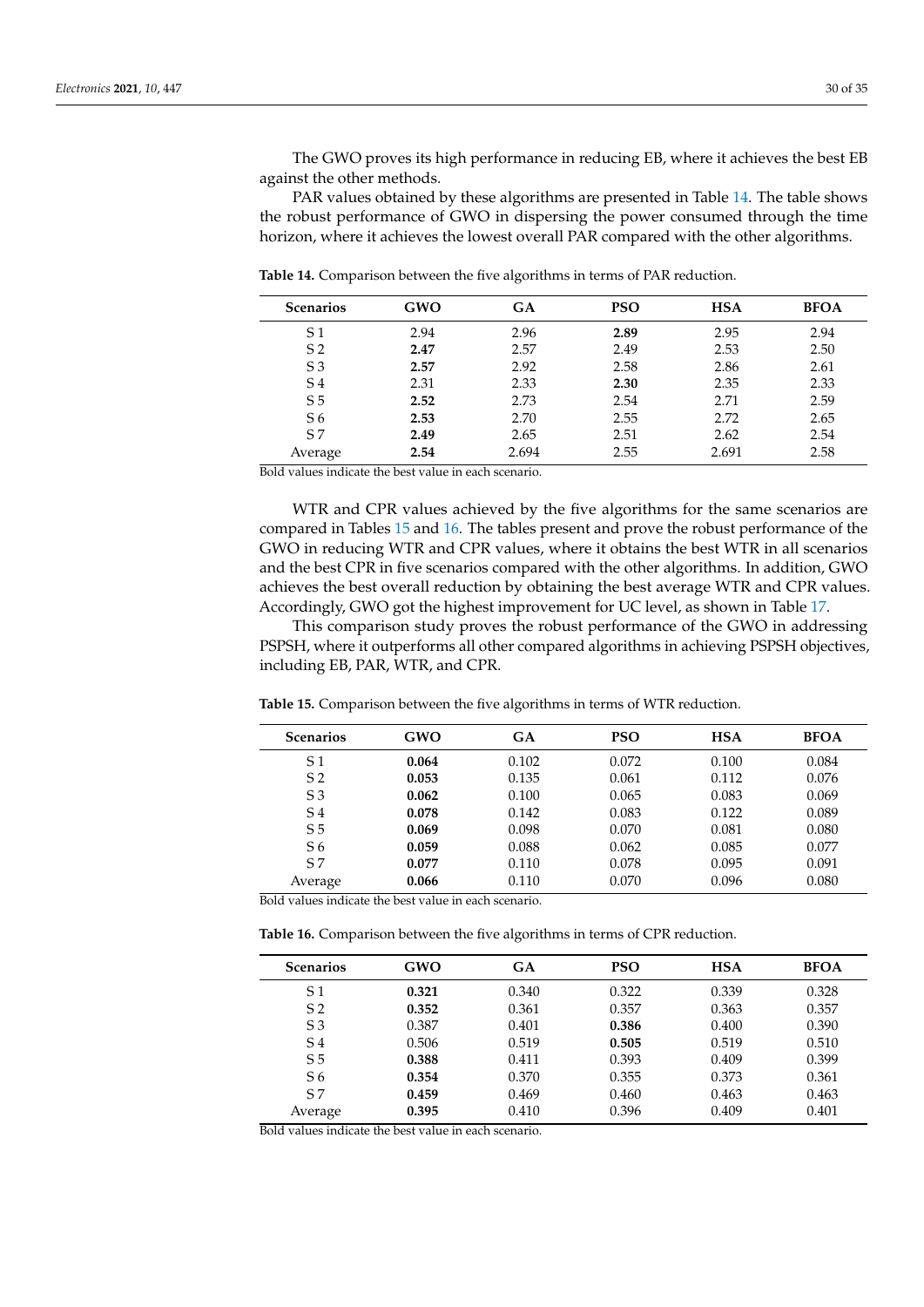| <b>Scenarios</b> | GWO   | <b>GA</b> | <b>PSO</b> | <b>HSA</b> | <b>BFOA</b> |
|------------------|-------|-----------|------------|------------|-------------|
| S 1              | 80.68 | 77.90     | 80.30      | 78.05      | 79.4        |
| S <sub>2</sub>   | 79.67 | 75.20     | 79.10      | 76.25      | 78.35       |
| S <sub>3</sub>   | 77.49 | 74.95     | 77.45      | 75.85      | 77.05       |
| S <sub>4</sub>   | 70.75 | 66.95     | 70.60      | 67.95      | 70.05       |
| S <sub>5</sub>   | 77.12 | 74.55     | 76.85      | 75.50      | 76.05       |
| S6               | 79.27 | 77.10     | 79.15      | 77.10      | 78.10       |
| S <sub>7</sub>   | 73.18 | 71.05     | 73.10      | 72.10      | 72.30       |
| Average          | 76.88 | 73.95     | 76.65      | 74.68      | 75.90       |

**Table 17.** Comparison between the five algorithms in terms of *UCp* improvement.

Bold values indicate the best value in each scenario.

# **7. Conclusions and Future Research**

PSPSH refers to a timely schedule of operations of smart home appliances in accordance with a set of restrictions and a dynamic pricing scheme(s). The primary objectives of PSPSH are minimizing EB, PAR, and user discomfort levels. The RTP is combined with the IBR scheme in this study to provide different prices on the basis of time changing and the amount of power consumed. PSPSH is formulated as a MOP (MO-PSPSH) to achieve all objectives simultaneously. SHB can enhance the scheduling of appliances by storing power at unsuitable periods and use the stored power at suitable periods for PSPSH objectives. Therefore, a new formulation for SHB to improve the PSPSH solutions' quality is provided in this paper.

GWO is adapted to address MO-PSPSH (MO-PSPSH-GWO) and BMO-PSPSH (BMO-PSPSH-GWO) approaches due to its powerful operations managed by its dynamic parameters that maintain exploration and exploitation in search space.

Seven scenarios of power consumption and RTP schemes are considered in the simulation results to evaluate the proposed MO-PSPSH-GWO and BMO-PSPSH-GWO. The results demonstrated the efficiency of BMO-PSPSH-GWO compared with MO-PSPSH-GWO, where it obtains better results in minimizing EB, WTR, and CPR, and improving UC level. However, MO-PSPSH-GWO achieves better PAR values than BMO-PSPSH-GWO. For comparison evaluation, the proposed BMO-PSPSH-GWO compared with 17 state-of-the-art algorithms using their recommended datasets and four algorithms using the proposed datasets. The proposed BMO-PSPSH-GWO exhibits and yields better performance than the other compared algorithms in almost all scenarios.

Possible future directions can use more scenarios and standard datasets to evaluate the proposed approaches robustly. In addition, the GWO can be hybridized with another algorithm to address its defects and exhibits better results for PSPSH.

**Author Contributions:** The authors have contributed equally to this manuscript. All authors have read and agreed to the published version of the manuscript.

**Funding:** This research received no external funding.

**Institutional Review Board Statement:** Not applicable.

**Informed Consent Statement:** Not applicable.

**Data Availability Statement:** The data is available from the corresponding author upon reasonable request.

**Conflicts of Interest:** The authors declare no conflict of interest.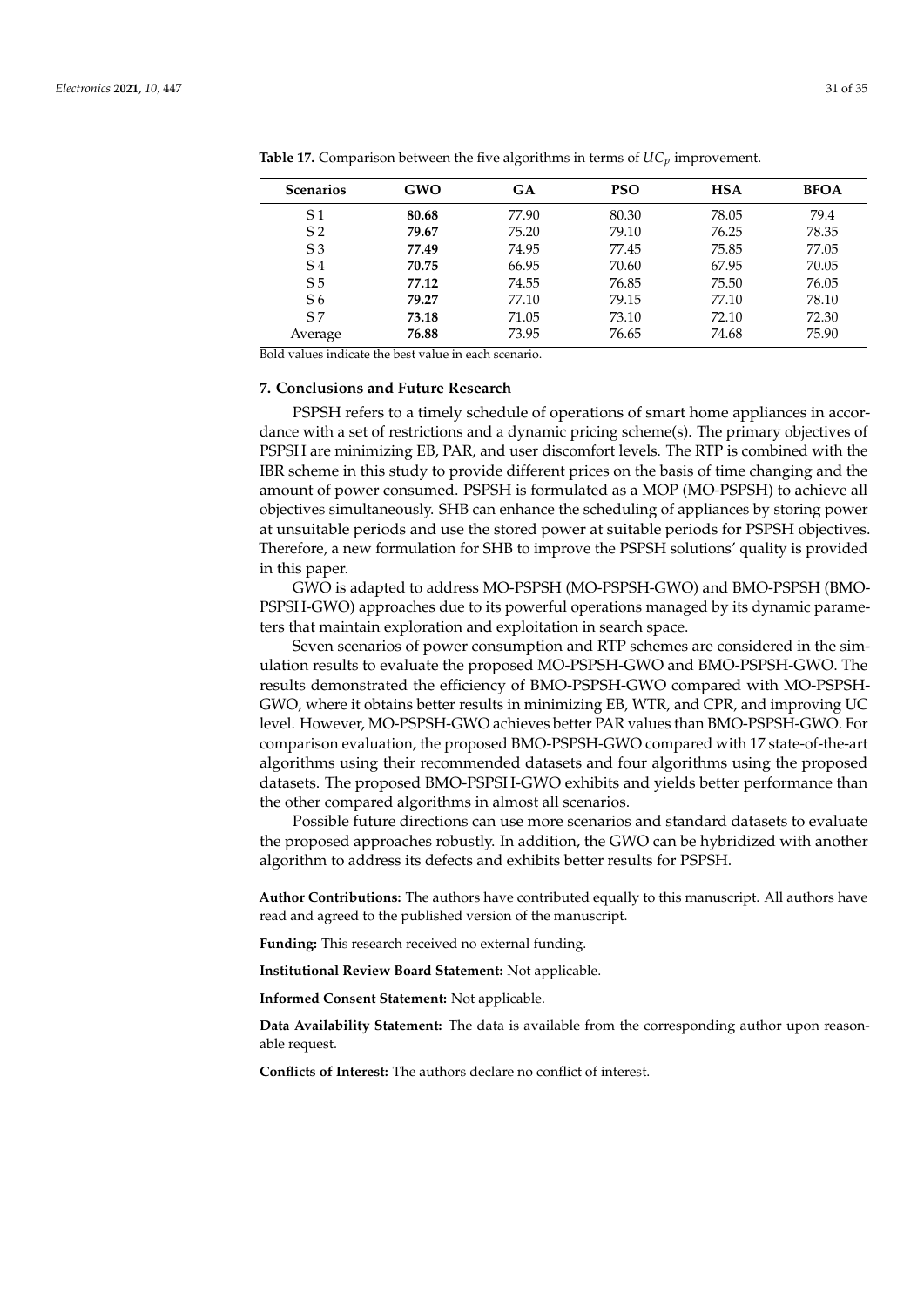# **Abbreviations**

| <b>BFOA</b>      | Bacterial Foraging Optimization Algorithm |
|------------------|-------------------------------------------|
| <b>BMO-PSPSH</b> | Smart Home Battery for MO-PSPSH           |
| <b>BSA</b>       | SHB Scheduling Algorithm                  |
| <b>CPP</b>       | <b>Critical Period Price</b>              |
| <b>CPR</b>       | Capacity Power Limit Rate                 |
| CO <sub></sub>   | <b>Charging Operations</b>                |
| EΒ               | <b>Electricity Bill</b>                   |
| GA               | Genetic Algorithm                         |
| <b>GWO</b>       | Grey Wolf Optimizer                       |
| <b>HEMS</b>      | Home Energy Management System             |
| <b>HSA</b>       | Harmony Search Algorithm                  |
| <b>IBR</b>       | <b>Inclining Block Rate</b>               |
| LOC              | Length of Operation Cycle                 |
| MO-PSPSH         | Multi-Objective Approach for PSPSH        |
| <b>MOP</b>       | Multi-objective Optimization Problem      |
| NSA              | Non-Shiftable Appliance                   |
| <b>OTP</b>       | <b>Operation Time Period</b>              |
| <b>PAR</b>       | Peak-to-Average Ratio                     |
| PSC              | Power Supplier Company                    |
| <b>PSO</b>       | Particle Swarm Optimization               |
| <b>PSPSH</b>     | Power Scheduling Problem in Smart Home    |
| PSPSH-GWO        | Grey Wolf Optimizer for PSPSH             |
| <b>RES</b>       | Renewable Energy Source                   |
| <b>RTP</b>       | <b>Real Time Price</b>                    |
| SА               | Shiftable Appliance                       |
| SG               | Smart Grid                                |
| <b>SHB</b>       | <b>Smart Home Battery</b>                 |
| TOU              | Time-Of-Use                               |
| UC               | User Comfort                              |
| <b>WTR</b>       | <b>Waiting Time Rate</b>                  |

#### **References**

- 1. Fadlullah, Z.M.; Quan, D.M.; Kato, N.; Stojmenovic, I. GTES: An optimized game-theoretic demand-side management scheme for smart grid. *IEEE Syst. J.* **2014**, *8*, 588–597. [CrossRef]
- 2. Yan, Y.; Qian, Y.; Sharif, H.; Tipper, D. A survey on smart grid communication infrastructures: Motivations, requirements and challenges. *IEEE Commun. Surv. Tutor.* **2013**, *15*, 5–20. [CrossRef]
- 3. Ayodele, E.; Misra, S.; Damasevicius, R.; Maskeliunas, R. Hybrid microgrid for microfinance institutions in rural areas—A field demonstration in West Africa. *Sustain. Energy Technol. Assess.* **2019**, *35*, 89–97. [CrossRef]
- 4. Woźniak, M.; Połap, D. Intelligent Home Systems for Ubiquitous User Support by Using Neural Networks and Rule-Based Approach. *IEEE Trans. Ind. Inform.* **2020**, *16*, 2651–2658. [CrossRef]
- 5. Wozniak, M.; Zielonka, A.; Sikora, A.; Piran, M.J.; Alamri, A. 6G-enabled IoT Home Environment control using Fuzzy Rules. *IEEE Internet Things J.* **2020**. [CrossRef]
- 6. Khan, A.R.; Mahmood, A.; Safdar, A.; Khan, Z.A.; Khan, N.A. Load forecasting, dynamic pricing and DSM in smart grid: A review. *Renew. Sustain. Energy Rev.* **2016**, *54*, 1311–1322. [CrossRef]
- 7. Mostafa, S.A.; Gunasekaran, S.S.; Mustapha, A.; Mohammed, M.A.; Abduallah, W.M. Modelling an adjustable autonomous multi-agent internet of things system for elderly smart home. In *Proceedings of the International Conference on Applied Human Factors and Ergonomics*; Springer: Berlin/Heidelberg, Germany, 2019; pp. 301–311. [CrossRef]
- 8. Venckauskas, A.; Stuikys, V.; Damasevicius, R.; Jusas, N. Modelling of Internet of Things units for estimating security-energyperformance relationships for quality of service and environment awareness. *Secur. Commun. Netw.* **2016**, *9*, 3324–3339. [CrossRef]
- 9. Makhadmeh, S.N.; Khader, A.T.; Al-Betar, M.A.; Naim, S.; Abasi, A.K.; Alyasseri, Z.A.A. A novel hybrid grey wolf optimizer with min-conflict algorithm for power scheduling problem in a smart home. *Swarm Evol. Comput.* **2021**, *60*, 100793. [CrossRef]
- 10. Makhadmeh, S.N.; Khader, A.T.; Al-Betar, M.A.; Naim, S.; Alyasseri, Z.A.A.; Abasi, A.K. A min-conflict algorithm for power scheduling problem in a smart home using battery. In *Proceedings of the 11th National Technical Seminar on Unmanned System Technology 2019*; Springer: Berlin/Heidelberg, Germany, 2020; pp. 489–501. [CrossRef]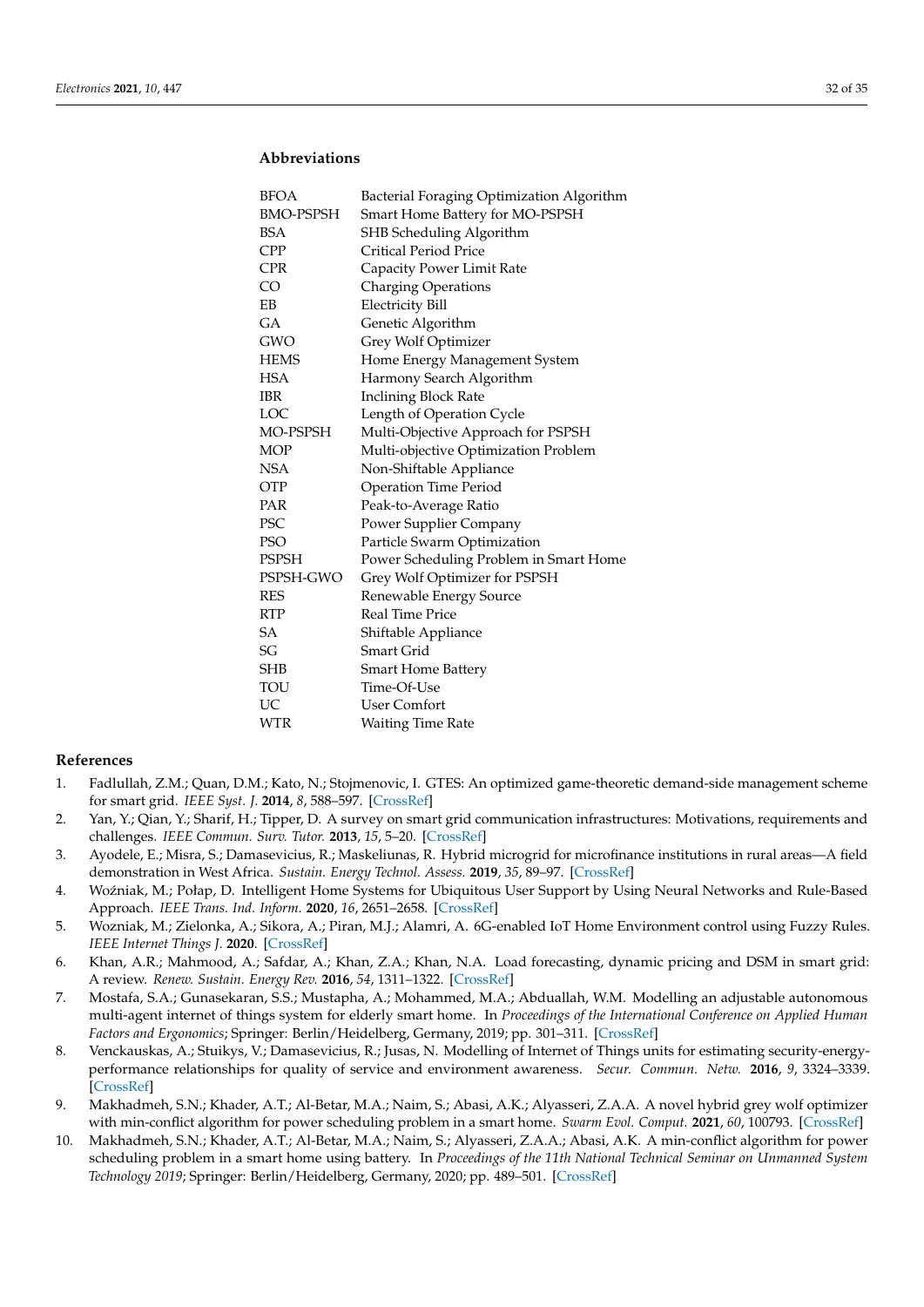- 11. Colak, I.; Kabalci, E.; Fulli, G.; Lazarou, S. A survey on the contributions of power electronics to smart grid systems. *Renew. Sustain. Energy Rev.* **2015**, *47*, 562–579. [CrossRef]
- 12. Makhadmeh, S.N.; Khader, A.T.; Al-Betar, M.A.; Naim, S. Multi-objective power scheduling problem in smart homes using grey wolf optimiser. *J. Ambient Intell. Humaniz. Comput.* **2019**, *10*, 3643–3667. [CrossRef]
- 13. Ghani, M.K.A.; Mohammed, M.A.; Ibrahim, M.S.; Mostafa, S.A.; Ibrahim, D.A. Implementing an efficient expert system for services center management by fuzzy logic controller. *J. Theor. Appl. Inf. Technol.* **2017**, *95*, 13.
- 14. Makhadmeh, S.N.; Khader, A.T.; Al-Betar, M.A.; Naim, S.; Abasi, A.K.; Alyasseri, Z.A.A. Optimization methods for power scheduling problems in smart home: Survey. *Renew. Sustain. Energy Rev.* **2019**, *115*, 109362. [CrossRef]
- 15. Zhao, Z.; Lee, W.C.; Shin, Y.; Song, K.B. An optimal power scheduling method for demand response in home energy management system. *IEEE Trans. Smart Grid* **2013**, *4*, 1391–1400. [CrossRef]
- 16. Rahim, S.; Javaid, N.; Ahmad, A.; Khan, S.A.; Khan, Z.A.; Alrajeh, N.; Qasim, U. Exploiting heuristic algorithms to efficiently utilize energy management controllers with renewable energy sources. *Energy Build.* **2016**, *129*, 452–470. [CrossRef]
- 17. Iftikhar, H.; Asif, S.; Maroof, R.; Ambreen, K.; Khan, H.N.; Javaid, N. Biogeography Based Optimization for Home Energy Management in Smart Grid. In *Proceedings of the International Conference on Network-Based Information Systems*; Springer: Berlin/Heidelberg, Germany, 2017; pp. 177–190. [CrossRef]
- 18. Faiz, Z.; Bilal, T.; Awais, M.; Gull, S.; Javaid, N. Demand Side Management Using Chicken Swarm Optimization. In *Proceedings of the International Conference on Intelligent Networking and Collaborative Systems*; Springer: Berlin/Heidelberg, Germany, 2017; pp. 155–165. [CrossRef]
- 19. Asif, S.; Ambreen, K.; Iftikhar, H.; Khan, H.N.; Maroof, R.; Javaid, N. Energy Management in Residential Area using Genetic and Strawberry Algorithm. In *Proceedings of the International Conference on Network-Based Information Systems*; Springer: Berlin/Heidelberg, Germany, 2017; pp. 165–176. [CrossRef]
- 20. Rehman, A.U.; Aslam, S.; Abideen, Z.U.; Zahra, A.; Ali, W.; Junaid, M.; Javaid, N. Efficient Energy Management System Using Firefly and Harmony Search Algorithm. In *Proceedings of the International Conference on Broadband and Wireless Computing, Communication and Applications*; Springer: Berlin/Heidelberg, Germany, 2017; pp. 37–49. [CrossRef]
- 21. Batool, S.; Khalid, A.; Amjad, Z.; Arshad, H.; Aimal, S.; Farooqi, M.; Javaid, N. Pigeon Inspired Optimization and Bacterial Foraging Optimization for Home Energy Management. In *Proceedings of the International Conference on Broadband and Wireless Computing, Communication and Applications*; Springer: Berlin/Heidelberg, Germany, 2017; pp. 14–24. [CrossRef]
- 22. Okewu, E.; Misra, S.; Maskeliunas, R.; Damasevicius, R.; Fernandez-Sanz, L. Optimizing green computing awareness for environmental sustainability and economic security as a stochastic optimization problem. *Sustainability* **2017**, *9*, 1857. [CrossRef]
- 23. Alyasseri, Z.A.A.; Khader, A.T.; Al-Betar, M.A.; Papa, J.P.; Alomari, O.A.; Makhadme, S.N. An efficient optimization technique of eeg decomposition for user authentication system. In Proceedings of the 2018 2nd International Conference on BioSignal Analysis, Processing and Systems (ICBAPS), Kuching, Malaysia, 24–26 July 2018; pp. 1–6. [CrossRef]
- 24. Alyasseri, Z.A.A.; Khadeer, A.T.; Al-Betar, M.A.; Abasi, A.; Makhadmeh, S.; Ali, N.S. The effects of EEG feature extraction using multi-wavelet decomposition for mental tasks classification. In Proceedings of the International Conference on Information and Communication Technology, Kuala Lumpur, Malaysia, 24–26 July 2019; pp. 139–146. [CrossRef]
- 25. Połap, D.; Kęsik, K.; Woźniak, M.; Damaševičius, R. Parallel technique for the metaheuristic algorithms using devoted local search and manipulating the solutions space. *Appl. Sci.* **2018**, *8*, 293. [CrossRef]
- 26. Abasi, A.K.; Khader, A.T.; Al-Betar, M.A.; Naim, S.; Makhadmeh, S.N.; Alyasseri, Z.A.A. Link-based multi-verse optimizer for text documents clustering. *Appl. Soft Comput.* **2020**, *87*, 106002. [CrossRef]
- 27. Abasi, A.K.; Khader, A.T.; Al-Betar, M.A.; Naim, S.; Makhadmeh, S.N.; Alyasseri, Z.A.A. An improved text feature selection for clustering using binary grey wolf optimizer. In *Proceedings of the 11th National Technical Seminar on Unmanned System Technology 2019*; Springer: Berlin/Heidelberg, Germany, 2019; pp. 503–516. [CrossRef]
- 28. Abasi, A.K.; Khader, A.T.; Al-Betar, M.A.; Naim, S.; Alyasseri, Z.A.A.; Makhadmeh, S.N. An ensemble topic extraction approach based on optimization clusters using hybrid multi-verse optimizer for scientific publications. *J. Ambient Intell. Humaniz. Comput.* **2020**, 1–37. [CrossRef]
- 29. Abdulkareem, K.H.; Mohammed, M.A.; Gunasekaran, S.S.; Al-Mhiqani, M.N.; Mutlag, A.A.; Mostafa, S.A.; Ali, N.S.; Ibrahim, D.A. A review of Fog computing and machine learning: Concepts, applications, challenges, and open issues. *IEEE Access* **2019**, *7*, 153123–153140. [CrossRef]
- 30. Alyasseri, Z.A.A.; Khader, A.T.; Al-Betar, M.A.; Abasi, A.K.; Makhadmeh, S.N. EEG signals denoising using optimal wavelet transform hybridized with efficient metaheuristic methods. *IEEE Access* **2019**, *8*, 10584–10605. [CrossRef]
- 31. Alyasseri, Z.A.A.; Khader, A.T.; Al-Betar, M.A.; Abasi, A.K.; Makhadmeh, S.N. EEG signal denoising using hybridizing method between wavelet transform with genetic algorithm. In *Proceedings of the 11th National Technical Seminar on Unmanned System Technology 2019*; Springer: Berlin/Heidelberg, Germany, 2019; pp. 449–469. [CrossRef]
- 32. Alyasseri, Z.A.A.; Khader, A.T.; Al-Betar, M.A.; Papa, J.P.; Alomari, O.A.; Makhadmeh, S.N. Classification of eeg mental tasks using multi-objective flower pollination algorithm for person identification. *Int. J. Integr. Eng.* **2018**, *10*. [CrossRef]
- 33. Abasi, A.K.; Khader, A.T.; Al-Betar, M.A.; Naim, S.; Makhadmeh, S.N.; Alyasseri, Z.A.A. A text feature selection technique based on binary multi-verse optimizer for text clustering. In Proceedings of the 2019 IEEE Jordan International Joint Conference on Electrical Engineering and Information Technology (JEEIT), Amman, Jordan, 9–11 April 2019; pp. 1–6. [CrossRef]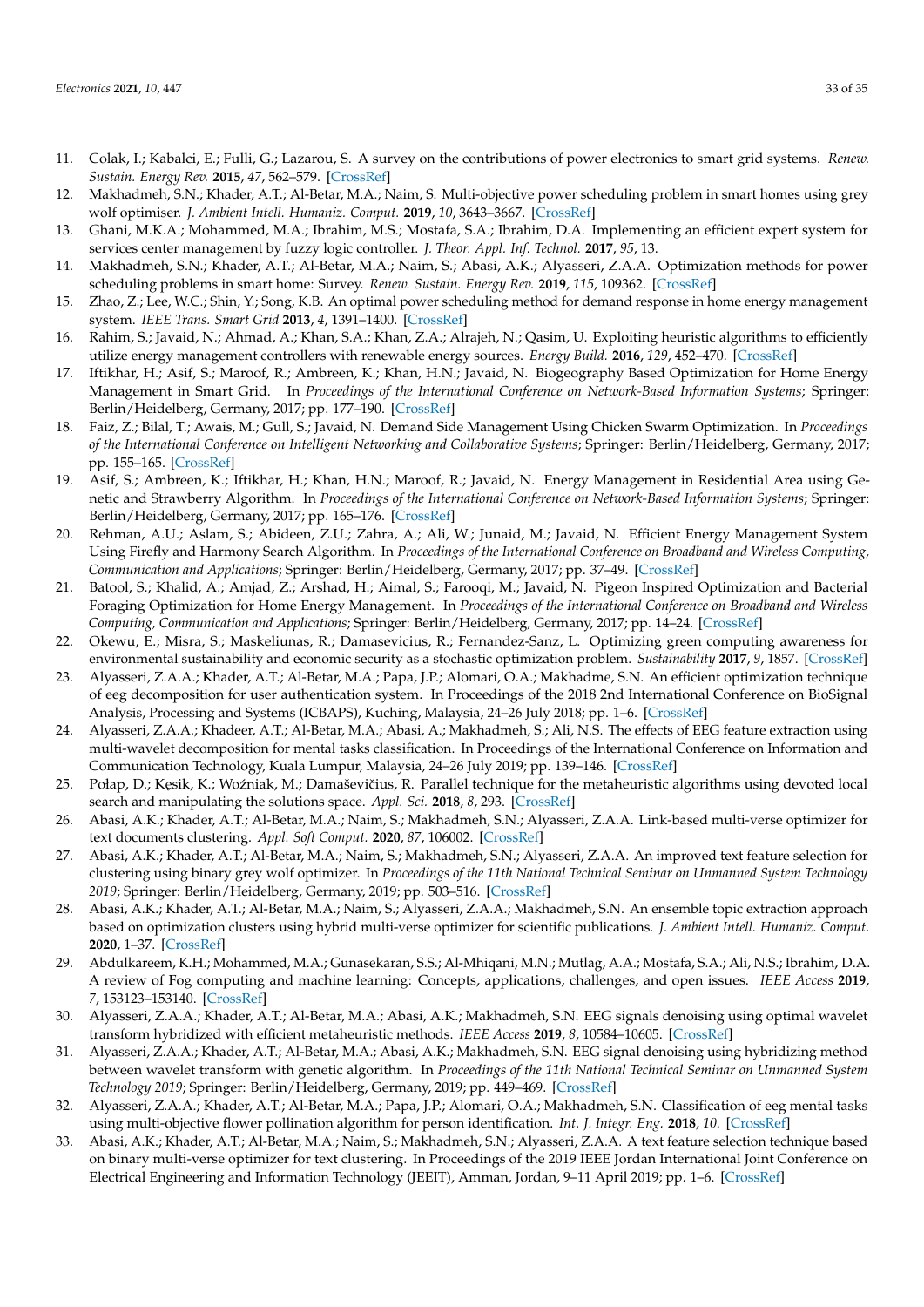- 34. Alyasseri, Z.A.A.; Khader, A.T.; Al-Betar, M.A.; Alomari, O.A. Person identification using EEG channel selection with hybrid flower pollination algorithm. *Pattern Recognit.* **2020**, *105*, 107393. [CrossRef]
- 35. Abasi, A.K.; Khader, A.T.; Al-Betar, M.A.; Naim, S.; Alyasseri, Z.A.A.; Makhadmeh, S.N. A novel hybrid multi-verse optimizer with K-means for text documents clustering. *Neural Comput. Appl.* **2020**, *32*, 17703–17729. [CrossRef]
- 36. Alrosan, A.; Alomoush, W.; Norwawi, N.; Alswaitti, M.; Makhadmeh, S.N. An improved artificial bee colony algorithm based on mean best-guided approach for continuous optimization problems and real brain MRI images segmentation. *Neural Comput. Appl.* **2020**, 1–27. [CrossRef]
- 37. Abasi, A.K.; Khader, A.T.; Al-Betar, M.A.; Naim, S.; Makhadmeh, S.N.; Alyasseri, Z.A.A. A novel ensemble statistical topic extraction method for scientific publications based on optimization clustering. *Multimed. Tools Appl.* **2020**, 1–46. [CrossRef]
- 38. Mostafa, S.A.; Mustapha, A.; Hazeem, A.A.; Khaleefah, S.H.; Mohammed, M.A. An agent-based inference engine for efficient and reliable automated car failure diagnosis assistance. *IEEE Access* **2018**, *6*, 8322–8331. [CrossRef]
- 39. Jouhari, H.; Lei, D.; Al-qaness, M.A.A.; Abd Elaziz, M.; Damaševičius, R.; Korytkowski, M.; Ewees, A.A. Modified Harris Hawks optimizer for solving machine scheduling problems. *Symmetry* **2020**, *12*, 1460. [CrossRef]
- 40. Desale, S.; Rasool, A.; Andhale, S.; Rane, P. Heuristic and meta-heuristic algorithms and their relevance to the real world: A survey. *Int. J. Comp. Eng. Res. Trends* **2015**, *2*, 296–304.
- 41. Javaid, N.; Javaid, S.; Abdul, W.; Ahmed, I.; Almogren, A.; Alamri, A.; Niaz, I.A. A hybrid genetic wind driven heuristic optimization algorithm for demand side management in smart grid. *Energies* **2017**, *10*, 319. [CrossRef]
- 42. Rahim, M.H.; Khalid, A.; Javaid, N.; Alhussein, M.; Aurangzeb, K.; Khan, Z.A. Energy efficient smart buildings using coordination among appliances generating large data. *IEEE Access* **2018**, *6*, 34670–34690. [CrossRef]
- 43. Makhadmeh, S.N.; Khader, A.T.; Al-Betar, M.A.; Naim, S.; Alyasseri, Z.A.A.; Abasi, A.K. Particle Swarm optimization Algorithm for Power Scheduling Problem Using Smart Battery. In Proceedings of the 2019 IEEE Jordan International Joint Conference on Electrical Engineering and Information Technology (JEEIT), Amman, Jordan, 9–11 April 2019; pp. 672–677. [CrossRef]
- 44. Makhadmeh, S.N.; Khader, A.T.; Al-Betar, M.A.; Naim, S. An optimal power scheduling for smart home appliances with smart battery using grey wolf optimizer. In Proceedings of the 2018 8th IEEE International Conference on Control System, Computing and Engineering (ICCSCE), Penang, Malaysia, 23–25 November 2018; pp. 76–81. [CrossRef]
- 45. Barbato, A.; Capone, A. Optimization models and methods for demand-side management of residential users: A survey. *Energies* **2014**, *7*, 5787–5824. [CrossRef]
- 46. Ahmad, A.; Khan, A.; Javaid, N.; Hussain, H.M.; Abdul, W.; Almogren, A.; Alamri, A.; Azim Niaz, I. An optimized home energy management system with integrated renewable energy and storage resources. *Energies* **2017**, *10*, 549. [CrossRef]
- 47. Guo, Y.; Pan, M.; Fang, Y. Optimal power management of residential customers in the smart grid. *IEEE Trans. Parallel Distrib. Syst.* **2012**, *23*, 1593–1606. [CrossRef]
- 48. Hemmati, R. Technical and economic analysis of home energy management system incorporating small-scale wind turbine and battery energy storage system. *J. Clean. Prod.* **2017**, *159*, 106–118. [CrossRef]
- 49. Rasheed, M.B.; Javaid, N.; Ahmad, A.; Awais, M.; Khan, Z.A.; Qasim, U.; Alrajeh, N. Priority and delay constrained demand side management in real-time price environment with renewable energy source. *Int. J. Energy Res.* **2016**, *40*, 2002–2021. [CrossRef]
- 50. Arun, S.; Selvan, M. Smart residential energy management system for demand response in buildings with energy storage devices. *Front. Energy* **2019**, *13*, 715–730. [CrossRef]
- 51. Aslam, S.; Iqbal, Z.; Javaid, N.; Khan, Z.; Aurangzeb, K.; Haider, S. Towards efficient energy management of smart buildings exploiting heuristic optimization with real time and critical peak pricing schemes. *Energies* **2017**, *10*, 2065. [CrossRef]
- 52. Aslam, S.; Javaid, N.; Khan, F.; Alamri, A.; Almogren, A.; Abdul, W. Towards efficient energy management and power trading in a residential area via integrating a grid-connected microgrid. *Sustainability* **2018**, *10*, 1245. [CrossRef]
- 53. Mirjalili, S.; Mirjalili, S.M.; Lewis, A. Grey wolf optimizer. *Adv. Eng. Softw.* **2014**, *69*, 46–61. [CrossRef]
- 54. Cui, Y.; Geng, Z.; Zhu, Q.; Han, Y. Multi-objective optimization methods and application in energy saving. *Energy* **2017**, *125*, 681–704. [CrossRef]
- 55. Marler, R.T.; Arora, J.S. Survey of multi-objective optimization methods for engineering. *Struct. Multidiscip. Optim.* **2004**, *26*, 369–395. [CrossRef]
- 56. Deb, K. Multi-objective optimization. In *Search Methodologies*; Springer: Berlin/Heidelberg, Germany, 2014; pp. 403–449. [CrossRef]
- 57. Simon, D. *Evolutionary Optimization Algorithms: Biologically-Inspired and Population-Based Approaches to Computer Intelligence*; Wiley: Hoboken, NJ, USA, 2013.
- 58. Gunantara, N. A review of multi-objective optimization: Methods and its applications. *Cogent Eng.* **2018**, *5*, 1502242. [CrossRef]
- 59. Plonis, D.; Katkevicius, A.; Gurskas, A.; Urbanavicius, V.; Maskeliunas, R.; Damasevicius, R. Prediction of Meander Delay System Parameters for Internet-of-Things Devices Using Pareto-Optimal Artificial Neural Network and Multiple Linear Regression. *IEEE Access* **2020**, *8*, 39525–39535. [CrossRef]
- 60. Mirjalili, S.; Dong, J.S. *Multi-Objective Optimization Using Artificial Intelligence Techniques*; Springer: Berlin/Heidelberg, Germany, 2020.
- 61. Ehrgott, M. A discussion of scalarization techniques for multiple objective integer programming. *Ann. Oper. Res.* **2006**, *147*, 343–360. [CrossRef]